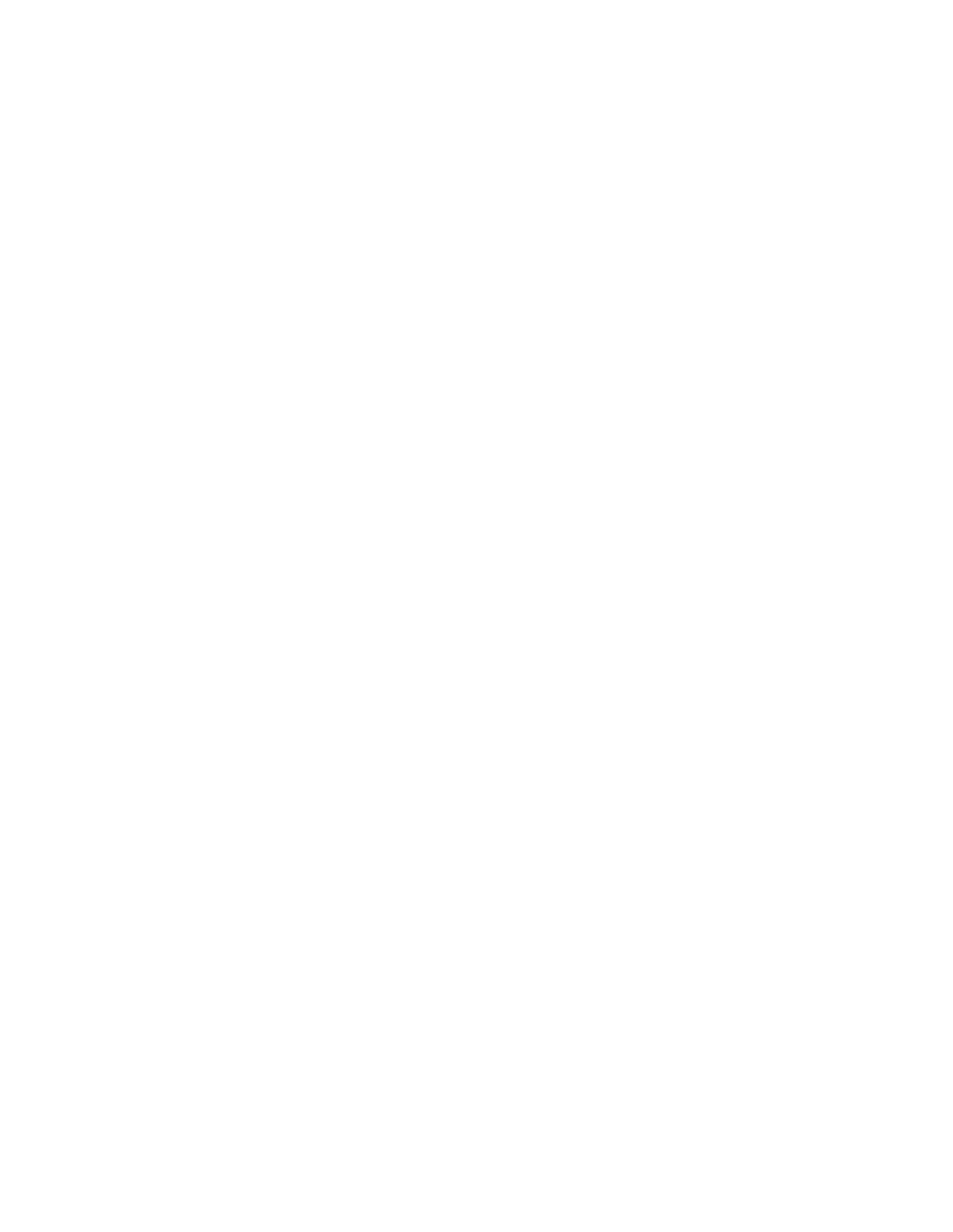# THE NONHOLONOMIC RIEMANN AND WEYL TENSORS FOR FLAG MANIFOLDS

## PAVEL GROZMAN<sup>1</sup>, DIMITRY LEITES<sup>2</sup>

Abstract. On any manifold, any non-degenerate symmetric 2-form (metric) and any nondegenerate skew-symmetric differential form  $\omega$  can be reduced to a canonical form at any point, but not in any neighborhood: the respective obstructions being the Riemannian tensor and  $d\omega$ . The obstructions to flatness (to reducibility to a canonical form) are well-known for any G-structure, not only for Riemannian or almost symplectic structures.

For the manifold with a nonholonomic structure (nonintegrable distribution), the general notions of flatness and obstructions to it, though of huge interest (e.g., in supergravity) were not known until recently, though particular cases were known for more than a century (e.g., any contact structure is "flat": it can always be reduced, locally, to a canonical form).

We give a general definition of the *nonholonomic* analogs of the Riemann and Weyl (conformally invariant) tensors in terms of Lie algebra cohomology and retell Premet's theorems describing them. With the help of Premet's theorems and a package **SuperLie**, we calculate the spaces of values of these tensors for the particular case of flag varieties associated with each maximal parabolic subalgebra of each simple Lie algebra (and in several more cases). We also compute obstructions to flatness of the  $G(2)$ -structure and its nonholonomic super counterpart.

#### **INTRODUCTION**

H. Hertz [H] coined the term nonholonomic during his attempts to geometrically describe motions in such a way as to exorcize the concept of "force" from mathematical and physical descriptions of motions. A manifold (phase space) is said to be *nonholonomic* if endowed with a nonintegrable distribution (here: a subbundle of the tangent bundle). A simplest example of a nonholonomic dynamical system is given by a solid body rolling without gliding over another body. Among various images that spring to mind, the simplest is a ball on a rough plane ([Poi]) or a bike on asphalt. At the tangency point of the wheel with asphalt, the velocity of the wheel is zero. (This is a linear constraint. We will not consider here more general non-linear constraints, also natural: take any car with cruise control switched ON.) A famous theorem of Frobenius gives criteria of local integrability of the distribution: its sections should form a Lie algebra.

For a historical review of nonholonomic systems, see [VG2] and a very interesting paper by Vershik [V] with first rigorous mathematical formulations of nonholonomic geometry and indications to applications to various, partly unexpected at that time, areas (like optimal control or macro-economics, where *nonlinear* constraints are also natural, cf. [AS], [Bl], [S]); recent book by Kozlov [Koz] is extremely instructive. In [V], Vershik summarizes about 100 years of studies of nonholonomic geometry (Hertz, Carathéodory, Vrănceanu, Wagner, Schouten, Faddeev, Griffiths, Godbillon; now MathSciNet returns thousands of entries for

<sup>1991</sup> Mathematics Subject Classification. 17A70 (Primary) 17B35 (Secondary).

Key words and phrases. Lie algebra cohomology, Cartan prolongation, Riemann tensor, nonholonomic manifold, flag manifolds,  $G_2$ -structure.

DL thankfully acknowledges generous help of A. Premet, I. Shchepochkina and J. Bernstein and financial support of IHES, Försäkringskassan and MPIMiS, as well as helpful comments of a referee via Prof. A. Arai and partial support of RFBR 06-01-00469 at the final stage.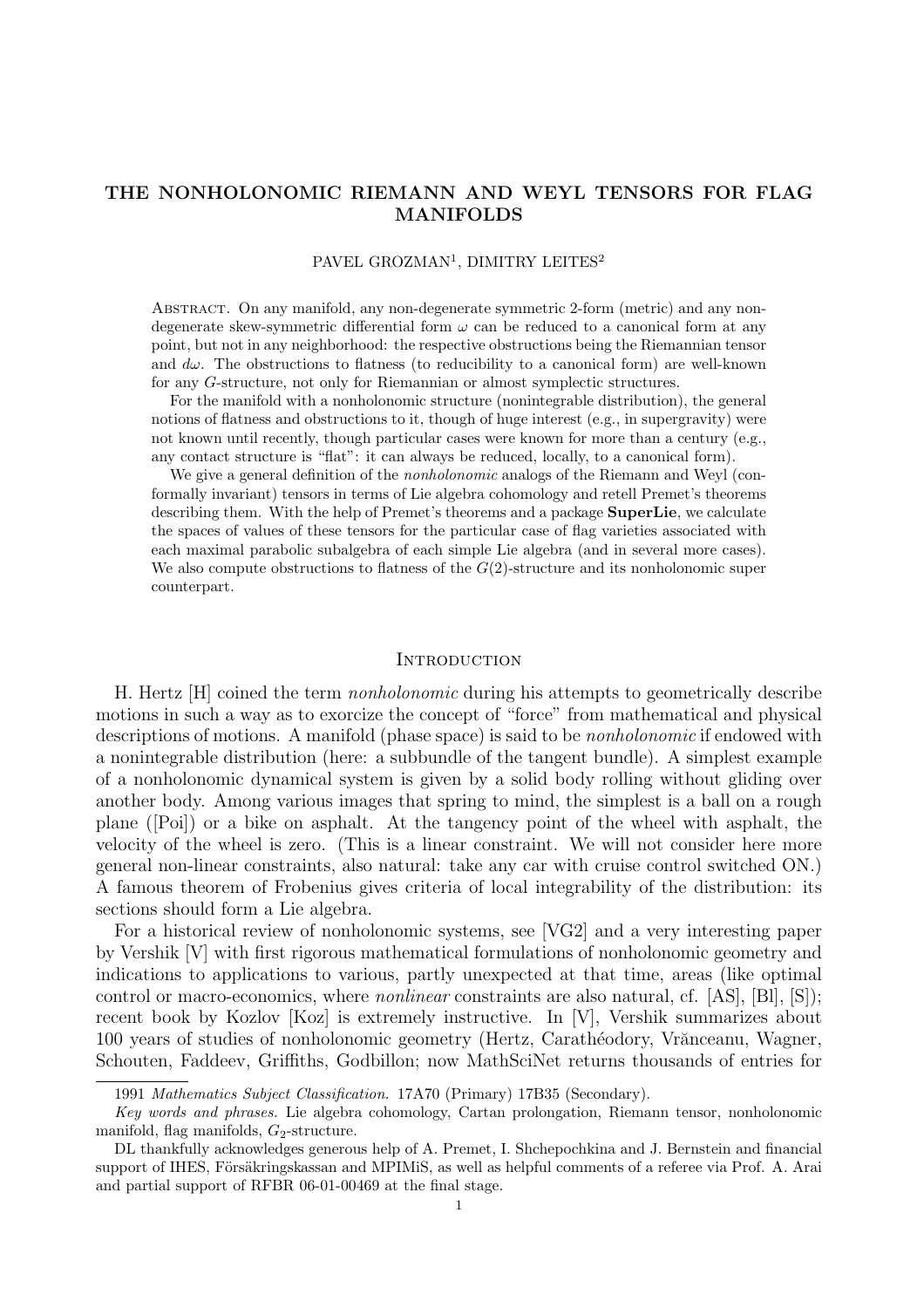"nonholonomic" and its synonyms (anholonomic, "sub-Riemannian", "autoparallel") and particular cases leading to nonholonomic constraints ("Finsler", "cat's problem"). In a sense, there seems to be "more", actually, nonholonomic dynamical systems than holonomic ones.

A relatively new theory, "supergravity" (the theory embodying Einstein's dream of a Unified Field Theory), also deals exclusively with nonholonomic structures, albeit on supermanifolds.)

At the beginning of the XX century, Carathéodory showed that thermodynamics is a nonholonomic system and relatively recently V. Sergeev [S, S1] showed that market economy can be considered as a version of thermodynamics, and hence as a nonholonomic system, too.

At the end of [V], Vershik summarized futile attempts of the researchers to define an analog of the Riemann tensor for the general nonholonomic manifold in a conjecture that "though known in some cases, it is probably impossible to define such a general analog".

However, in 1989, during his stay at IAS, DL gave such a general definition and lectured on it at various schools and conferences (ICTP, Euler Math. Inst., JINR, etc.), see [L], [LP]; later we applied it to supergravity [GL1].

It soon became clear that, about a decade earlier, Tanaka [T1]–[T3] gave the same, actually, definition of the "nonholonomic version of the Riemannian tensor". He tackled his problem for totally different reasons (in Tanaka's papers, and even in more recent [YY], even the word "nonholonomic" is never used). Tanaka's results (especially their lucid exposition in Yamaguchi's paper [Y]) are easier to understand than the first attempts (by Schouten and Wagner, see [DG]) because, after some experiments, Tanaka used the hieroglyphics of Lie algebra cohomology which are much more graphic than coordinate tensor notations. Tanaka's tensor (for manifolds) coincides with the one we suggested for needs of supergravity in [L] if we restrict it to non-super case.

#### Main results of this paper are

(1) elucidation of this general definition of the nonholonomic counterparts of the Riemann tensor and its conformal, Weyl, analog;

(2) Premet's theorems that facilitate computation of these tensors in some cases (for flag varieties  $G/P$ , where G is a simple Lie group and P is its parabolic subalgebra);

(3) computation of the Riemann and Weyl tensors in some of these cases — the simplest analogs of "classical domains". (In doing so we use Premet's theorems (quoted below) and a Mathematica-based package SuperLie [Gr].)

Computations of nonholonomic analogs of Riemann tensor are rather difficult technically and the rare examples of works with actually computed results are [Ba], [C1]–[C5], [GIOS], [HH], [Y, YY, EKMR, Ta] and refs. therein. They used Tanaka's definition of nonholonomic Riemann tensor, identical to ours in non-super setting, but lacked Premet's theorems, Shchepochkina's algorithm [ShN], and SuperLie and so could not compute as much as anybody is able to compute now.<sup>1</sup>

0.1. General description of classical tensors and our examples. In mid-1970s, Gindikin formulated a problem of local characterization of compact Hermitian symmetric domains  $X = S/P$ , where S is a simple Lie group and P its parabolic subgroup. Goncharov solved this problem [Go] having considered the fields of certain quadratic cones and

<sup>&</sup>lt;sup>1</sup>In 2000, S. Vacaru informed us of his and mathematician's from Vrănceanu's school definitions partly summarized in [Va6] and refs. therein. It is not easy to see through the forest of non-invariant cumbrous tensor expressions with indices that a number of components is lacking in [Va6] as well as in [DG], as compared with Tanaka's or our definitions.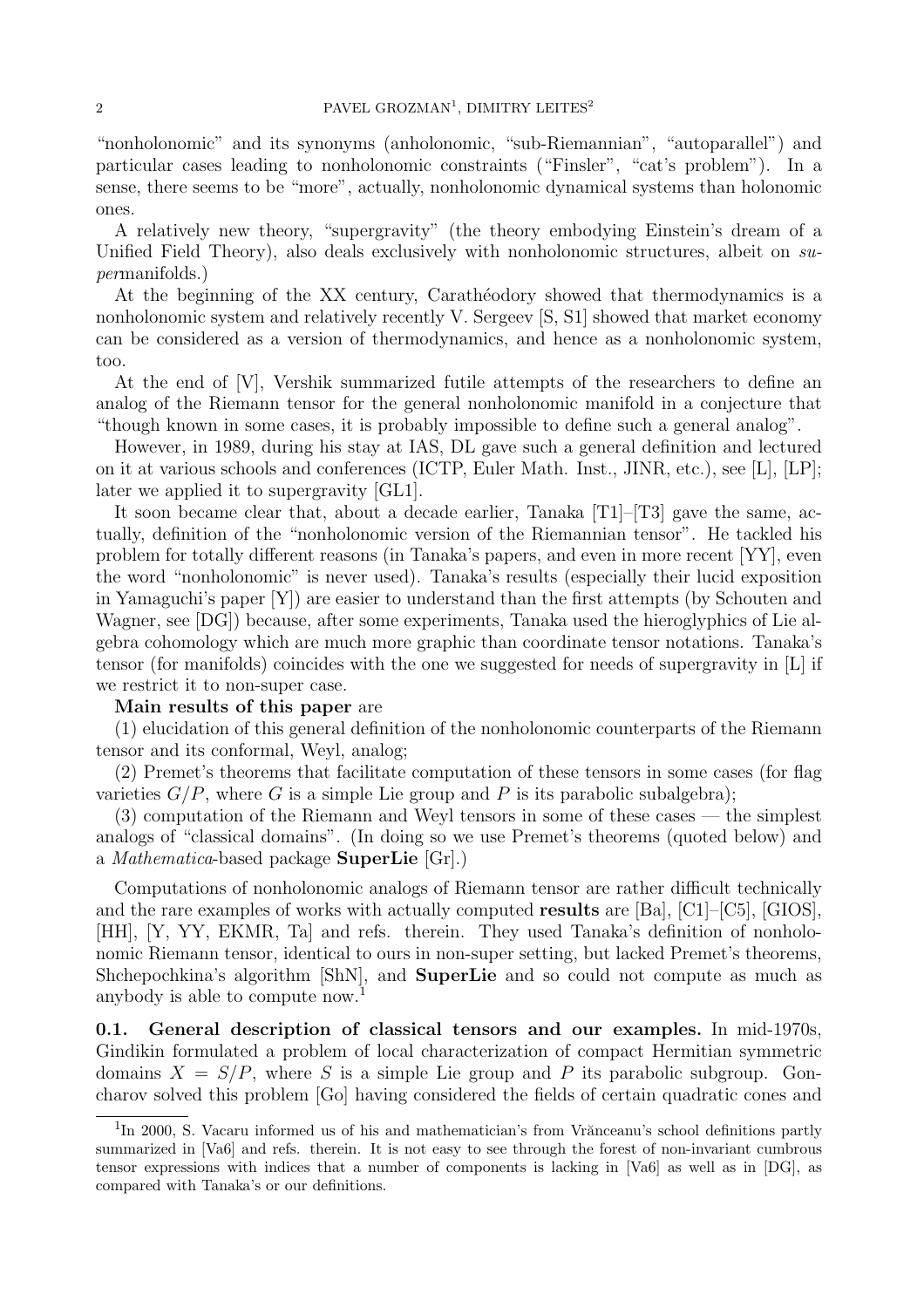having computed the **structure functions** (obstructions to flatness) of the corresponding G-structures, where  $G$  is the Levi (reductive) part of  $P$ .

#### **0.1.1. Examples.** Let the ground field be  $\mathbb{C}$ .

(1)

1) For  $S = O(n+2)$  and  $G = CO(n) = O(n) \times \mathbb{C}^{\times}$ , the structure functions were known: They constitute the Weyl tensor — the conformally invariant part of the Riemann curvature tensor.

2) For  $S = SL(n+m)$  and  $G = S(GL(n) \times GL(m))$ , the structure functions are obstructions to integrability of multidimensional analogs of Penrose's  $\alpha$ - and  $\beta$ -planes on the Grassmannian  $Gr_n^{n+m}$  (Penrose considered  $Gr_2^4$ ).

Not every simple complex Lie group  $S$  and its subgroup  $P$  can form a classical domain: S is any but  $G(2)^2$ ,  $F(4)$  and  $E(8)$  and  $P = P_i$  is a maximal parabolic subgroup generated by all Chevalley generators of S, but one (ith), say, negative. The group  $P$  or, which is the same, the ith Chevalley generator of S (in what follows referred to as selected) can not be arbitrary, either. To describe the admissible  $P$ 's, let us label the nodes of the Dynkin graph of S with the coefficients of the maximal root expressed in terms of simple roots. The selected generator may only correspond to the vertex with label 1 on the Dynkin graph.

For any simple Lie group S, fix an arbitrary Z-grading of its Lie algebra  $\mathfrak{s} = \text{Lie}(S)$ . For any subgroup  $P \subset S$  generated by nonnegative elements of  $\mathfrak{s}$ , it is natural to consider the following problems:

# (0.1.1) what are the analogs of Goncharov's conformal structure (0.1.2) what are the corresponding analogs of the Riemann and projective structures, (0.1.3) which of these structures should be considered flat,

#### (0.1.4) what are the obstructions to their flatness?

**0.1.2.** Remark. The adjective "arbitrary" (Z-grading of  $\mathfrak{s}$ ) in (1) appeared thanks to J. Bernstein who reminded us that parabolic subgroups are a particular case of such gradings. All Z-gradings are obtained by setting deg  $X_i^{\pm} = \pm k_i$ , where  $k_i \in \mathbb{Z}$ , for the Chevalley generators  $X_i^{\pm}$  and parabolic subgroups appear if  $k_i \geq 0$  for all i. Recently Kostant [K] considered an analog of the Borel-Weil-Bott (BWB) theorem — one of our main tools — for the nonparabolic case, but the answer is not yet as algebraic as we need, so having answered questions (1) in full generality we calculate the nonholonomic invariants for parabolic subgroups only.

Modern descriptions of structure functions is usually given in terms of the *Spencer coho*mology, cf. [St] (we will recall all definitions needed in (1) and (2) in due course). Goncharov expressed the structure functions as tensors taking values in the vector bundle over  $X = G/P$ , whose fibers at every point  $x \in X$  are isomorphic to each other and to

(2) 
$$
H^2(\mathfrak{g}_{-1}; (\mathfrak{g}_{-1}, \mathfrak{g}_0)_*), \text{ where } \mathfrak{g}_0 = \text{Lie}(G), \quad \mathfrak{g}_{-1} = T_x X,
$$
  
and where  $(\mathfrak{g}_{-1}, \mathfrak{g}_0)_* = \bigoplus_{i \geq -1} \mathfrak{g}_i$  is the Cartan prolong of  $(\mathfrak{g}_{-1}, \mathfrak{g}_0)$ .

The conventional representation of the structure functions as bigraded Spencer cohomology  $H^{k,2}$  can be recovered any time as the homogeneous degree k component of  $H^2(\mathfrak{g}_{-1}; (\mathfrak{g}_{-1}, \mathfrak{g}_{0})_*)$ corresponding to the Z-grading of  $(\mathfrak{g}_{-1}, \mathfrak{g}_0)_*.$ 

<sup>&</sup>lt;sup>2</sup>We denote the exceptional groups and their Lie algebras in the same way as the serial ones, like  $SL(n)$ ; we thus avoid confusing  $g(2)$  with the second component  $g_2$  of a Z-grading of a Lie algebra g.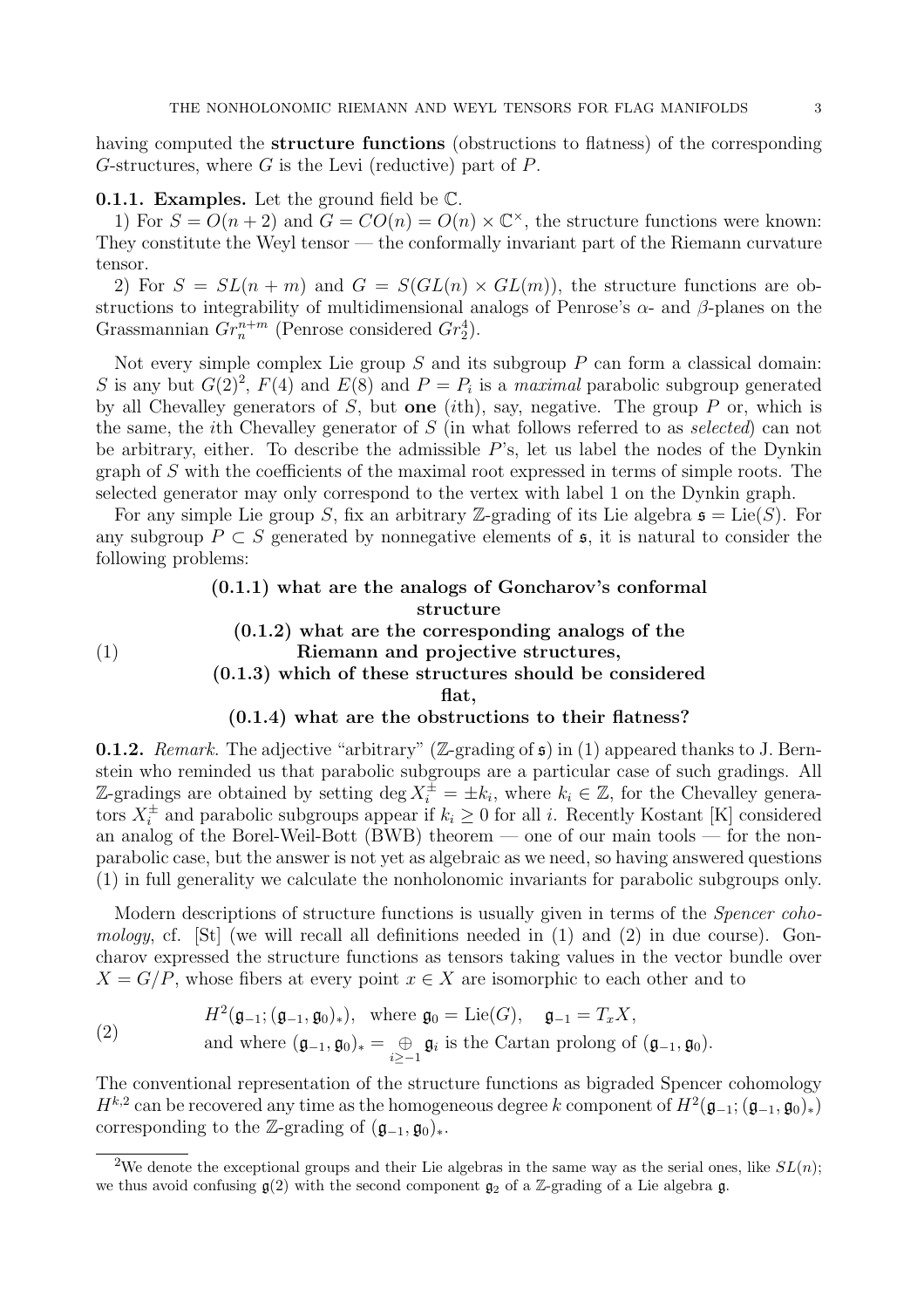At about the same time Goncharov got his result, physicists trying to write down various supergravity equations (for standard or "exotic" N-SUGRAs, see [WB], [MaG], [GIOS], [HH]) bumped into the same problem (1) with the supergroup  $S = SL(4|N)$  for  $N \leq 8$  and P generated by all the (analogs of the) Chevalley generators of G but **two**. The corresponding coset superspace  $X$  is a flag supervariety and the difficulties with SUGRAs Wess lectured about, e.g., in both editions of [WB] are: "We do not know how to define the analog of the Riemann tensor for  $N > 2$ " (in other words: We do not know what might stand in the left-hand sides of the SUGRA(N) equations for  $N > 2$ , were caused not by a *super* nature of Minkowski superspace X but by its nonholonomic nature.

Shchepochkina introduced nonholonomic generalizations  $(\mathfrak{g}_-,\mathfrak{g}_0)_*$  of Cartan prolongation  $(\mathfrak{g}_{-1}, \mathfrak{g}_0)_*$  for needs of our classification of simple infinite dimensional Lie superalgebras of vector fields ([LSh]). She rediscovered and superized Tanaka's generalization of Cartan prolongation and introduced several new types of prolongation, e.g., partial prolongation, see [Sh1], [Sh2], [Sh14]. These generalizations (originally introduced to define new simple Lie superalgebras of vector fields over  $\mathbb C$  and  $\mathbb R$  and recently used to interpret and discover new simple Lie algebras over fields of characteristic  $p > 0$ ) are precisely what is needed to define the nonholonomic analog of the Weyl and Riemann tensors in the general case.

Observe that our nonholonomic invariants, though natural analogs of the curvature and torsion tensors, do not coincide on nonholonomic manifolds with the classical ones and bearing the same name. Indeed, on any nonholonomic manifold, there is, by definition, a nonzero classical torsion (the Frobenius form that to a pair of sections of the distribution assigns their bracket) while, for example, every contact manifold is flat in our sense. To avoid confusion, we should always add adjective "nonholonomic" for the invariants introduced below. Since this is too long, we will briefly say nh-curvature tensor (nh-Weyl, nh-Riemann) and specify its degree  $(=$  the order of the structure function) if needed; to require vanishing of the torsion is analogous of imposing Wess-Zumino constraints [WB].

The main thing is to answer the questions (1). Having done this (having given appropriate definitions in the general case of manifolds with nonholonomic structure) we explicitly compute the analogs of  $(2)$  — the space of nonholonomic structure functions — possible values of the nonholonomic versions of the Weyl and Riemann tensors. We do so for the simplest nonholonomic flag manifolds of the form  $S/P$  with one selected Chevalley generator. In most of our cases  $(\mathfrak{g}_-, \mathfrak{g}_0)_* = \mathfrak{s}$ , the Lie algebra of S, and therefore we can apply the Borel-Weil-Bott (BWB) theorem (reproduced below; for a nice review, see [Wo]). If  $(\mathfrak{g}_{-}, \mathfrak{g}_{0})_{*}$ strictly contains  $\mathfrak{s}$ , we consider the values of cocycles in  $\mathfrak{s}$  as well as in  $(\mathfrak{g}_-, \mathfrak{g}_0)_*.$ 

We cite Premet's theorems that show how to compute the nh-Weyl and nh-Riemann tensors and use the theorems to get an explicit answer.

The implicit form of the answer in [Go] hides phenomena manifest if the answer is explicit, as in [LPS], where, thanks to an explicit form of the answer we suggested some analogs of Einstein equations (EE) for certain Grassmannians. For the cases we consider here, a phenomenon similar to that observed in [LPS] is manifest, e.g., for the nodes at the base of the forks in  $\mathfrak{e}(6)$  and  $\mathfrak{o}(8)$ . We intend to consider the related analogs of EE elsewhere.

We illustrate usefulness of computer-aided study by using **SuperLie** to compute the structure functions for the  $G(2)$ -structure, so popular lately, cf. [AW, B, FG]. **SuperLie** already proved useful in many instances (see [GL]), and is indispensable for Lie superalgebras: for practically all of them, there exists nothing as neat as the BWB theorem ([PS]). We also apply **SuperLie** to compute the structure functions for a super version of the  $G(2)$ -structure on the projective superspace  $\mathbb{C}P^{1,7}$  with a nonholonomic distribution.

<sup>&</sup>lt;sup>3</sup>For  $N < 2$ , Ogievetsky's group has found a solution, see [GIOS].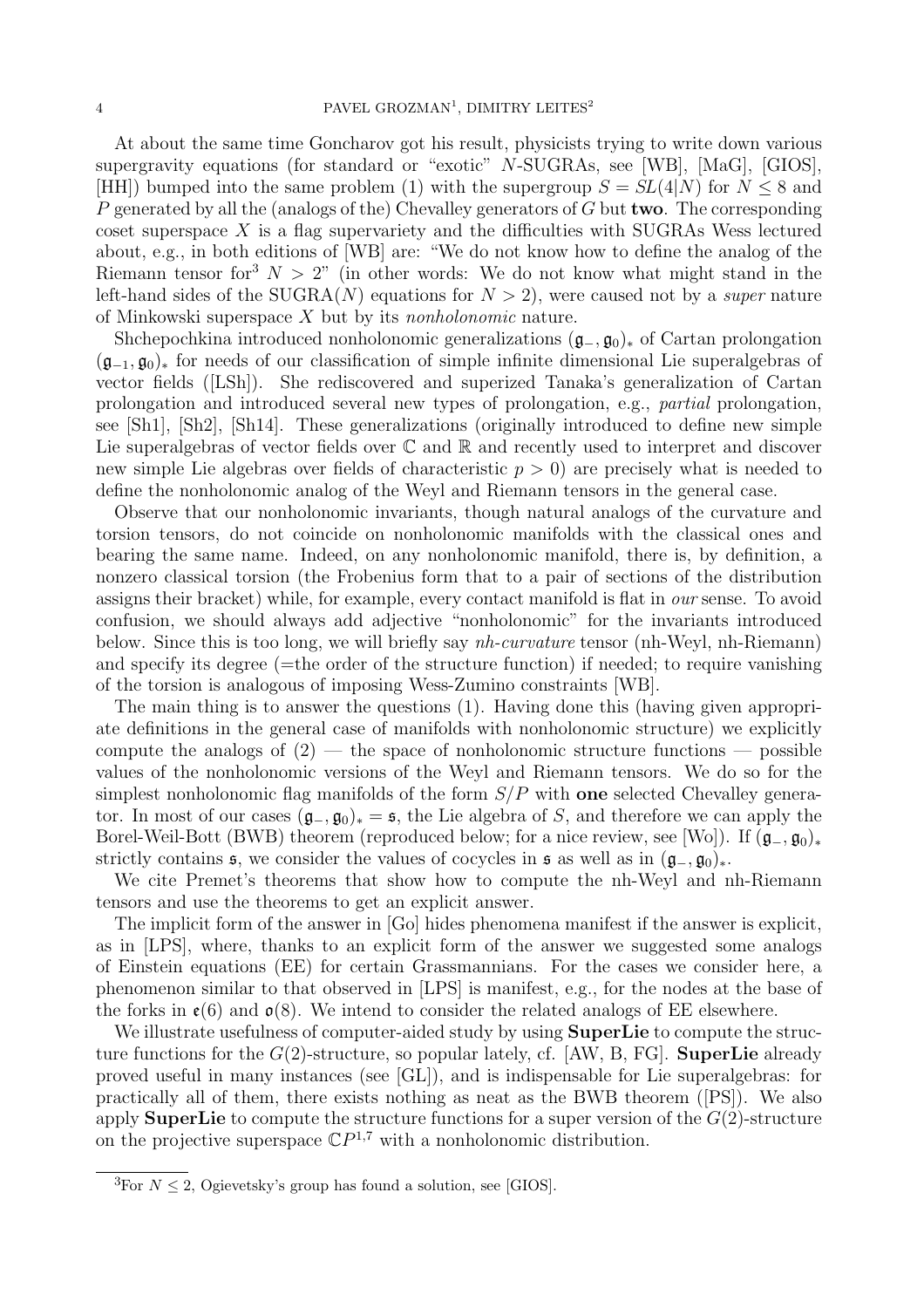Remarks. 1) Relation to differential equations. Let  $\mathfrak{l} = \mathfrak{l}_{-1} \oplus \mathfrak{l}_0 \oplus \mathfrak{l}_1$  be a finitedimensional simple complex graded Lie algebra and let S be a finite-dimensional faithful irreducible l-module. Then  $S = \bigoplus_{p \leq -1} S_p$ , where

$$
S_{-1} = \{ s \in S \mid \mathfrak{l}_1 s = 0 \} \text{ and } S_p = (\mathfrak{l}_{-1})^{-p-1} S_{-1} \text{ for } p < 0.
$$

In [YY], Yamaguchi and Yatsui considered the semi-direct product  $\mathfrak{g} = S \oplus \mathfrak{l}$ , where  $[S, S] = 0$ , endowed with a natural grading. They proved that  $\mathfrak{m} = \bigoplus_{p < 0} \mathfrak{g}_p$  is the symbol algebra of a

differential equation of finite type. (The model equation of this sort was constructed by Y. Se-Ashi [SA].)

When is **g** the prolongation of **m** or of the pair  $(\mathfrak{m}, \mathfrak{g}_0)$ ? As a fundamental invariant, Yamaguchi and Yatsui suggest the generalized Spencer cohomology  $(H^* := H^*(\mathfrak{m}; \mathfrak{g})$  or H<sup>∗</sup> (m⊕g0; g) in our notations). Using a theorem of Kostant, Yamaguchi and Yatsui calculate  $H^i$  for  $i = 1$  and 2. The knowledge of  $H^1$  gives a complete answer to the above question, while the explicit description of  $H^2$  implies that, except for three cases, any system of differential equations of type  $\mathfrak m$  is locally isomorphic to the model system of type  $(L, S)$ .

2) For a geometrical interpretation of  $H^2(\mathfrak{m}; \mathfrak{g})$  as an obstruction to existence of the normal Cartan connection, see [MT].

#### §1. STRUCTURE FUNCTIONS OF G-STRUCTURES

Let  $M^n$  be a manifold over a field K. Let FM be the frame bundle over M, i.e., the principal  $GL(n)$ -bundle. Let  $G \subset GL(n)$  be a Lie group. A G-structure on M is a reduction of the principal  $GL(n)$ -bundle to the principal G-bundle. Another formulation is more understandable: a G-structure is a selection of transition functions from one coordinate patch to another so that they belong to G for every intersecting pair of patches.

Thus, in the definition of G-structure the following characters participate:  $M^n$  and two vector bundles over it: TM and FM and the two groups  $G \subset GL(n)$  both acting in each fiber of each bundle.

The simplest G-structure is the *flat* G-structure defined as follows. For a model manifold with the flat G-structure we take  $V = \mathbb{C}^n$  with a fixed frame. The key moment is identification of the tangent spaces  $T_vV$  at distinct points v. This is performed by means of parallel translations along v. This means that we consider  $V$  as a commutative Lie group and identify the tangent spaces to it at various points with its Lie algebra,  $\mathfrak{v}$ . Thanks to commutativity:

$$
\mathfrak{v} \text{ can be naturally identified with } V \text{ itself};
$$
\nit does not matter whether we use left or right translations.

\n
$$
(1.1)
$$

In this way, we get a fixed frame in every  $T_vV$ . The flat G-structure is the bundle over V whose fiber over  $v \in V$  consists of all frames obtained from the fixed one under the G-action. In textbooks on differential geometry (e.g., in [St]), the obstructions to identification of the kth infinitesimal neighborhood of a point  $m \in M$  on a manifold M with G-structure with the  $k$ th infinitesimal neighborhood of a point of the manifold  $V$  with the above flat  $G$ -structure are called structure functions of order k.

To precisely describe the structure functions, set

$$
\mathfrak{g}_{-1}=T_mM, \ \ \mathfrak{g}_0=\mathfrak{g}=\mathrm{Lie}(G).
$$

Recall that, for any (finite dimensional) vector space  $V$ , we have

$$
\operatorname{Hom}(V, \operatorname{Hom}(V, \ldots, \operatorname{Hom}(V, V) \ldots)) \simeq L^{i}(V, V, \ldots, V; V),
$$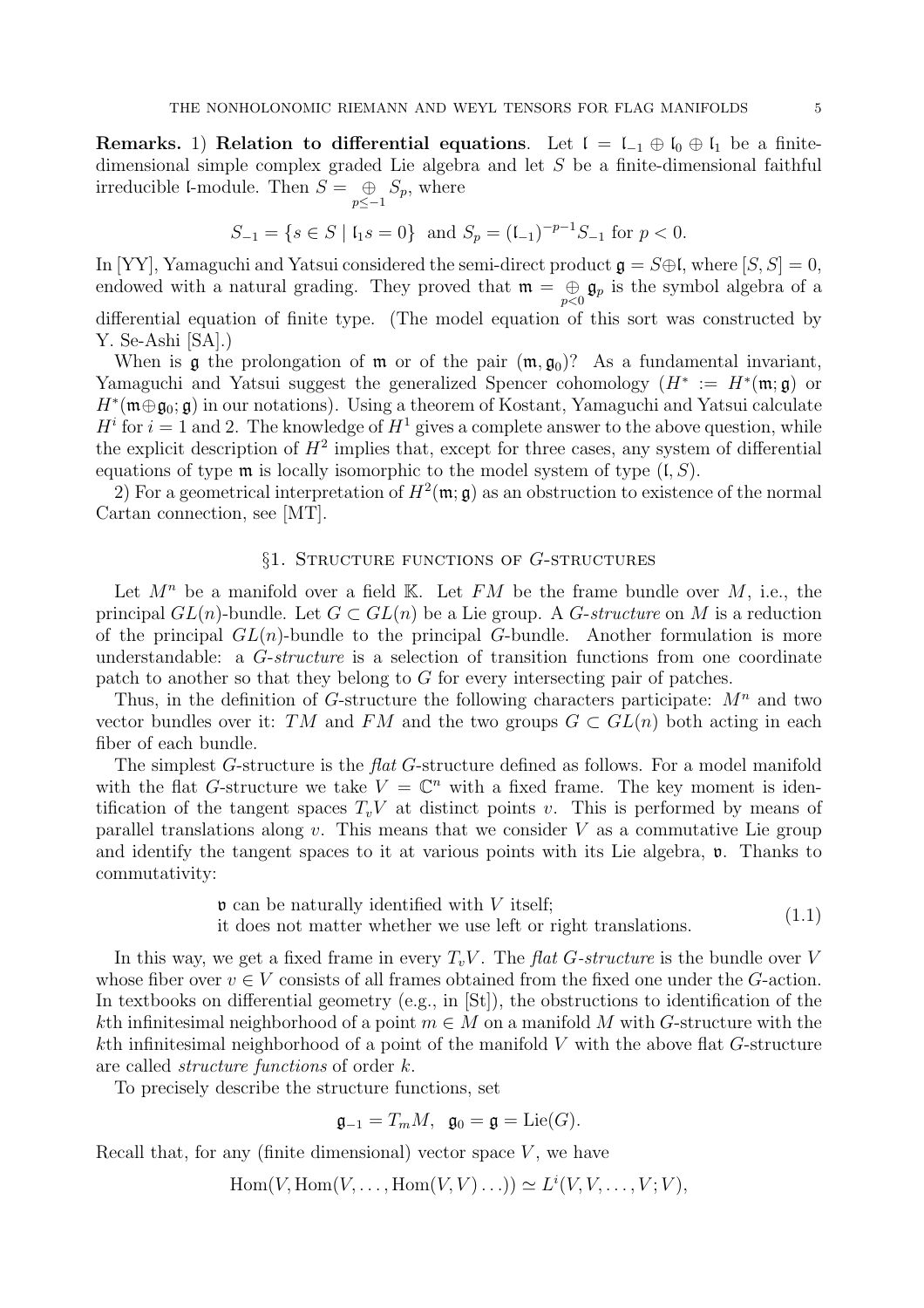where  $L^i$  is the space of *i*-linear maps and we have  $(i + 1)$ -many V's on both sides. Now, we recursively define, for any  $i > 0$ :

$$
\mathfrak{g}_i = \{ X \in \text{Hom}(\mathfrak{g}_{-1}, \mathfrak{g}_{i-1}) \mid X(v_1)(v_2, v_3, ..., v_{i+1}) = X(v_2)(v_1, v_3, ..., v_{i+1})
$$
  
where  $v_1, ..., v_{i+1} \in \mathfrak{g}_{-1} \}.$ 

Let the  $\mathfrak{g}_0$ -module  $\mathfrak{g}_{-1}$  be faithful. Then, clearly,

$$
(\mathfrak{g}_{-1}, \mathfrak{g}_0)_* \subset \text{vect}(n) = \text{Der } \mathbb{C}[x_1, \ldots, x_n]], \text{ where } n = \dim \mathfrak{g}_{-1}.
$$

It is subject to an easy verification that the Lie algebra structure on  $\text{vect}(n)$  induces same on  $(\mathfrak{g}_{-1}, \mathfrak{g}_0)_*$ . (It is also easy to see that, even if  $\mathfrak{g}_{-1}$  is not a faithful  $\mathfrak{g}_0$ -module, still  $(\mathfrak{g}_{-1}, \mathfrak{g}_0)_*$ is a Lie algebra, but can not be embedded into  $\text{vect}(\mathfrak{g}_{-1}^*).$  The Lie algebra  $(\mathfrak{g}_{-1}, \mathfrak{g}_0)_*$  will be called the *Cartan's prolong* (the result of Cartan's *prolongation*) of the pair  $(g_{-1}, g_0)$ . The Cartan prolong is the Lie algebra of symmetries of the G-structure in the space  $T_mM$ .

Let  $E^i$  be the operator of the *i*<sup>th</sup> exterior power,  $V^*$  the dual of V. Set

$$
C^{k,s}_{(\mathfrak{g}_{-1},\mathfrak{g}_0)_*}=\mathfrak{g}_{k-s}\otimes E^s(\mathfrak{g}_{-1}^*).
$$

The differential  $\partial_s: C^{k,s}_{(a)}$  $\begin{array}{rccc} (k,s) & \longrightarrow & C^{k,s+1} & \ (\mathfrak{g}_{-1},\mathfrak{g}_{0})_{*} & \longrightarrow & C^{k,s+1} & \ \end{array}$  $\binom{\kappa, s+1}{(\mathfrak{g}_{-1}, \mathfrak{g}_0)_*}$  is given by (as usual, the slot with the hatted variable is to be ignored):

$$
(\partial_s f)(v_1, \ldots, v_{s+1}) = \sum_i (-1)^i [f(v_1, \ldots, \widehat{v_{s+1-i}}, \ldots, v_{s+1}), v_{s+1-i}]
$$

for any  $v_1, \ldots, v_{s+1} \in \mathfrak{g}_{-1}$ . As expected,  $\partial_s \partial_{s+1} = 0$ . The homology of this bicomplex is called Spencer cohomology of the pair  $(\mathfrak{g}_{-1}, \mathfrak{g}_0)$  and denoted by  $H_{\mathfrak{g}}^{k,s}$  $\overset{\cdot \kappa, s}{_{(\mathfrak{g}_{-1}, \mathfrak{g}_0)_*}} \cdot$ 

**1.1. Proposition** ([St]). The order k structure functions of the G-structure — obstructions to identification of the kth infinitesimal neighborhood of the point in a manifold with a flat G-structure with that at a given point  $m \in M$  — span, for every m, the space  $H_{(q)}^{k,2}$  $\alpha^{k,2}(\mathfrak{g}_{-1},\mathfrak{g}_0)_*.$ These obstructions are defined provided obstructions of lesser orders vanish.

1.2. Example. All structure functions of any  $GL(n)$ -structure vanish identically, so all  $GL(n)$ -structures are locally equivalent, in particular, locally flat. Indeed: by a theorem of Serre ([St])  $H^2(V;(V,\mathfrak{gl}(V))_*)=0$ .

Clearly, the order of the structure functions of a given G-structure may run 1 to  $N + 2$ (or 1 to  $\infty$  if  $N = \infty$ ), where  $(\mathfrak{g}_{-1}, \mathfrak{g}_0)_* = \bigoplus_{i=-1}^N \mathfrak{g}_i$ .

**1.3. Example.** Let  $\mathfrak{g}_0 = \mathfrak{co}(V) := \mathfrak{o}(V) \oplus \mathbb{C}z$  be the Lie algebra of conformal transformations,  $\mathfrak{g}_{-1} = V$ , dim  $V = n$ . For  $n = 2$ , let  $V = V_1 \oplus V_2$  with basis  $\partial_x$  and  $\partial_y$  and let  $\mathfrak{o}(V) := \mathbb{C}(x\partial_x - y\partial_y)$ . Then (*Liouville's theorem*, [St])

$$
(V,\mathfrak{co}(V))_*=\begin{cases}\mathtt{vect}(V^*)\quad \ \ &\text{for }n=1,\\ \mathtt{vect}(V_1^*)\oplus\mathtt{vect}(V_2^*)\quad \ \ &\text{for }n=2,\quad (V,\mathfrak{o}(V))_*=\begin{cases}V\quad \ \ &\text{for }n=1,\\ V\oplus\mathfrak{o}(V)\quad \text{for }n\geq 2\end{cases}.
$$

The values of the Riemann tensor on any n-dimensional Riemannian manifold belong to  $H_{(V)}^{2,2}$  $U^{2,2}_{(V,\mathfrak{o}(V))_*}$  whereas  $H^{1,2}_{(V, V)}$  $\chi_{(V,\mathfrak{o}(V))_*}^{1,2}=0.$ 

The fact that  $H_{(V)}^{1,2}$  $(V_{(\mathcal{V},\mathfrak{o}(V))_*}^{\{1,2\}}=0$  (no torsion) is usually referred to as (a part of) the Levi-Civita theorem. It implies that, in the Taylor series expansion of the metric at some point (here  $\eta$  is the canonical form; x is the vector of coordinates, so  $x^2$  is the vector of pairs of coordinates, etc.),

$$
g(x) = \eta + s_1 x + s_2 x^2 + s_3 x^3 + \dots
$$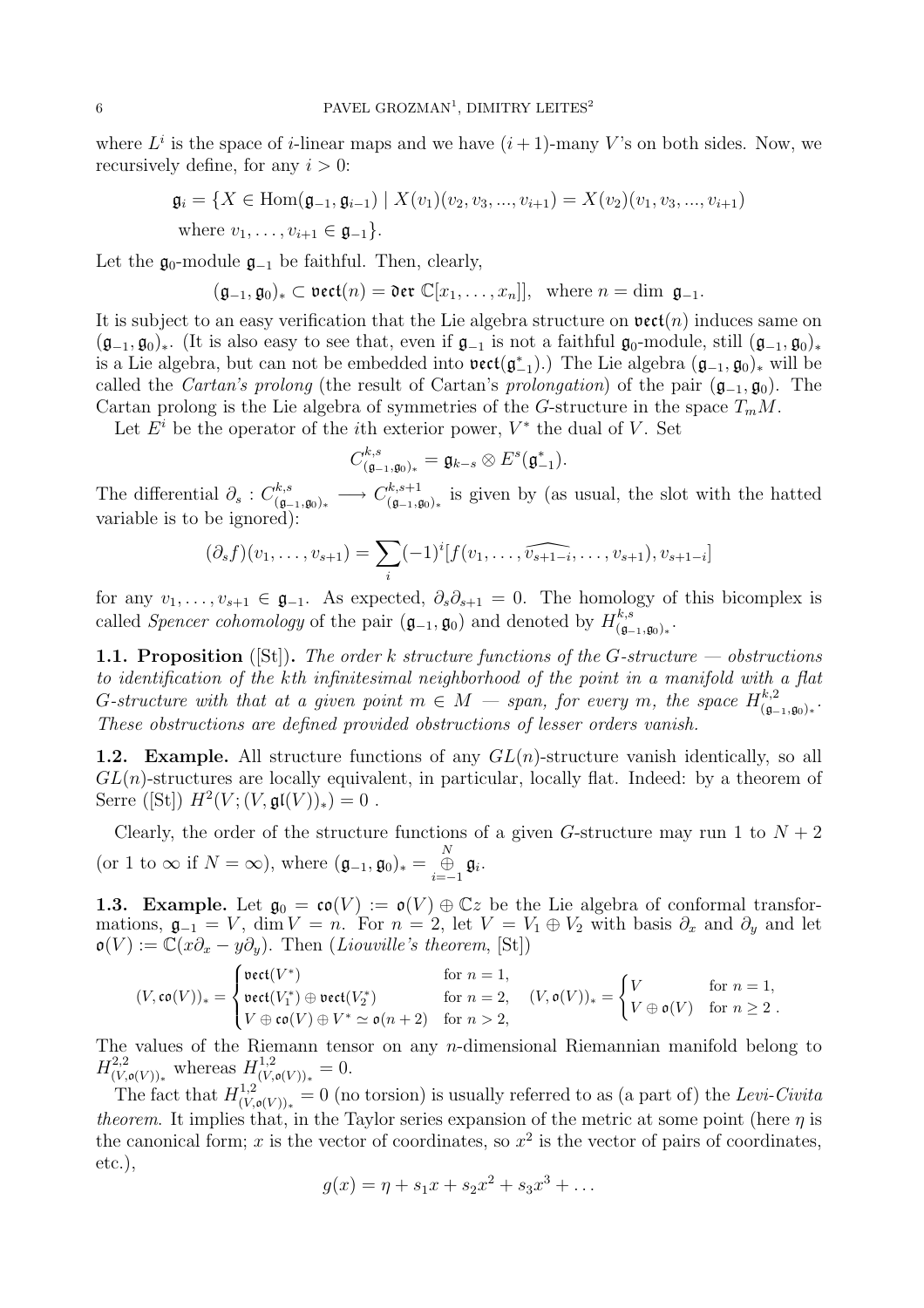the term  $s_1$  can be eliminated by a choice of coordinates.

**Statement.** All the  $s_i$  with  $i \geq 2$  only depend on the Riemann tensor;  $s_1$  can be killed.

The origin of this statement is usually difficult to understand in the conventional textbooks on differential geometry whereas it is an obvious corollary of the explicit form of  $H^2(V, (V, \mathfrak{o}(V))_*)$ .

**1.4.** Remark. (cf. [Go].) Let  $H_k^s$  be the degree k component of  $H^s(\mathfrak{g}_{-1}; (\mathfrak{g}_{-1}, \mathfrak{g}_0)_*)$  with respect to the Z-grading induced by the Z-grading of  $(\mathfrak{g}_{-1}, \mathfrak{g}_0)_*$ . Clearly,  $H_{\mathfrak{g}_{-1}}^{k,s}$  $\binom{k,s}{(\mathfrak{g}_{-1},\mathfrak{g}_0)_*} = H_k^s$ , so

$$
\underset{k}{\oplus} H^{k,s}_{(\mathfrak{g}_{-1},\mathfrak{g}_0)_*}=H^s(\mathfrak{g}_{-1};(\mathfrak{g}_{-1},\mathfrak{g}_0)_*).
$$

This remark considerably simplifies calculations, in particular, if the Lie algebra  $(\mathfrak{g}_{-1}, \mathfrak{g}_0)_*$ is simple and finite dimensional, we can apply the BWB theorem. In the nonholonomic case considered in what follows we apply the remark to give a compact definition<sup>4</sup> of structure functions. We can recover the bigrading at any moment but to work with just one grading is much simpler.

#### §2. Structure functions of nonholonomic structures

To embrace contact-like structures, we have to slightly generalize the notion of Cartan prolongation: with the tangent bundle over every nonholonomic manifold there is naturally associated a bundle of graded nilpotent Lie algebras, cf. [VG], [M]. For example, for any odd dimensional manifolds with a contact structure, this is a bundle of Heisenberg Lie algebras.

2.1. Nonholonomic manifolds ([VG, VG2]). Nonholonomic manifolds. Tanaka-**Shchepochkina prolongs.** Let  $M^n$  be an *n*-dimensional manifold with a nonintegrable distribution D. Let

$$
\mathcal{D} = \mathcal{D}_{-1} \subset \mathcal{D}_{-2} \subset \mathcal{D}_{-3} \cdots \subset \mathcal{D}_{-d}
$$

be the sequence of strict inclusions, where the fiber of  $\mathcal{D}_{-i}$  at a point  $x \in M$  is

$$
\mathcal{D}_{-i+1}(x) + [\mathcal{D}_{-1}, \mathcal{D}_{-i+1}](x)
$$

(here  $[\mathcal{D}_{-1}, \mathcal{D}_{-i-1}] = \text{Span}([X, Y] \mid X \in \Gamma(\mathcal{D}_{-1}), Y \in \Gamma(\mathcal{D}_{-i-1}))$ ) and d is the least number such that

$$
\mathcal{D}_{-d}(x) + [\mathcal{D}_{-1}, \mathcal{D}_{-d}](x) = \mathcal{D}_{-d}(x).
$$

In case  $\mathcal{D}_{-d} = TM$  the distribution is called *completely nonholonomic*. The number d =  $d(M)$  is called the *nonholonomicity degree*. A manifold M with a distribution  $D$  on it will be referred to as *nonholonomic* one if  $d(M) \neq 1$ . Let

(3) 
$$
n_i(x) = \dim \mathcal{D}_{-i}(x); \qquad n_0(x) = 0; \qquad n_d(x) = n - n_{d-1}.
$$

The distribution  $\mathcal D$  is said to be *regular* if all the dimensions  $n_i$  are constants on M. We will only consider regular, completely nonholonomic distributions, and, moreover, satisfying certain transitivity condition (5) introduced below.

To the tangent bundle over a nonholonomic manifold  $(M, \mathcal{D})$  we assign a bundle of  $\mathbb{Z}$ graded nilpotent Lie algebras as follows. Fix a point  $pt \in M$ . The usual adic filtration by powers of the maximal ideal  $\mathfrak{m} := \mathfrak{m}_{pt}$  consisting of functions that vanish at pt should

<sup>&</sup>lt;sup>4</sup>Cf. with the problems encountered in the pioneer papers [T1]–[T3], where at first the cohomology were computed by means of a differential whose square does not vanish. The component expressions of Wagner's tensors (for any d) look very horrible, see [DG], [Va6].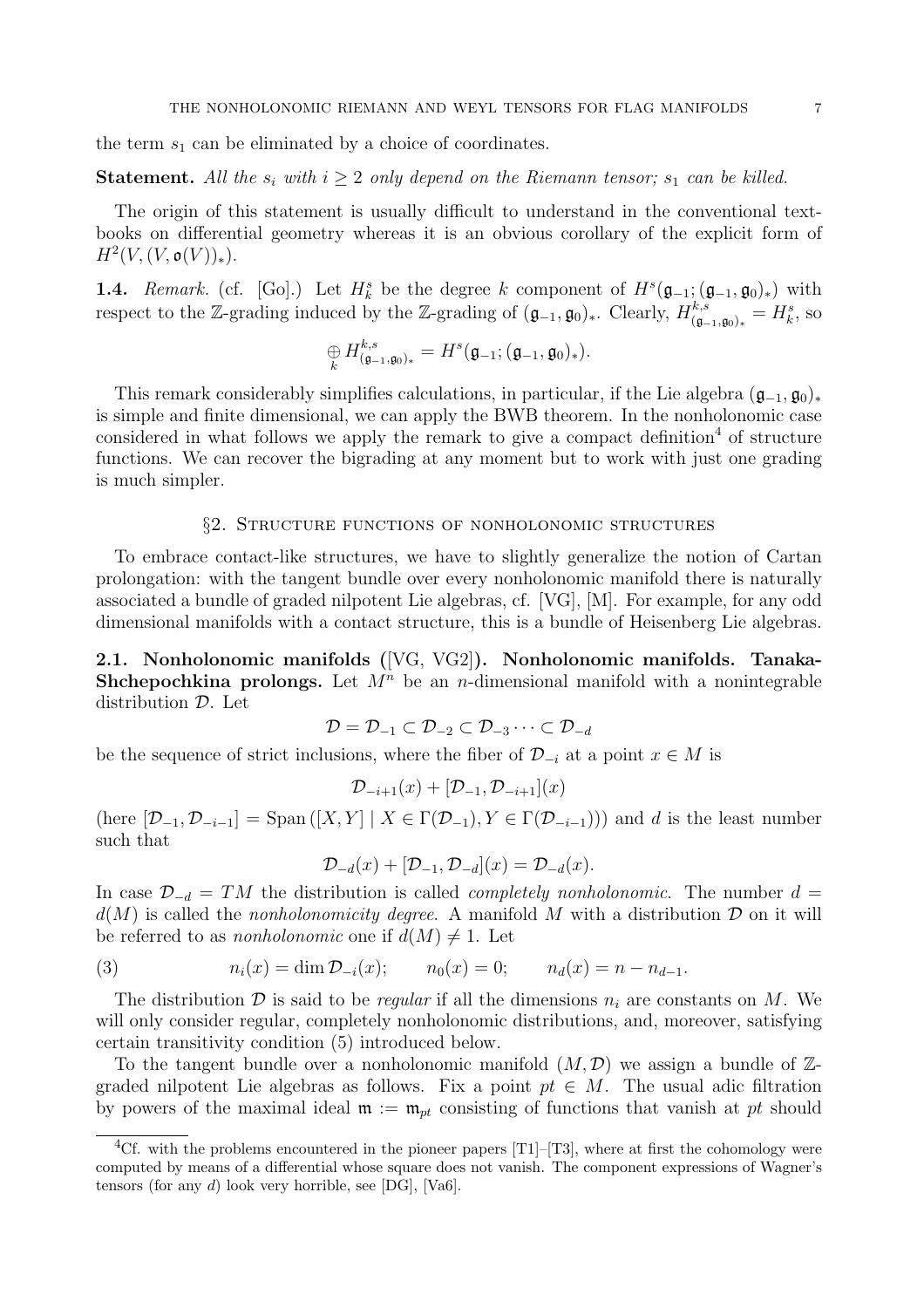be modified because distinct coordinates may have distinct "degrees". The distribution  $D$ induces the following filtration in m:

(4) 
$$
\mathfrak{m}_k = \{ f \in \mathfrak{m} \mid X_1^{a_1} \dots X_n^{a_n}(f) = 0 \text{ for any } X_1, \dots, X_{n_1} \in \Gamma(\mathcal{D}_{-1}),
$$

$$
X_{n_1+1}, \dots, X_{n_2} \in \Gamma(\mathcal{D}_{-2}), \dots, X_{n_{d-1}+1}, \dots, X_n \in \Gamma(\mathcal{D}_{-d})
$$

$$
\text{such that } \sum_{1 \le i \le d} i \sum_{n_{i-1} < j \le n_i} a_j \le k \},
$$

where  $\Gamma(\mathcal{D}_{-j})$  is the space of germs at pt of sections of the bundle  $\mathcal{D}_{-j}$ . Now, to a filtration

 $\mathcal{D} = \mathcal{D}_{-1} \subset \mathcal{D}_{-2} \subset \mathcal{D}_{-3} \cdots \subset \mathcal{D}_{-d} = TM$ ,

we assign the associated graded bundle

 $gr(TM) = \bigoplus grD_{-i}$ , where  $grD_{-i} = D_{-i}/D_{-i+1}$ 

and the bracket of sections of  $gr(TM)$  is, by definition, the one induced by bracketing vector fields, the sections of  $TM$ . We assume a "transitivity condition": The Lie algebras

(5) gr(TM)|pt

induced at each point  $pt \in M$  are isomorphic.

The grading of the coordinates determines a nonstandard grading of  $\text{vect}(n)$  (recall (3)):

(6)  
\n
$$
\deg x_1 = \dots = \deg x_{n_1} = 1,
$$
\n
$$
\deg x_{n_1+1} = \dots = \deg x_{n_2} = 2,
$$
\n
$$
\dots
$$
\n
$$
\deg x_{n-n_{d-1}+1} = \dots = \deg x_n = d.
$$

Denote by  $\mathfrak{v} = \bigoplus_{i \geq -d} \mathfrak{v}_i$  the algebra  $\mathfrak{vect}(n)$  with the grading (6). One can show that the "complete prolong" of  $\mathfrak{g}_-$  to be defined shortly, i.e.,  $(\mathfrak{g}_-)_* := (\mathfrak{g}_-,\tilde{\mathfrak{g}}_0)_* \subset \mathfrak{v}$ , where  $\tilde{\mathfrak{g}}_0 :=$  $\mathfrak{der}_0 \mathfrak{g}_-,$  preserves  $\mathcal{D}.$ 

For nonholonomic manifolds, an analog of the group  $G$  from the term " $G$ -structure", or rather of its Lie algebra,  $\mathfrak{g} = \text{Lie}(G)$ , is the pair  $(\mathfrak{g}_{-}, \mathfrak{g}_{0})$ , where  $\mathfrak{g}_{0}$  is a subalgebra of the Z-grading preserving Lie algebra of derivations of  $\mathfrak{g}_-,$  i.e.,  $\mathfrak{g}_0 \subset \mathfrak{der}_0 \mathfrak{g}_-$ . If  $\mathfrak{g}_0$  is not explicitly indicated, we assume that  $\mathfrak{g}_0 = \mathfrak{der}_0 \mathfrak{g}_-,$  i.e., is the largest possible.

Given a pair  $(\mathfrak{g}_-, \mathfrak{g}_0)$  as above, define its Tanaka-Shchepochkina prolong to be the maximal subalgebra  $(\mathfrak{g}_-,\mathfrak{g}_0)_* = \bigoplus_{k \geq -d} \mathfrak{g}_k$  of  $\mathfrak{v}$  with given non-positive part  $(\mathfrak{g}_-,\mathfrak{g}_0)$ . For an explicit construction of the components, see [Sh14], [Y], [ShN] and below.

Natural bases in  $T_mM$ : the  $D_i$ 's and the  $Q_i$ 's ([ShN]). Vershik and Gershkovich showed [VG] that every nonholonomic structure  $\mathcal D$  on M determines a structure of Z-graded nilpotent Lie algebra in  $gr(TM)$ . We will only consider manifolds with a transitive action of the diffeomorphism group of M, i.e., the manifolds for which these Lie algebras are isomorphic.

A natural basis in every tangent space  $T_mM$  to any manifold M is given by partial derivatives. If M is endowed with a nonholonomic structure, then there are **two** types of natural bases in  $gr T_mM$ . In physics literature on supersymmetry and supergravity, the elements of these two bases that generate the Lie algebra  $gr T_mM$  are denoted the  $D_i$ 's and the  $Q_i$ 's, respectively.

Let us consider the simplest example. Let  $\dim M = 2n + 1$  and let the nonholonomic structure on M be given by the contact form  $\alpha = dt - \sum (p_i dq_i - q_i dp_i)$ . The vector fields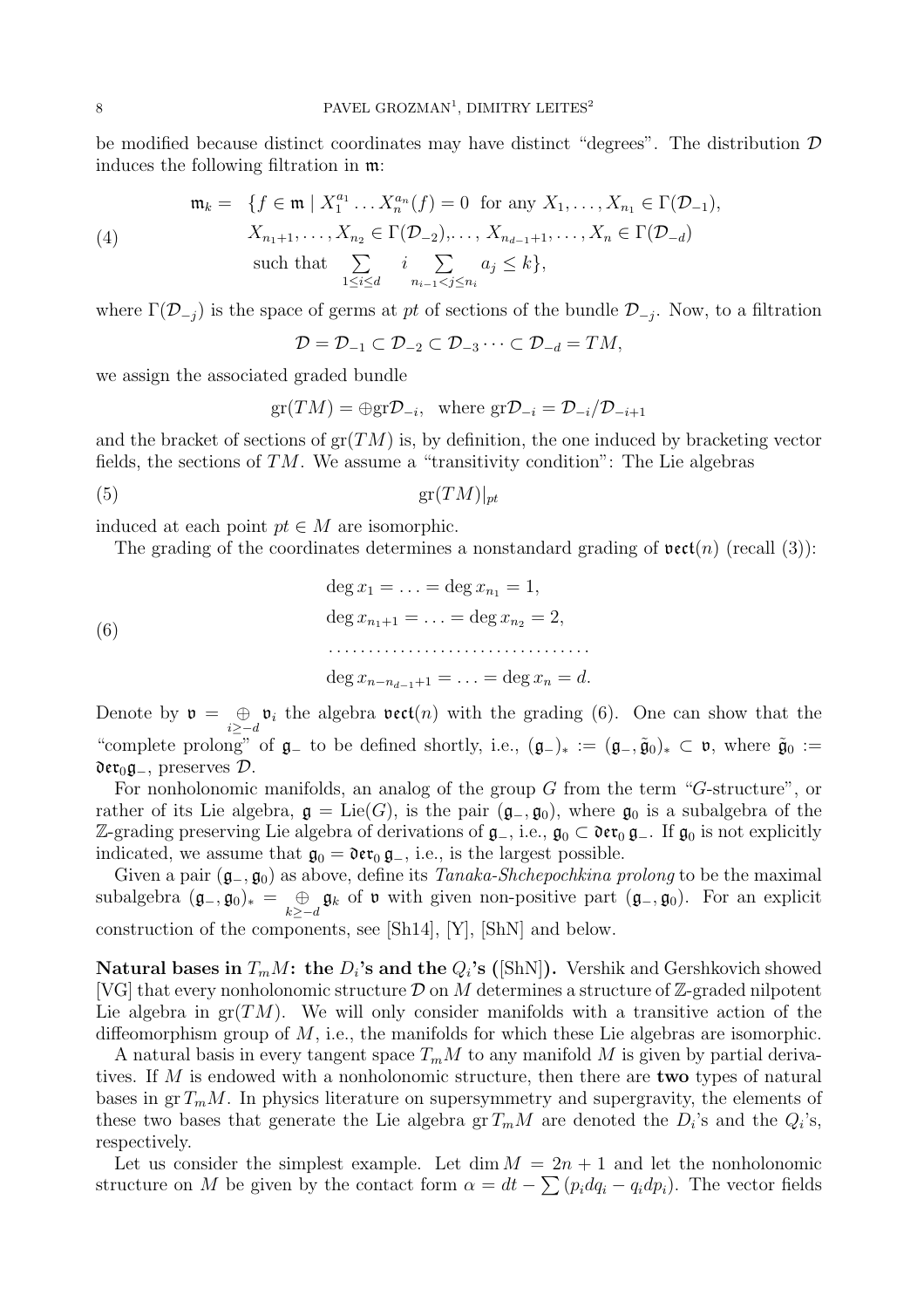that **belong** to the distribution  $\mathcal{D}$  are the fields

(7) 
$$
X = f\partial_t + \sum (g_i \partial_{q_i} + h_i \partial_{p_i}) \text{ such that } \alpha(X) = f - \sum (p_i g_i + q_i h_i) = 0.
$$

In particular, we see that neither  $\partial_{q_i}$  nor  $\partial_{p_i}$  belongs to D, but rather

$$
D_{p_i} = \partial_{q_i} + p_i \partial_t \text{ and } D_{q_i} = \partial_{p_i} - q_i \partial_t.
$$

These  $D_{p_i}$  and  $D_{q_i}$  are examples of the D-type basis vectors. They, and their brackets, span the space of sections of  $gr(TM)$  at any given point m. By abuse of speech, we say that the D-vectors span  $T_mM$ , and same applies to Q-vectors defined below.

Now, the Lie algebra that **preserves**  $\mathcal D$  consists of vector fields  $X$  such that (here  $L_X$  is the Lie derivative along  $X$ )

(8) 
$$
L_X(\alpha) \equiv 0 \mod \alpha.
$$

The corresponding vector fields in our particular case of the contact distribution are contact vector fields  $K_f$  generated by  $f \in \mathbb{C}[t,p,q]$ :

(9) 
$$
K_f = (2 - E)(f)\frac{\partial}{\partial t} - H_f + \frac{\partial f}{\partial t}E,
$$

where  $E = \sum$ i  $y_i\frac{\partial}{\partial n}$  $\frac{\partial}{\partial y_i}$  (here the  $y_i$  are all the coordinates except t) is the *Euler operator*, and  $H_f$  is the Hamiltonian field with Hamiltonian f that preserves  $d\alpha$ :

$$
H_f = \sum_{i \le n} \left( \frac{\partial f}{\partial p_i} \frac{\partial}{\partial q_i} - \frac{\partial f}{\partial q_i} \frac{\partial}{\partial p_i} \right).
$$

It is easy to check that denoting by  $L_X$  the Lie derivative along X we have

(10) 
$$
L_{K_f}(\alpha) = 2 \frac{\partial f}{\partial t} \alpha.
$$

The basis of the tangent space is spanned by

$$
K_{p_i} = \partial_{q_i} - p_i \partial_t \text{ and } K_{q_i} = \partial_{p_i} + q_i \partial_t
$$

and their brackets. These  $K_{p_i}$  and  $K_{q_i}$  are examples of the Q-type basis vectors.

How to interpret the D-type and the Q-type vectors? Let

$$
\mathfrak{n}=\bigoplus_{-d\leq i\leq -1}\mathfrak{n}_i
$$

be a nilpotent Lie algebra generated by  $\mathfrak{n}_{-1}$ . Let  $B = \{b_1, \ldots, b_n\}$  be a graded basis of  $\mathfrak{n}$  (the basis is said to be graded if its first  $n_1 := \dim \mathfrak{n}_{-1}$  elements span  $\mathfrak{g}_{-1}$ , the next  $n_2 := \dim \mathfrak{n}_{-2}$ elements span  $\mathfrak{n}_{-2}$ , and so on). Let N be the connected and simply connected Lie group with the Lie algebra  $\mathfrak n$ . On N, consider the two systems of vector fields: the left-invariant fields  $D_i$  and the right-invariant fields  $Q_i$  such that (e is the unit of N)

$$
D_i(e) = Q_i(e) = b_i \text{ for all } i = 1, \dots, n.
$$

**NB**: Here we deviate from the conventions of physical papers where the symbols  $D_i$  and  $Q_i$ are only applied to the generators of  $\mathfrak n$ , i.e., to the first  $n_1$  elements.

Let  $\mathfrak{g}_-$  be a realization of **n** by **left-invariant** vector fields, so the vectors  $D_i(e)$  span  $\mathfrak{g}_-$ . Let  $\theta^i$  be **right-invariant** 1-forms on N such that

$$
\theta^i(Q_j) = \delta^i_j.
$$

Now, any vector field  $X$  on  $N$  is of the form

(11) 
$$
X = \sum_{i=1}^{n} \theta^{i}(X) Q_{i}.
$$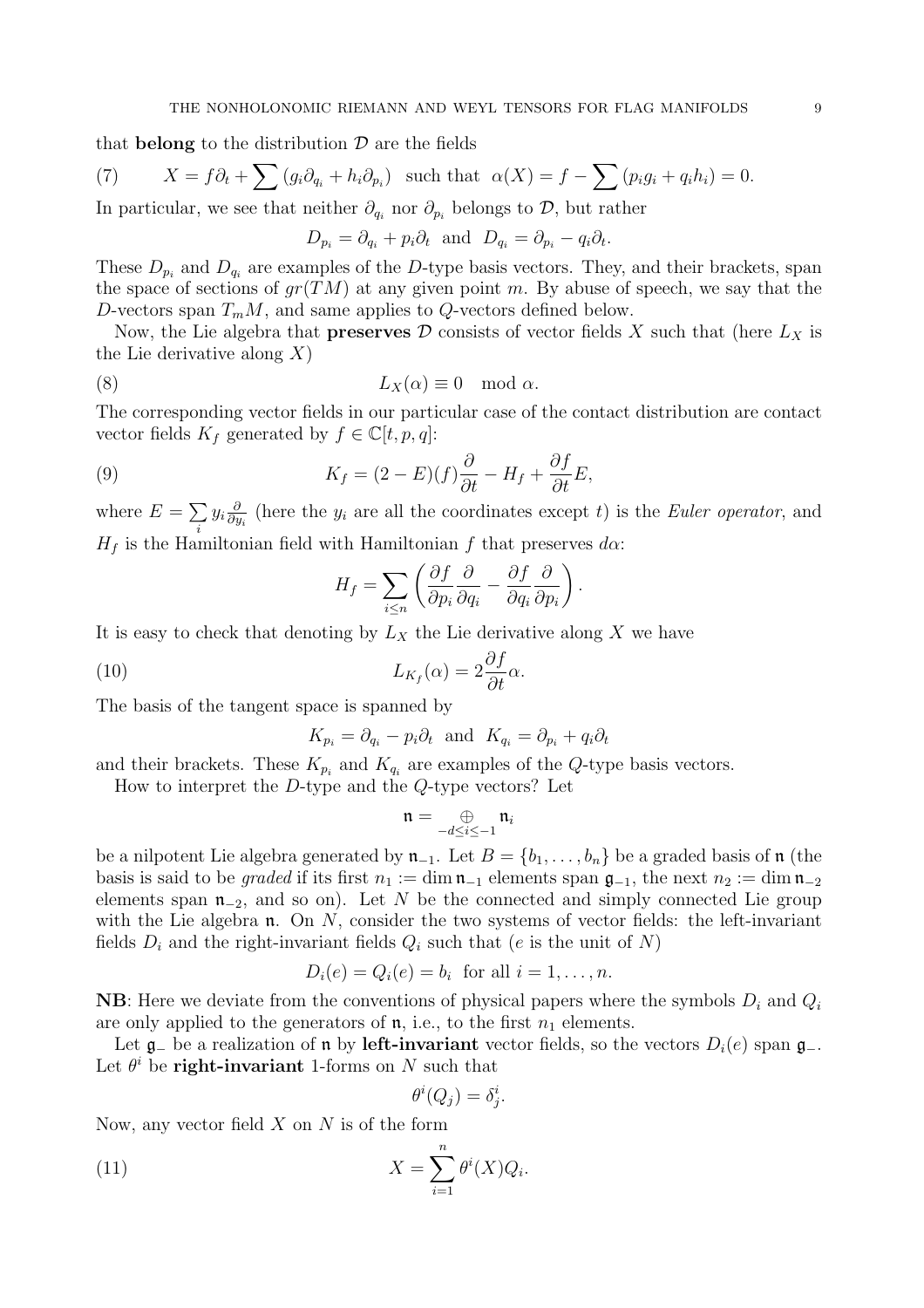Since each  $D_i$  commutes with each  $Q_j$  (even if **n** is a Lie superalgebra, they **commute**, not supercommute, see [ShN]), it follows that

$$
\theta^i([D_j, X]) = D_j(\theta^i(X)).
$$

Now, let us determine a **right-invariant** distribution  $D$  on N such that  $D|_e = \mathfrak{n}_{-1}$ . Clearly,  $D$  is singled out in TN by eqs. for  $X \in \text{vect}(n)$ 

$$
\theta^{n_1+1}(X)=0, \quad \ldots, \quad \theta^n(X)=0.
$$

Since each  $D_i$  commutes with each  $Q_j$ , the algebra  $\mathfrak{g}_-$  preserves  $\mathcal{D}$ . The coordinates (6) on N described above determine two embeddings of  $\mathfrak n$  into  $\mathfrak{vect}(n)$ : one is spanned by the  $D_i$  and the other one by the  $Q_i$ .

Denote by  $\mathfrak{g} = \bigoplus\limits_{i \geq -d} \mathfrak{g}_i$  the algebra  $\mathfrak{vect}(n)$  with the grading (6). Then  $\mathfrak{g}_- = \bigoplus\limits_{i < 0} \mathfrak{g}_i$  preserves D. We will show later that the "complete prolongation" of  $\mathfrak{g}_-,$  i.e.,  $(\mathfrak{g}_-)_* := (\mathfrak{g}_-,\tilde{\mathfrak{g}}_0)_*,$  where  $\tilde{\mathfrak{g}}_0 := \mathfrak{der}_{0} \mathfrak{g}_{-}$ , also preserves  $\mathcal{D}$ .

Thus we see that, with every nonholonomic manifold  $(M, \mathcal{D})$ , a natural G-structure is associated, its Lie algebra is Lie(G) =  $\mathfrak{der}_0 \mathfrak{g}_-$ . But the structure functions of this G-structure do not reflect the nonholonomic nature of M.

Indeed, recall an example from [St]. Let  $W_1 \subset W$  be a subspace of dimension k and  $G \subset GL(W)$  the parabolic subgroup that preserves the subspace. Then to determine a G-structure on M, where dim  $M = \dim W$ , is the same as to determine a differential ksystem or a k-dimensional distribution. A fixed frame f in  $T_mM$  determines an isomorphism  $f: W \longrightarrow T_mM$ . Given a G-structure on M, we set  $\mathcal{D}(m) = f(W_1)$ . Since G preserves  $W_1$ , the subspace  $\mathcal{D}(m)$  indeed depends only on m, not on f.

The other way round, given a distribution  $\mathcal{D}$ , consider the frames f such that  $f^{-1}(\mathcal{D}(m)) =$  $W_1$ . They form a G-structure. The flat G-structures correspond to integrable distributions.

To take the nonholonomic nature of M into account, we need something new — an analog of the above Proposition 1.1 for the case where the natural basis of the tangent space consists not of partial derivatives but rather of covariant derivatives corresponding to the connection determined by the same Pfaff equations that determine the distribution, and therefore instead of  $T_mM = \mathfrak{g}_{-1}$  we have  $(gr(TM))_m = \mathfrak{g}_-$ . To be able to formulate such Proposition, we have to define

- (1) the simplest nonholonomic structure the "flat" one,
- (2) the analog of  $\mathfrak{g}_0$  when  $\mathfrak{g}_{-1}$  is replaced by  $\mathfrak{g}_-$  and only distribution is given,
- (3) what is the analog of  $(\mathfrak{g}_{-1}, \mathfrak{g}_0)_*,$
- (4) what is the analog of  $H_{\mathfrak{a}}^{k,2}$  $\alpha^{k,2}(\mathfrak{g}_{-1},\mathfrak{g}_0)_*.$

Here are the answers:

1) Let  $\mathcal D$  be a nonholonomic distribution in M, let F be the flag which  $\mathcal D$  determines at a point  $m \in M$ . Let  $N := \mathbb{K}^n$  with a fixed flag F and a fixed frame f. Having identified  $T_nN$  with N by means of the translation by n considered as an element of the nilpotent Lie group N whose Lie algebra is  $\mathfrak{g}_-$  (since the group N is not commutative now, we select, say, left translations) we fix a frame and a flag — the images of f and  $F$  — in each  $T_nN$ . A flat nonholonomic structure on N is the pair of bundles (the frame bundle, the distribution  $\mathcal{D}$ ); the fibers of both bundles over  $n$  are obtained from the fixed frame and flag, respectively, by means of the  $G$ -action, where  $G$  is the (connected and simply connected) Lie group whose Lie algebra  $\mathfrak{g}_0$  is defined at the next step.

2) If only a distribution D is given, we set  $\mathfrak{g}_0 := \mathfrak{der}_0 \mathfrak{g}_-$ ; it is often interesting to consider an additional structure on the distribution, say Riemannian, cf. [VG2], as in the case of Carnot-Carathéodory metric in which case  $\mathfrak{g}_0$  is a subalgebra of  $\mathfrak{der}_0\mathfrak{g}_-, e.g., \mathfrak{der}_0\mathfrak{g}_-\cap \mathfrak{o}(\mathfrak{g}_{-1}).$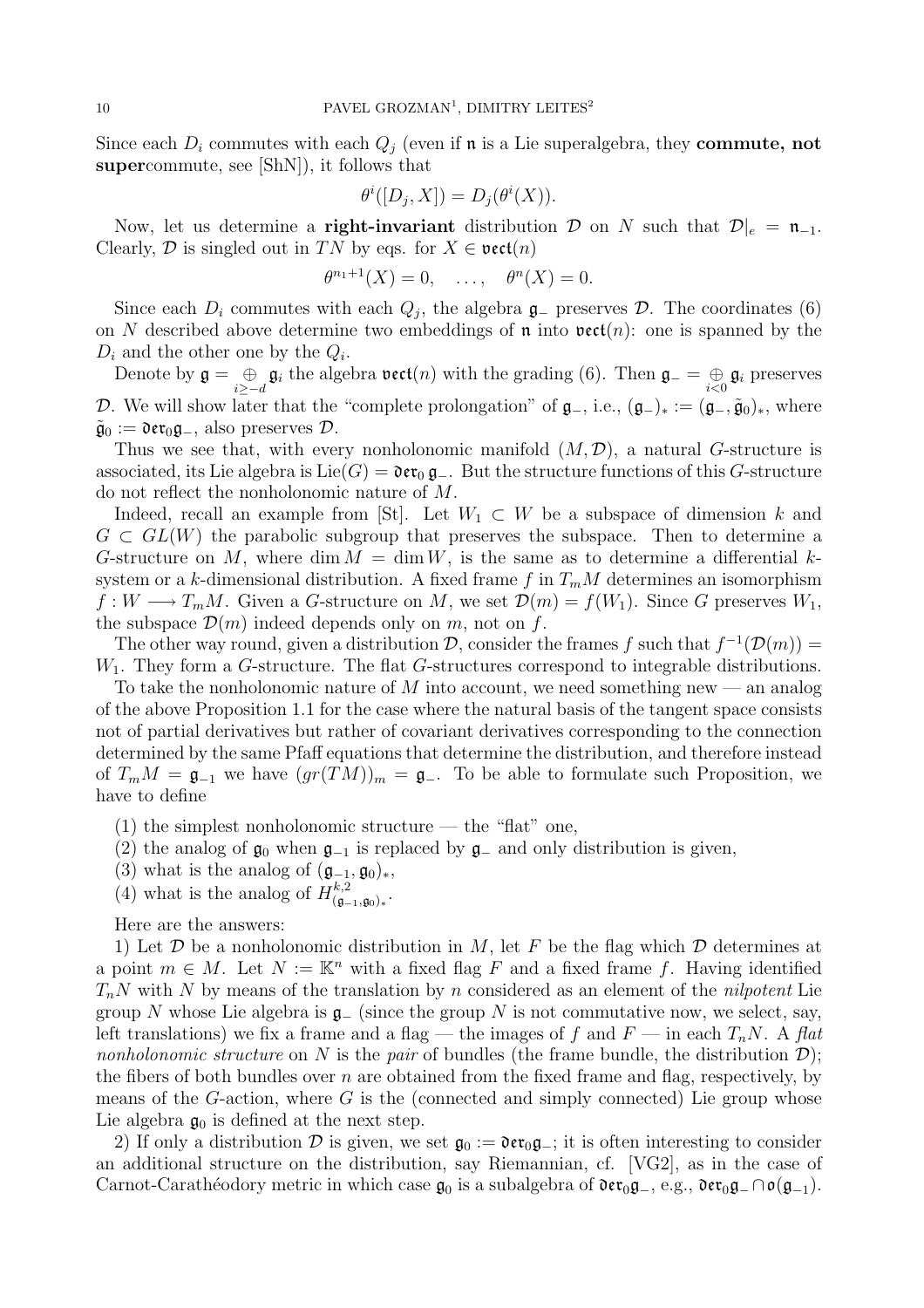3) Given a pair  $(\mathfrak{g}_-, \mathfrak{g}_0)$  as above, define its kth Tanaka-Shchepochkina prolong for  $k > 0$ to be:

(12) 
$$
\mathfrak{g}_k = (i(S^{\bullet}(\mathfrak{g}_{-}^*) \otimes \mathfrak{g}_{-}) \cap j(S^{\bullet}(\mathfrak{g}_{-}^*) \otimes \mathfrak{g}_{0}))_k,
$$

where the subscript singles out the component of degree k, where  $S^* = \bigoplus S^i$  and  $S^i$  denotes the operator of the ith symmetric power, and where

$$
i: S^{k+1}(\mathfrak{g}_{-}^{*}) \otimes \mathfrak{g}_{-} \longrightarrow S^{k}(\mathfrak{g}_{-}^{*}) \otimes \mathfrak{g}_{-}^{*} \otimes \mathfrak{g}_{-},
$$

$$
j: S^{k}(\mathfrak{g}_{-}^{*}) \otimes \mathfrak{g}_{0} \longrightarrow S^{k}(\mathfrak{g}_{-}^{*}) \otimes \mathfrak{g}_{-}^{*} \otimes \mathfrak{g}_{-}
$$

are natural embeddings.

Similarly to the case where  $\mathfrak{g}_-$  is commutative, define  $(\mathfrak{g}_-,\mathfrak{g}_0)_*$  to be  $\bigoplus\limits_{k\geq -d}\mathfrak{g}_k$  with  $\mathfrak{g}_k$  for  $k > 0$  given by (12); then, as is easy to verify,  $(\mathfrak{g}_{-}, \mathfrak{g}_{0})_{*}$  is a Lie algebra.

4) Arguments similar to those of [St] should show that  $H^2(\mathfrak{g}_{-}; (\mathfrak{g}_{-}, \mathfrak{g}_{0})_*)$  is the space of values of all nonholonomic structure functions — obstructions to the identification of the infinitesimal neighborhood of a point  $m$  of the manifold  $M$  with a nonholonomic structure (given by  $\mathfrak{g}_-$  and  $\mathfrak{g}_0$ ) with the infinitesimal neighborhood of a point of a flat nonholonomic manifold with the same  $\mathfrak{g}_-$  and  $\mathfrak{g}_0$ . We intend to give a detailed proof of this statement elsewhere.

The space  $H^2(\mathfrak{g}_-; (\mathfrak{g}_-,\mathfrak{g}_0)_*)$  naturally splits into homogeneous components whose degrees will be called the *orders* of the structure functions; the orders run 2–d to  $N+2d$  (or to  $\infty$  if  $N = \infty$ ). As in the case of a commutative  $\mathfrak{g}_- = \mathfrak{g}_{-1}$ , the structure functions of order k can be interpreted as obstructions to flatness of the nonholonomic manifold with the  $(\mathfrak{g}_-,\mathfrak{g}_0)$ structure provided the obstructions of lesser orders vanish. Observe that, for nonholonomic manifolds, the order of structure functions is no more in direct relation with the orders of the infinitesimal neighborhoods of the points we wish to identify: distinct partial derivatives bear different "degrees".

Different filtered algebras L with the same graded  $\mathfrak{g}_-$  are governed precisely by the coboundaries responsible for filtered deformations of g−, and all of them vanish in cohomology, so the above nonholonomic structure functions are well-defined.

#### §3. The Riemann and Weyl tensors. Projective structures

**The conformal case.** For the classical domains  $X = S/P$  that Goncharov considered, the structure functions are generalizations of the Weyl tensor — the conformally invariant part of the Riemann tensor (the case  $S = O(n+2)$  and  $G = CO(n)$ ). In most of these cases

(13) 
$$
(\mathfrak{g}_{-1}, \mathfrak{g}_0)_* = \mathfrak{s} \ (:= \mathrm{Lie}(S))
$$

and the description of the structure functions is a particular case of the BWB theorem. In particular, if (13) holds, the space  $H^2(\mathfrak{g}_{-1}; (\mathfrak{g}_{-1}, \mathfrak{g}_0)_*)$ , considered as a  $\mathfrak{g}_0$ -module, has the same number of irreducible components and the same dimension as  $E^2(\mathfrak{g}_{-1})$ ; only weights differ.

**The generalized Riemannian case.** When we reduce  $\mathfrak{g}_0$ , by retaining its semi-simple part  $\hat{\mathfrak{g}}_0$  and deleting the center, we can not directly apply the BWB theorem because  $(\mathfrak{g}_{-1}, \hat{\mathfrak{g}}_0)_*$  $\mathfrak{g}_{-1} \oplus \hat{\mathfrak{g}}_0$  is not simple but we can reduce the problem to the conformal case, since, as is known,

(14) 
$$
H^2(\mathfrak{g}_{-1}; (\mathfrak{g}_{-1}, \hat{\mathfrak{g}}_0)_*) = H^2(\mathfrak{g}_{-1}; \mathfrak{s}) \oplus S^2(\mathfrak{g}_{-1}^*).
$$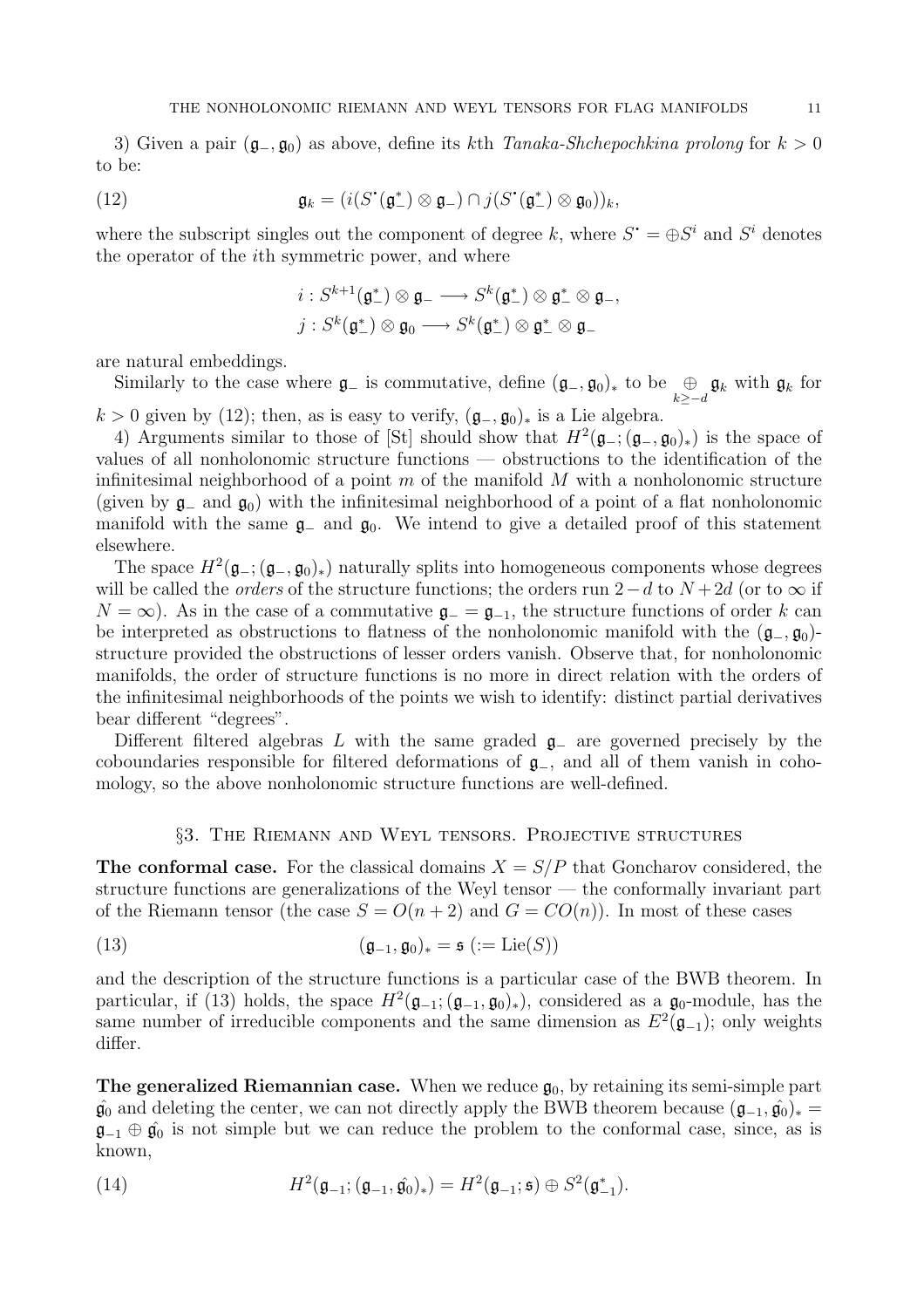For the nonholonomic case, a similar reduction is given by Premet's theorem (below). Its general case, though sufficiently neat, is not as simple as (14). However, although the following analog of (14) is not always true

(15) 
$$
H^2(\mathfrak{g}_{-}; (\mathfrak{g}_{-}, \hat{\mathfrak{g}}_0)_*) = H^2(\mathfrak{g}_{-}; \mathfrak{s}) \oplus S^2(\mathfrak{g}_{-1}^*),
$$

it is still true in many cases of interest: for the "contact grading".

The projective case. Theorems of Serre and Yamaguchi. When  $(13)$  fails,  $\frak{s}$  is a proper subalgebra of  $(\mathfrak{g}_{-1}, \mathfrak{g}_0)_*$ . It is of interest therefore

(a) to list all the cases where, having started from a simple Lie (super)algebra  $\mathfrak{s} = \bigoplus_{i \geq -d} \mathfrak{s}_i$ ,

we have the following analog of (13)

$$
(16) \qquad \qquad (\mathfrak{s}_{-},\mathfrak{s}_{0})_{*} = \mathfrak{s}
$$

and

(b) find out what is the "complete prolongation" of  $\mathfrak{s}_-,$  i.e., what is  $(\mathfrak{s}_-)_* := (\mathfrak{s}_-,\tilde{\mathfrak{s}}_0)_*,$ where  $\tilde{\mathfrak{s}}_0 := \mathfrak{der}_0 \mathfrak{s}_-.$ 

For simple finite dimensional Lie algebras s, Yamaguchi [Y] gives the answer (below). For simple finite dimensional Lie superalgebras, Shchepochkina got the answer (unpublished). Comment: one would expect that  $\tilde{\mathfrak{s}}_0$  strictly contains  $\mathfrak{s}_0$ , and hence  $(\mathfrak{s}_-)_*$  should strictly contain  $\mathfrak{s}$ ; instead they are equal (in particular,  $\tilde{\mathfrak{s}}_0 = \mathfrak{s}_0$ ).

**Theorem** ([Y]). Equality  $(\mathfrak{s}_-)_* = \mathfrak{s}$  holds almost always. The exceptions are

1)  $\mathfrak s$  with the grading of depth  $d=1$  (in which case  $(\mathfrak s_-)_* = \mathfrak{vect}(\mathfrak s^*_-))$ ;

2) s with the grading of depth  $d = 2$  and  $\dim s_{-2} = 1$ , i.e., with the "contact" grading, in which case  $(\mathfrak{s}_-)_* = \mathfrak{k}(\mathfrak{s}_-^*)$  (these cases correspond to exclusion of the nodes on the Dynkin graph connected with the node for the maximal root on the extended graph);

3) s is either  $\mathfrak{sl}(n+1)$  or  $\mathfrak{sp}(2n)$  with the grading determined by "selecting" the first and the ith of simple coroots, where  $1 < i < n$  for  $\mathfrak{sl}(n+1)$  and  $i = n$  for  $\mathfrak{sp}(2n)$ . (Observe that, in this case,  $d = 2$  with  $\dim \mathfrak{s}_{-2} > 1$  for  $\mathfrak{sl}(n+1)$  and  $d = 3$  for  $\mathfrak{sp}(2n)$ .)

Moreover,  $(\mathfrak{s}_-, \mathfrak{s}_0)_* = \mathfrak{s}$  is true almost always. The cases where this fails (the ones where a projective action is possible) are  $\mathfrak{sl}(n+1)$  or  $\mathfrak{sp}(2n)$  with the grading determined by "selecting" only one (the first) simple coroot.

Case 1) of Yamaguchi's theorem: for the conformal (Weyl) case, see [Go]; for the Riemannian case, see [LPS].

For the classical domains  $X = S/P$ , (13) fails only for  $S = SL(n+1)$  and  $X = \mathbb{C}P^n$ ; in this case  $\mathfrak{g}_0 = \mathfrak{gl}(n)$  and  $(\mathfrak{g}_{-1}, \mathfrak{g}_0)_* = \mathfrak{vect}(n)$ , the Lie algebra of vector fields in n indeterminates. The space of "total" structure functions  $H^2(\mathfrak{g}_{-1}; \mathfrak{vect}(n))$  differs from  $H^2(\mathfrak{g}_{-1}; \mathfrak{s})$ , the latter structure functions correspond to obstructions to the *projective structure*. (For many facets of projective structures, see [OT] and [BR].)

The Riemannian version of this projective case, corresponds to  $\hat{\mathfrak{g}}_0 = \mathfrak{sl}(n)$  and  $(\mathfrak{g}_{-1}, \hat{\mathfrak{g}}_0)_*$  $\mathfrak{svect}(n)$ , the Lie algebra of divergence free vector fields.

The cases of "complete prolongation"  $(\mathfrak{s}_{-1})_* = \mathfrak{vect}(\mathfrak{s}_{-1}^*)$  and their "Riemannian version"  $(\mathfrak{s}_{-1})_* = \mathfrak{svect}(\mathfrak{s}_{-1}^*)$ , as well as  $(\mathfrak{s}_{-1})_* = \mathfrak{h}(\mathfrak{s}_{-1}^*)$ , were considered by Serre long ago, see [St], and the answer is as follows:

Theorem (Serre, see [St]; for super version, see [LPS] and [GLS]).

- 1)  $H^2(\mathfrak{s}_{-1}; \mathfrak{vect}(n)) = 0$  and  $H^2(\mathfrak{s}_{-1}; \mathfrak{svect}(n)) = 0$ .
- 2)  $H^2(\mathfrak{s}_{-1}; \mathfrak{h}(2n)) = E^3(\mathfrak{s}_{-1}^*)$ .

Remark. The formulation of "Darboux's theorem on canonical form of the symplectic form" often appears in a way strikingly distinct from that of a canonical form of the metric, cf.,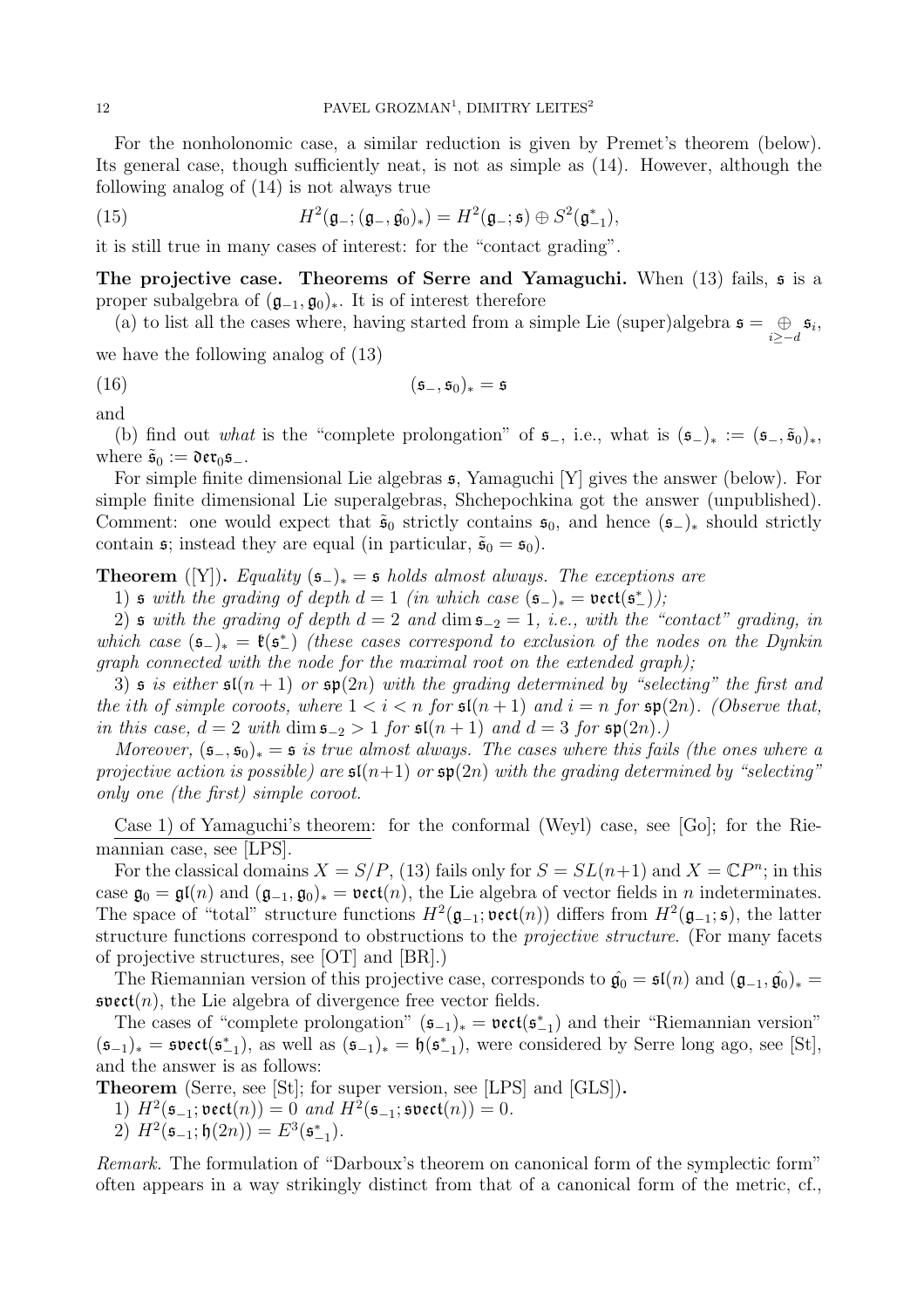e.g., [Wi]. Such a formulation is vacuous, whereas a reasonable formulation considers the canonical forms of an almost symplectic structure (the skew 2-form  $\omega$  which is nondegenerate but not closed). This (or equivalent) formulation can be (with some effort) dug out from solid textbooks on differential geometry (like [KN]). The similarity of obstructions to reducing to a canonical form of an almost symplectic structure with those of a metric (symmetric 2-form) becomes manifest when structure functions are expressed in cohomological terms, as elements of  $H^2(\mathfrak{s}_{-1}; (\mathfrak{s}_{-1}, \mathfrak{s}_{0})_*)$ .

Case 2) of Yamaguchi's theorem is taken care of by one of Premet's theorems and formula (17) (both below).

Case 3) of Yamaguchi's theorem is done in §6 of this paper.

In what follows, for manifolds  $X = S/P$  with nonholonomic structure, we say "nh-Weyl" or "nh-conformal", for tensors corresponding to cohomology of  $\mathfrak{g}_-$  with coefficients in  $(\mathfrak{g}_-,\mathfrak{g}_0)_*,$ "nh-Riemannian" for nonholonomic structure functions  $(\mathfrak{g}_-,\hat{\mathfrak{g}_0})_*$ , where  $\hat{\mathfrak{g}_0}$  is the semi-simple part of  $\mathfrak{g}_0$ , and "nh-projective" for the coefficients in  $\mathfrak{s} = \text{Lie}(S)$  whenever  $\mathfrak{s}$  is smaller than  $(\mathfrak{g}_{-}, \mathfrak{g}_{0})_{*}$ , for example, for *partial Cartan prolongs*, see [LSh].

The simplest examples (exclusion of the first simple coroot of  $\mathfrak{sp}(2n+2)$ ). Let  $\mathfrak{g}_- = \mathfrak{hei}(2n)$ , the Heisenberg Lie algebra. Then  $\mathfrak{g}_0 = \mathfrak{csp}(2n)$  (i.e.,  $\mathfrak{sp}(2n) \oplus \mathbb{C}z$ ) and  $(\mathfrak{g}_{-}, \mathfrak{g}_{0})_{*}$  is the Lie algebra  $\mathfrak{k}(2n+1)$  of contact vector fields.

So far, there is no analog of Serre's theorem on involutivity for simple Z-graded Lie algebras of depth  $> 1$ , cf. [LPS], and examples from [GLS] show that if exists, the theorem is much more involved.

The fact that

$$
(17)\qquad \qquad H^2(\mathfrak{hei}(2n); \mathfrak{k}(2n+1)) = 0
$$

explains why the Pfaff equation  $\alpha(X) = 0$  for  $X \in \text{vect}(2n + 1)$  can be reduced to a canonical form, cf. [Z]. This fact is an easy corollary of a statement on cohomology of coinduced modules [FF]. For the nh-Riemannian tensor in this case, we have:  $\hat{\mathfrak{g}}_0 = \mathfrak{sp}(2n)$ and  $(\mathfrak{g}_{-}, \hat{\mathfrak{g}}_0)_*$  is the Poisson Lie algebra  $\mathfrak{p}(\mathfrak{g}_0)$ . The Poisson Lie algebra is spanned by fields  $K_f$ , where  $\frac{\partial f}{\partial t} = 0$ . Now, from (17) and the short exact sequence

$$
0\longrightarrow \mathfrak{po}(2n)\longrightarrow \mathfrak{k}(2n+1)\overset{\frac{\partial}{\partial t}:K_f\mapsto \frac{\partial f}{\partial t}}{\longrightarrow}\mathbb{C}[t,p,q]\longrightarrow 0
$$

we easily deduce (using the corresponding long exact sequence, see [FF]) that

$$
H^2(\mathfrak{hei}(2n); \mathfrak{po}(2n)) = 0.
$$

In our terms, this fact (usually also called *Darboux's theorem* and proved by analytic means [Z, Wi]) is an explanation why the contact form  $\alpha$  can be reduced to a canonical form not only at any point but locally.

Other examples. For numerous examples of nh-projective structures in various instances, see  $\text{[C1]–[C5]}$  and  $\text{[YY]}$ , and (in super setting)  $\text{[MaG]}$ . Armed with **SuperLie**, one can now easily perform the computations of relevant Lie algebra cohomology. Premet's theorems tell what to compute in the nh-Riemannian case and again with **SuperLie** this will be easy: we just give a few samples (one selected simple coroot for every s and two selected coroots for the two series of one of Yamaguchi's cases).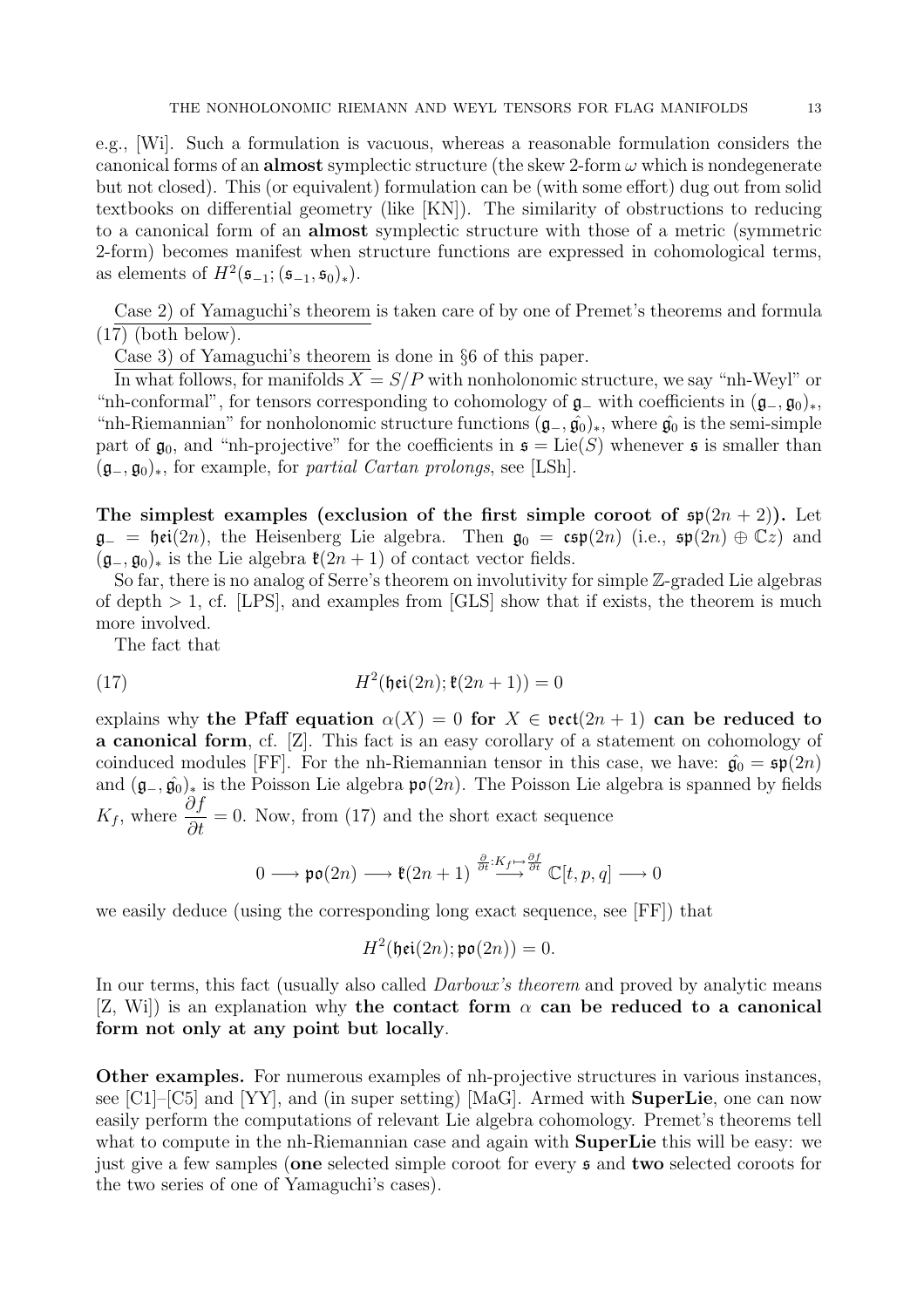### §4. Premet's Theorems (from Premet's letter to DL, 10/17/1990)

In 1990, DL asked Alexander Premet: how to reduce computations of the space of values for a nonholonomic Riemann tensors to that for the nonholonomic Weyl tensor, as in (14)? Namely, is (15) always true?

Premet wrote two letters with a general answer. One letter is reproduced practically without changes below (DL is responsible for any mistakes left/inserted); it shows how to reduce the problem to computing (the 1st) cohomology of g<sup>−</sup> with coefficients in a certain g− module which is not a  $\mathfrak{g}\text{-module}$ . Little was known about such cohomology except theorems of Kostant (on  $H<sup>1</sup>$ ) and of Leger and Luks (on  $H<sup>2</sup>$ ) both for the case where  $\mathfrak{g}_-$  is the maximal nilpotent subalgebra. Premet's second letter (reproduced in [LLS]) contained a mighty generalization of these theorems for  $H^i$  for any i and any  $\mathfrak{g}_-$ .

However, in nonholonomic cases, to derive an *explicit* answer from the BWB theorem is difficult "by hands", the extra terms in the Riemannian case (see sec. 4.4 below) add extra job. So Premet's theorems were put aside for 13 years. Now that a package **SuperLie** ([Gr]), originally designed for the purposes of supergravity, is sufficiently developed, we are able to give an explicit answer: see the next section. The cases we consider here (of the maximal parabolic subalgebras) required several minutes to compute. (But much longer to document the results, and it will require a while to interpret them, say as in [LPS].) To our regret, Premet looks at his theorems as a mere technical exercise ("a simple job for Kostant") not interesting enough to co-author the paper.

4.1. Terminological conventions. Let g be a simple (finite dimensional) Lie algebra. Let  $L^{\lambda}$  denote the irreducible (finite dimensional) **g**-module with the highest weight  $\lambda$ ; let  $E_{\mu}$  be the subspace the module E of weight  $\mu$ .

Let R be the root system of g and B the base (system of simple roots). Let  $W = W(R)$ be the Weyl group of  $\mathfrak g$  and  $l(w)$  the length of the element  $w \in W$ ; let  $W_i$  be the subset of elements of length i. Let  $R_I \subset R$  and let  $B_I$  be the base of  $R_I$ . Set (this is a definition of  $k(i)$  as well)

(18) 
$$
W(I)_i = \{w_{i,1}, \ldots, w_{i,k(i)} \in W_i \mid w_{i,j}^{-1}(B \setminus B_I) > 0 \text{ for all } 1 \leq j \leq k(i)\}.
$$

Let the Dynkin graph of  $B$  be, for example, as follows:



and let  $B_I$  consist of roots corresponding to the black nodes. Let us represent  $B_I$  as the union of connected subgraphs:

$$
B_I = B_I^{(1)} \coprod \ldots \coprod B_I^{(s)},
$$

where s (in our example  $s = 5$ ) is the number of connected components of the Dynkin graph  $D_I$  of  $B_I$  and where  $B_I^{(i)}$  $I_I^{(i)}$  corresponds to the *i*th connected components of  $D_I$  (counted from left to right). Set

$$
c = \text{card } B, \quad c_i = \text{card } \{ \alpha \in B \setminus B_I \mid (\alpha, B_I^{(i)}) \neq 0 \} - 1.
$$

Clearly, if  $B_I \neq B$ , then  $c_i \in \{0, 1, 2\}$ . For example, for the graph of  $\mathfrak{o}(20)$  depicted above, we have:

$$
c = 20
$$
,  $c_1 = 0$ ,  $c_2 = 1$ ,  $c_3 = 1$ ,  $c_4 = 1$ ,  $c_5 = 2$ .

The following statement is obvious.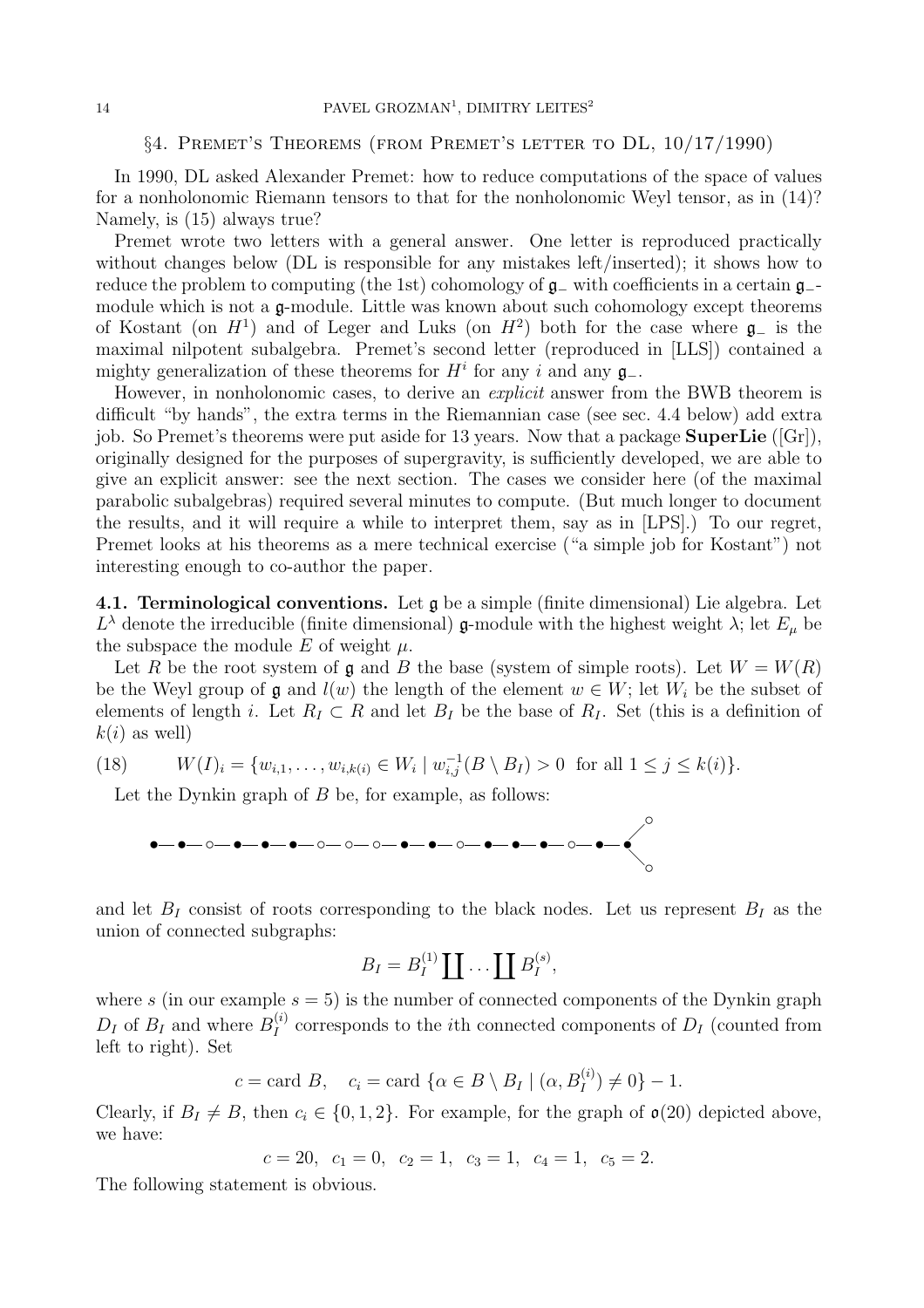**Statement.** 1)  $c_i = 2$  if and only if R is of type  $D_n$ ,  $E_6$ ,  $E_7$ ,  $E_8$ , one of the endpoints of  $D_I^{(i)}$  $I_I^{(i)}$  is a branching point for D, and the remaining endpoint of  $D_I^{(i)}$  $I_I^{(i)}$  is not an endpoint of D.

2)  $c_i = 0$  if and only if all but one of the end vertices of the graph of  $B_I^{(i)}$  $I_I^{(i)}$  are the end vertices for the graph of R.

4.2. The Borel-Weil-Bott theorem. Let  $\text{rk}\mathfrak{g} = r > 1, I \subset \{1,\ldots,r\};$  let  $\mathfrak{p} = \mathfrak{p}_I$  be a parabolic subalgebra generated by the Chevalley generators  $X_i^{\pm}$  of  $\mathfrak g$  except the  $X_i^+$ , where  $i \in I$ . As is known,  $\mathfrak{p} = \mathfrak{g}_- \oplus \mathfrak{l}$ , where  $\mathfrak{l}$  is the Levi (semi-simple) subalgebra generated by all the  $X_i^{\pm}$ , where  $i \notin I$ . Clearly,  $\mathfrak{l} = \mathfrak{l}^{(1)} \oplus \mathfrak{z}$ , where  $\mathfrak{l}^{(1)}$  is the derived algebra of  $\mathfrak{l}$ , and  $\mathfrak{z} = \mathfrak{z}(\mathfrak{l})$ is the center of l.

So, in terms of §3,  $\mathfrak{g}_0 = \mathfrak{l}, \hat{\mathfrak{g}}_0 = \mathfrak{l}^{(1)}$ .

**Theorem** (The BWB Theorem, see [BGG]). Let  $E = L^{\lambda}$  be an irreducible (finite dimensional) **g**-module with **highest** weight  $\lambda$  such that<sup>5</sup>  $E \simeq E^*$ . Then  $H^i(\mathfrak{g}_-; E)$  is the direct sum of l-modules with the **lowest** weights  $-w_{i,j}(\lambda + \rho) + \rho$ , where  $w_{i,j} \in W(I)_i$ , see (18); each such module enters with multiplicity 1.

The BWB theorem describes (for  $i = 2$ ) nonholonomic analogs of Weyl tensors. Theorem 4.4 describes nonholonomic analogs of the Riemann tensors. To prove sec. 4.4, we need the following Lemma.

**4.3. Lemma.** Let  $E = L^{\lambda}$  be an irreducible (finite dimensional) **g**-module with highest weight  $\lambda$  such that  $E \simeq E^*$ . Let V be a p-invariant subspace in E which contains  $E_{-}$  $\bigoplus_{\mu=\sum k_i\alpha_i|k_i<0} E_\mu$ . Let further any weight  $\mu$  of  $E/V$  be of the form  $\mu = -\sum a_i\alpha_i$ , where  $a_i \geq 0$ .

Then, for any  $i <$  rkg, we have the *l*-module isomorphism:

$$
H^i(\mathfrak{g}_-; V) \simeq H^i(\mathfrak{g}_-; E) \oplus H^{i-1}(\mathfrak{g}_-; E/V).
$$

*Proof.* As is well known [FF], with every short exact sequence of  $\mathfrak{g}_-$ -modules

$$
0 \longrightarrow V \longrightarrow E \longrightarrow E/V \longrightarrow 0
$$

there is associated the long exact cohomology sequence

$$
0 \longrightarrow H^{0}(\mathfrak{g}_{-}; V) \longrightarrow H^{0}(\mathfrak{g}_{-}; E) \xrightarrow{\varphi_{0}} H^{0}(\mathfrak{g}_{-}; E/V) \longrightarrow H^{1}(\mathfrak{g}_{-}; V) \longrightarrow H^{1}(\mathfrak{g}_{-}; E) \xrightarrow{\varphi_{1}} H^{1}(\mathfrak{g}_{-}; E/V) \longrightarrow \dots
$$
  

$$
\longrightarrow H^{i}(\mathfrak{g}_{-}; V) \longrightarrow H^{i}(\mathfrak{g}_{-}; E) \xrightarrow{\varphi_{i}} H^{i}(\mathfrak{g}_{-}; E/V) \longrightarrow \dots
$$

Let us prove that the weight  $-w(\lambda + \rho) + \rho$  can not be a weight of the l-module  $H^{i}(\mathfrak{g}_{-}; E/V)$ for  $i < \text{rk } \mathfrak{g}$ . Indeed, each weight of  $H^i(\mathfrak{g}_-; E/V)$ , which is a quotient of a submodule of  $E^i(\mathfrak{g}_-^*)\otimes E/V$ , is of the form

$$
\gamma_1+\ldots+\gamma_k+\mu,
$$

where  $\gamma_1, \ldots, \gamma_k$  are distinct positive roots which do not belong to the root lattice  $Q(B_I)$ , and  $\mu$  is a weight of E of the form  $\mu = \sum$  $a_i\alpha_i$ .

Suppose that

$$
-w(\lambda+\rho)+\rho=\gamma_1+\ldots+\gamma_k+\mu.
$$

Then  $-\mu - w(\lambda) - w(\rho) + \rho = \gamma_1 + \ldots + \gamma_k$ . Set  $R_W^- = \{a \in R_+ \mid w^{-1}(\alpha) > 0\}$  and  $R_W^+ = \{a \in R_+ \mid w^{-1}(\alpha) < 0\}.$ 

 $a_i \geq 0$ 

<sup>&</sup>lt;sup>5</sup>The BWB theorem was originally formulated without the extra requirement " $E \simeq E^{**}$ "; we impose it for simplicity; anyway, in the cases we are interested in  $(E = \mathfrak{g})$ , this is true.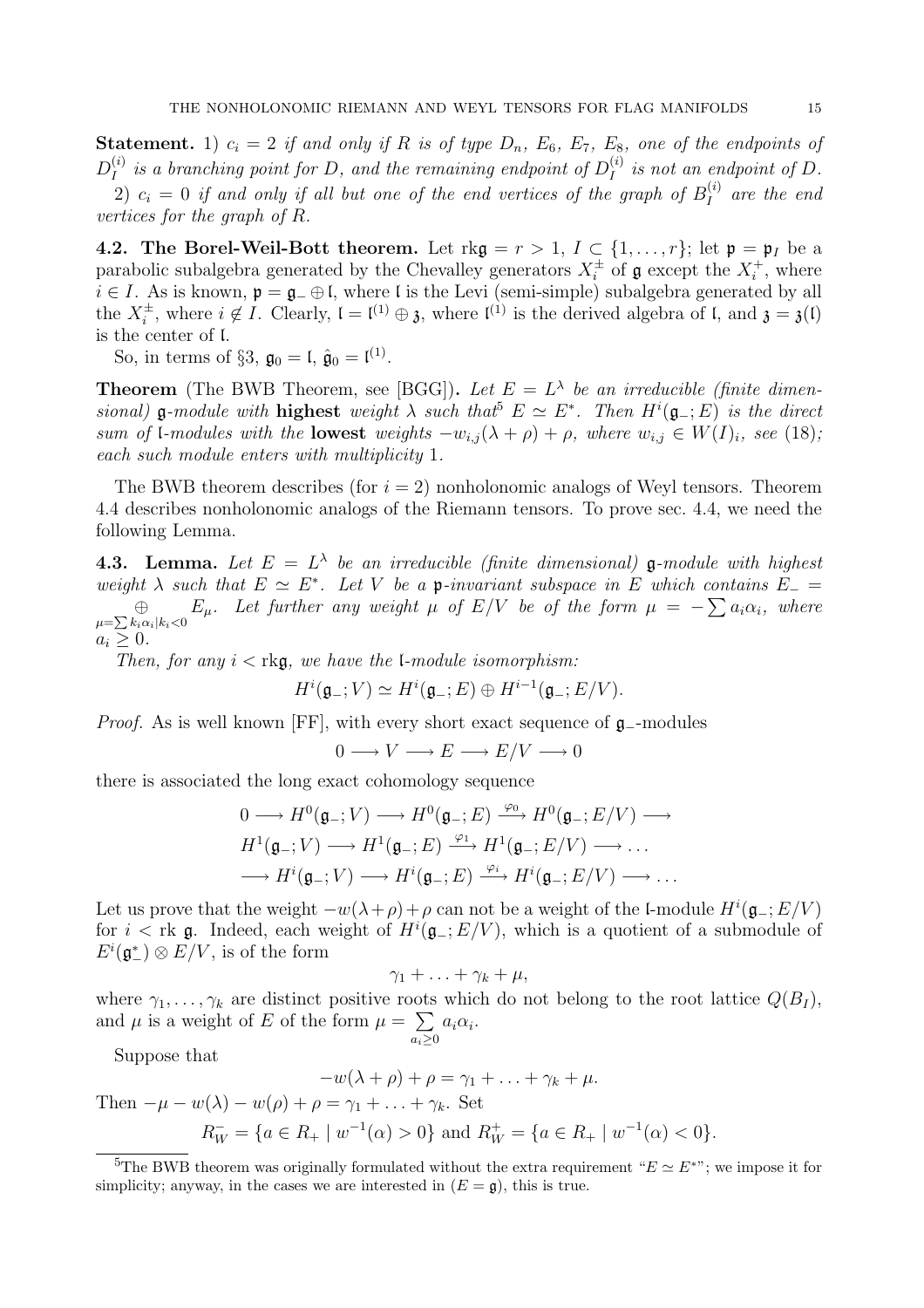Let  $\gamma_1, \ldots, \gamma_s \in R_W^+$  and  $\gamma_{s+1}, \ldots, \gamma_k \in R_W^+$ . Recall that

$$
\rho - w(\rho) = \sum_{\beta \in R_W^-} \beta.
$$

Since  $E = E^*$ , the weight  $-\mu$  is a weight of E; but then

$$
w^{-1}(\gamma_1 + \ldots + \gamma_k) =
$$
  
\n
$$
(w^{-1}(\gamma_1) + \ldots + w^{-1}(\gamma_s)) + (w^{-1}(\gamma_{s+1}) + \ldots + w^{-1}(\gamma_k)) =
$$
  
\n
$$
(-\lambda - w^{-1}(\mu)) + w^{-1}(\sum_{\beta \in R_W^-} \beta).
$$

Since  $-w^{-1}(\mu)$  is a weight,  $\lambda + w^{-1}(\mu) \in Q_+(R)$ . Hence,

$$
-(\lambda + w^{-1}(\mu)) + w^{-1}(\sum_{\beta \in R_W^-} \beta) \in -Q_+(R).
$$

On the other hand,

$$
w^{-1}(\gamma_{s+1}) + \ldots + w^{-1}(\gamma_k) \in Q_+(R)
$$

and all the  $w^{-1}(\gamma_i)$  for  $i \leq s$  enter, as summands,  $\sum$  $\beta \equiv R_W^$  $w^{-1}\beta$ , and therefore cancel each

other.

We finally get:

$$
Q_{+}(R) \ni w^{-1}(\gamma_{s+1}) + \ldots + w^{-1}(\gamma_{k}) =
$$
  
-  $(\lambda + w^{-1}(\mu)) + w^{-1}(\sum_{\beta \in R_{W}^{-} \setminus \{\gamma_{1}, \ldots, \gamma_{s}\}} \beta) \in -Q_{+}(R).$ 

Thus,  $s = k, \lambda = -w^{-1}(\mu)$ . In other words,

$$
-\mu = w(\lambda) = -\sum a_i \alpha_i \text{ for } a_i \ge 0.
$$

Since  $\lambda$  is a dominant weight,  $\lambda = \sum m_i \alpha_i$ , where all the  $m_i \in \mathbb{Q}$  are positive. This is true for any fundamental weight, as follows from the tables from [Bu].

By the hypothesis,  $l(w) < \text{rk } \mathfrak{g}$ , and therefore

$$
w = s_{\alpha_1} \dots s_{\alpha_r}, \quad \text{where} \quad r < \text{rk } \mathfrak{g}.
$$

Set

$$
B_w := \{ \alpha_{i_1}, \dots, \alpha_{i_r} \} \subset B.
$$

For any  $x \in Q(B) \otimes_{\mathbb{Z}} \mathbb{R}$ , we have  $x - w(x) = - \sum$  $\alpha \in B_w$  $n_{\alpha} \alpha$ . But then (recall that  $\varpi_j$  is the  $j$ th fundamental weight, see [Bu])

 $(x - w(x), \varpi_j) = 0$  for some  $j \leq \text{rk } \mathfrak{g}$ .

Therefore,  $(\lambda, \varpi_j) = (w(\lambda), \varpi_j)$ . Now notice that

$$
(\lambda, \varpi_j) = m_j(\alpha_j, \varpi_j) > 0, \quad (w(\lambda), \varpi_j) = -a_j(\alpha_j, \varpi_j) \leq 0.
$$

This contradiction shows that  $\varphi_i = 0$  for  $i < \text{rk } \mathfrak{g}$ . This, in turn, means that, for  $i =$ 1,. . .,rkg − 1, there exist short exact sequences of l-homomorphisms

$$
0 \longrightarrow H^{i-1}(\mathfrak{g}_{-}; E/V) \longrightarrow H^{i}(\mathfrak{g}_{-}; V) \longrightarrow H^{i}(\mathfrak{g}_{-}; E) \longrightarrow 0. \quad \Box
$$

4.4. Theorem.  $H^2(\mathfrak{g}_-;\mathfrak{g}_-\oplus \mathfrak{l}^{(1)})=H^2(\mathfrak{g}_-;\mathfrak{g})\oplus H^1(\mathfrak{g}_-;(\mathfrak{g}_-\oplus \mathfrak{z})^*).$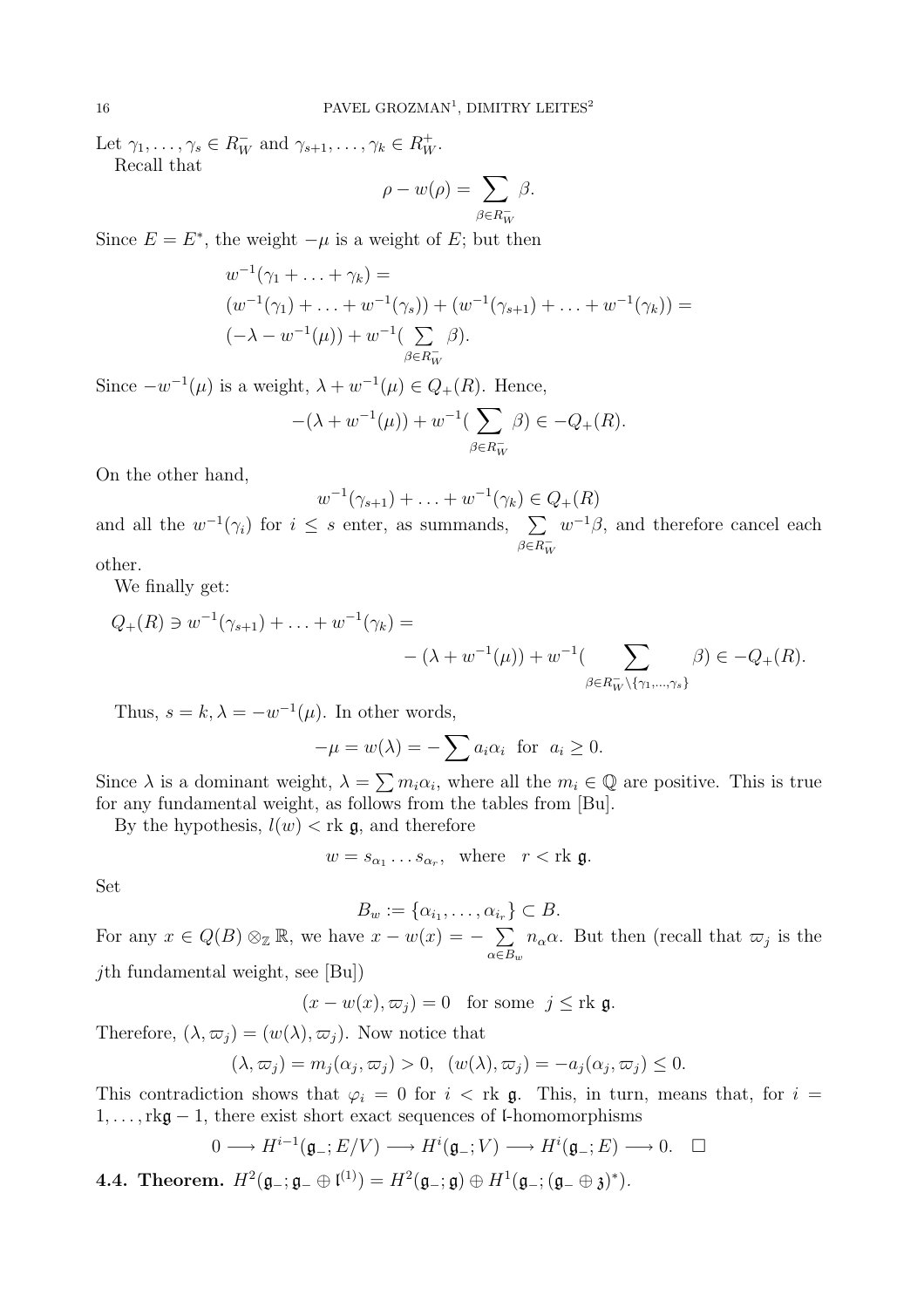*Proof.* Set  $E = \mathfrak{g}, V = \mathfrak{g}_- \oplus \mathfrak{l}^{(1)}$ . By Lemma 4.3,

$$
H^2(\mathfrak{g}_-;\mathfrak{g}_-\oplus \mathfrak{l}^{(1)})=H^2(\mathfrak{g}_-;\mathfrak{g})\oplus H^1(\mathfrak{g}_-;\mathfrak{g}/(\mathfrak{g}_-\oplus \mathfrak{l}^{(1)})).
$$

It remains to verify that  $\mathfrak{g}/(\mathfrak{g}_-\oplus \mathfrak{l}^{(1)})=(\mathfrak{g}_-\oplus \mathfrak{z})^*$ . Indeed, the Killing form K establishes an isomorphism  $\mathfrak{g} = \mathfrak{g}^*$ , and therefore

$$
(\mathfrak{g}/(\mathfrak{g}_-\oplus \mathfrak{l}^{(1)}))^*=\{x\in \mathfrak{g}\mid K(x,\mathfrak{g}_-\oplus \mathfrak{l}^{(1)})=0\}=\mathfrak{g}_-\oplus \mathfrak{z},
$$

where  $\mathfrak{z} = \{z \in \mathfrak{l} \mid K(z, h_{\alpha}) = 0 \text{ for any } \alpha \in B_I\}$ , as required.

Observe that dim  $\alpha$  is equal to the cardinality of I, it is 1 in §§5, 7 and 2 in §6.

**Corollary.** Let  $B_1 = B \setminus B_I$ ; let  $R_1$  be the root system generated by  $B_1$  and

$$
\mathfrak{g}_{-}^{ab}=(\mathfrak{g}_{-}/\mathfrak{g}_{-}^{(1)})^{\ast}=H^{1}(\mathfrak{g}_{-}).
$$

1) The following sequence is exact:

$$
\begin{array}{l}\n0 \longrightarrow \mathfrak{g}^{ab} \longrightarrow \mathfrak{z}^* \otimes \mathfrak{g}^{ab} \longrightarrow H^1(\mathfrak{g}_-;\mathfrak{g}/(\mathfrak{g}_-\oplus \mathfrak{l}^{(1)})) \longrightarrow H^1(\mathfrak{g}_-;\mathfrak{g}_-^*) \longrightarrow \\
H^2(\mathfrak{g}_-) \oplus \bigoplus_{w \in W(R_1)_{(2)}} L^{\rho-w(\rho)} \longrightarrow 0.\n\end{array}
$$

2) If dim  $\mathfrak{z} = 1$ , then the sequence

$$
0 \longrightarrow H^{1}(\mathfrak{g}_{-}; (\mathfrak{g}_{-} \oplus \mathfrak{z})^{*}) \longrightarrow H^{1}(\mathfrak{g}_{-}; \mathfrak{g}_{-}^{*}) \longrightarrow H^{2}(\mathfrak{g}_{-}) \longrightarrow 0
$$

is exact. In particular, if  $\mathfrak{g}_-$  is a Heisenberg algebra (the case of contact grading), then

$$
\frac{H^2(\mathfrak{g}_-;\mathfrak{g}_-\oplus \mathfrak{l}^{(1)})\simeq H^2(\mathfrak{g}_-;\mathfrak{g})\oplus S^2(\mathfrak{g}_-/\mathfrak{z}(\mathfrak{g}_-))^* = H^2(\mathfrak{g}_-;\mathfrak{g})\oplus S^2(\mathfrak{g}_{-1}^*).
$$
\n3) if  $\mathfrak{g}_- = \mathfrak{g}_{-1}$  (is abelian), then\n
$$
H^2(\mathfrak{g}_-;\mathfrak{g}_-\oplus \mathfrak{l}^{(1)})\simeq H^2(\mathfrak{g}_-;\mathfrak{g})\oplus S^2(\mathfrak{g}_-^*) = H^2(\mathfrak{g}_-;\mathfrak{g})\oplus S^2(\mathfrak{g}_{-1}^*).
$$

Proof. From the short exact sequence

$$
0 \longrightarrow (\mathfrak{g}_{-} \oplus \mathfrak{l})/(\mathfrak{g}_{-} \oplus \mathfrak{l}^{(1)}) \longrightarrow \mathfrak{g}/(\mathfrak{g}_{-} \oplus \mathfrak{l}^{(1)})) \longrightarrow \mathfrak{g}/(\mathfrak{g}_{-} \oplus \mathfrak{l}) \longrightarrow 0,
$$
  
where  $\mathfrak{g}/(\mathfrak{g}_{-} \oplus \mathfrak{l}) = \mathfrak{g}_{-}^{*}$  and  $(\mathfrak{g}_{-} \oplus \mathfrak{l})/(\mathfrak{g}_{-} \oplus \mathfrak{l}^{(1)}) = \mathfrak{z}^{*}$ , we get the long exact sequence

$$
0 \longrightarrow \mathfrak{g}^{ab} \longrightarrow \mathfrak{z}^* \otimes H^1(\mathfrak{g}_-) \longrightarrow H^1(\mathfrak{g}_-; \mathfrak{g}/(\mathfrak{g}_- \oplus \mathfrak{l}^{(1)})) \longrightarrow H^1(\mathfrak{g}_-; \mathfrak{g}_-^*) \xrightarrow{\psi} H^2(\mathfrak{g}_-; \mathfrak{z}^*)
$$
  

$$
\longrightarrow H^2(\mathfrak{g}_-; \mathfrak{z}^*) \ (= H^2(\mathfrak{g}_-) \otimes \mathfrak{z}^*)) \longrightarrow \dots
$$

To compute the image of the map  $\psi$ , consider the l-module

$$
M = \{ f \in \text{Hom } (\mathfrak{g}_{-}, \mathfrak{g}/(\mathfrak{g}_{-} \oplus \mathfrak{l}^{(1)})) \mid Xf(Y) - Yf(X) - f([X, Y]) \in \mathfrak{z}^* \text{ for any } X, Y \in \mathfrak{g}_{-} \}.
$$

From the general properties of the long exact sequences ([FF]) we deduce that

Im 
$$
\psi = M/Z^1(\mathfrak{g}_-; \mathfrak{g}/(\mathfrak{g}_- \oplus \mathfrak{l}^{(1)})).
$$

By the BWB theorem,

$$
H^{2}(\mathfrak{g}_{-})=\bigoplus_{\{w\;|\;l(w)=2,\;w(B\setminus B_{I})>0\}}L^{w(\rho)-\rho}.
$$

Since  $M$  is the direct sum of its weight subspaces relative to  $\mathfrak{h}$ , let us study the subspaces  $M_{\rho-w(\rho)}$ . The weight of  $f \in M$  is equal to  $w(\rho) - \rho$  if and only if f sends  $\mathfrak{n}_{-\gamma}$  to

$$
(\mathfrak{g}/(\mathfrak{g}_- \oplus \mathfrak{l}^{(1)}))_{\rho-w(\rho)-\gamma}.
$$

Therefore, either  $\rho - w(\rho) - \gamma = \gamma' \in R$  or  $\rho - w(\rho) - \gamma = 0$ .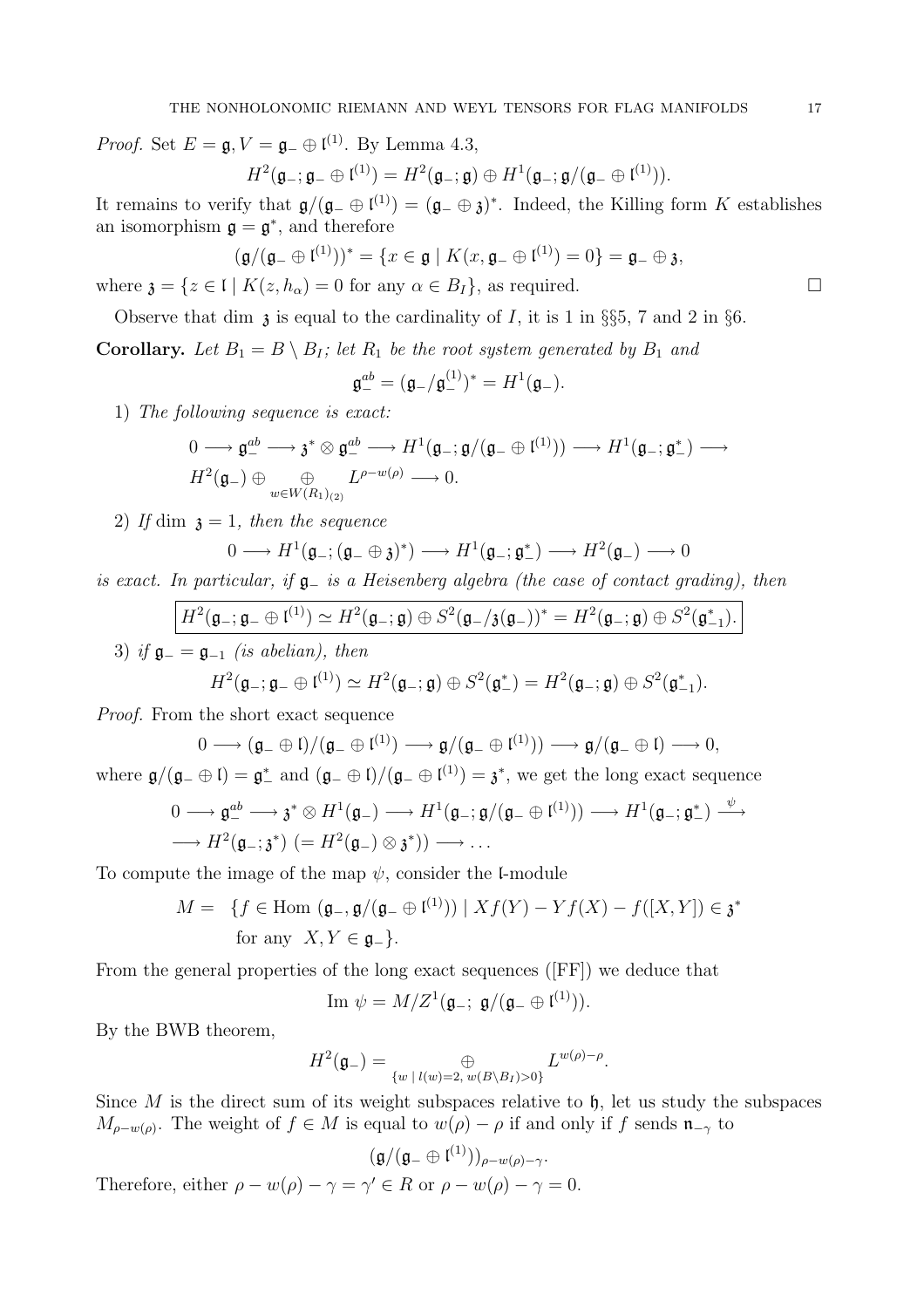The second option is ruled out since  $\rho - w(\rho)$  is not a root: indeed,  $l(w) = 2 \neq 1$ .

In the first case,  $\rho - w(\rho) = \gamma + \gamma'$ , where  $\gamma, \gamma' \in R_+$ . If  $\gamma = \gamma'$ , then  $\rho - w(\rho) = 2\gamma$ , implying  $w^{-1}(\gamma) < 0$ . But card  $(R_W^-) = 2$  and,  $\rho - w(\rho) = 2\gamma = \gamma_1 + \gamma_2$ , where  $\gamma_1, \gamma_2 \in R_W^-$ . Since one of the  $\gamma_i$  is equal to  $\gamma$ , so is the other one. This contradicts the hypothesis:  $\gamma_1 \neq \gamma_2$ .

Thus,  $\rho - w(\rho) = \gamma + \gamma'$ , where  $\gamma \neq \gamma'$ . It is not difficult to deduce from this that  $w^{-1}(\gamma) < 0$  and  $w^{-1}(\gamma') < 0$ . Hence,  $f(\mathfrak{n}_{-\delta}) \neq 0$  only if  $w^{-1}(\delta) < 0$  for  $f \in M_{\rho-w(\rho)}$ . In this case  $f(\mathfrak{n}_{-\delta}) \in (\mathfrak{g}/(\mathfrak{g}_-\oplus \mathfrak{l}^{(1)}))_{\delta},$  where  $w^{-1}(\delta') < 0$ . Besides, since  $\delta, \delta' \notin R$ , we have  $[X_{-\delta}, X_{-\delta'}] = 0$  for the root vectors  $X_{-\delta}, X_{-\delta'}$ . (Indeed, otherwise  $\delta, \delta' \in R_W^-$  and  $l(w) > 2$ .)

On the other hand, any map  $f_w : \mathfrak{n}_{-\delta} \longrightarrow \mathfrak{g}/(\mathfrak{g}_{-\theta}(\mathfrak{l}^{(1)})$  which vanishes outside the subspace  $\mathfrak{n}_{-\gamma} \oplus \mathfrak{n}_{-\gamma'}$ , where  $\{\gamma, \gamma'\}=R_W^-$ , and such that the weight of  $f_w(\mathfrak{n}_{-\gamma})$  is equal to  $\gamma'$  whereas that of  $f_w(\mathfrak{n}_{-\gamma'})$  is  $\gamma$  belongs, clearly, to  $M_{\rho-w(\rho)}$ . This means that dim  $M_{\rho-w(\rho)} \leq 2$ .

Let  $w = s_{\alpha_1} s_{\alpha_2}$ , where  $\alpha_2 \in B_1$  and  $(\alpha_1, \alpha_2) \neq 0$ . Then dim  $M_{\rho-w(\rho)} = 1$ , as the following calculation shows: let

$$
f(X_{-\alpha_2}) = cX'_{\alpha_1+\alpha_2}, \quad f(X_{-(\alpha_1+\alpha_2)}) = c'X'_{\alpha_2},
$$

where the primed vectors belong to the quotient space. Then, for an appropriate linear constraint on  $c$  and  $c'$ , we have

$$
X_{-(\alpha_1+\alpha_2)}f(X_{-\alpha_2})-X_{-\alpha_2}f(X'_{-(\alpha_1+\alpha_2)})= -cH'_{\alpha_1+\alpha_2}+c'H'_{\alpha_2}\in \mathbb{C}H'_{\alpha_1}\subset (\mathfrak{g}_-\oplus \mathfrak{l})/(\mathfrak{g}_-\oplus \mathfrak{l}^{(1)}).
$$

If  $w = s_{\alpha_1} s_{\alpha_2}$ , where  $\alpha_1, \alpha_2 \in B_I$ , then dim  $M_{\rho-w(\rho)} = 2$ . Since, for any such w, we have

$$
M_{\rho-w(\rho)} \cap Z^2(\mathfrak{g}_-;\mathfrak{g}/(\mathfrak{g}_-\oplus \mathfrak{l}^{(1)})) \neq 0,
$$

we get the desired heading 1) of the corollary.

The general statement of heading 2) is straightforward; its particular case a) follows from evident remarks:  $H^1(\mathfrak{g}_-;\mathfrak{g}_-^*)=\mathfrak{g}_-^*\otimes \mathfrak{g}_-^*$  and  $H^2(\mathfrak{g}_-)=E^2(\mathfrak{g}_-^*).$ 

Proof of heading 2b). Set  $\mathfrak{g}'_- = \mathfrak{g}_-/\mathfrak{z}(\mathfrak{g}_-)$ . Clearly,  $\mathfrak{g}'_-$  is a trivial  $\mathfrak{g}'_-$ -module. Therefore, the sequence

$$
0\longrightarrow \mathfrak{g}_-'\longrightarrow \mathfrak{g}_-'\longrightarrow \mathbb{C}\longrightarrow 0
$$

is exact, hence, so is the sequence

$$
0 \longrightarrow \mathbb{C} \longrightarrow \mathfrak{g}'_{-} \otimes H^{1}(\mathfrak{g}_{-}) \longrightarrow H^{1}(\mathfrak{g}_{-}; \mathfrak{g}'_{-}) \stackrel{f}{\longrightarrow} H^{2}(\mathfrak{g}_{-}) \longrightarrow \dots.
$$

It is not difficult to notice that the image of any cocycle  $\mathfrak{g}_- \longrightarrow \mathfrak{g}'_-$  under f belongs to  $E^2(\mathfrak{g}'_-)$ , hence, f is zero. But then  $H^1(\mathfrak{g}_-;\mathfrak{g}'_-)$  is isomorphic to the subspace  $(\mathfrak{g}'_-\otimes \mathfrak{g}'_-)_0$  of traceless operators in  $\mathfrak{g}'_-\otimes \mathfrak{g}'_-\$ . It remains to notice that  $H^2(\mathfrak{g}_-) \oplus \mathbb{C} = E^2(\mathfrak{g}'_-).$ 

4.5. The number of  $g_0$ -modules. The following Theorem helps to verify the result. Let *IR* be the number of irreducible components in the  $\mathfrak{g}_0$ -module  $H^2(\mathfrak{g}_-; (\mathfrak{g}_-,\mathfrak{g}_0)_*)$ .

Theorem.  $IR = \frac{1}{2}$  $\frac{1}{2}c(c+1) + \sum c_i.$ 

*Proof.* Since  $IR = \text{card } W(I)_2$ , let us list the length 2 elements of  $W(I)$ . Clearly,

 $W(R_I)_2 = \{w \in W(R_I) \mid l(w) = 2\} \subset W(I)_2.$ 

If  $s_i s_j \in W(I)_2 \setminus W(R_I)_2$ , then  $s_j \in B_I$  and  $s_i \notin B_I$ . (Indeed, if  $s_j \notin B_I$ , then  $s_i s_j (a_j) =$  $-s_i(a_i) < 0$  which is false.)

Furthermore,  $(\alpha_i, \alpha_j) \neq 0$  since otherwise  $s_i s_j(\alpha_i) = -\alpha_i < 0$ .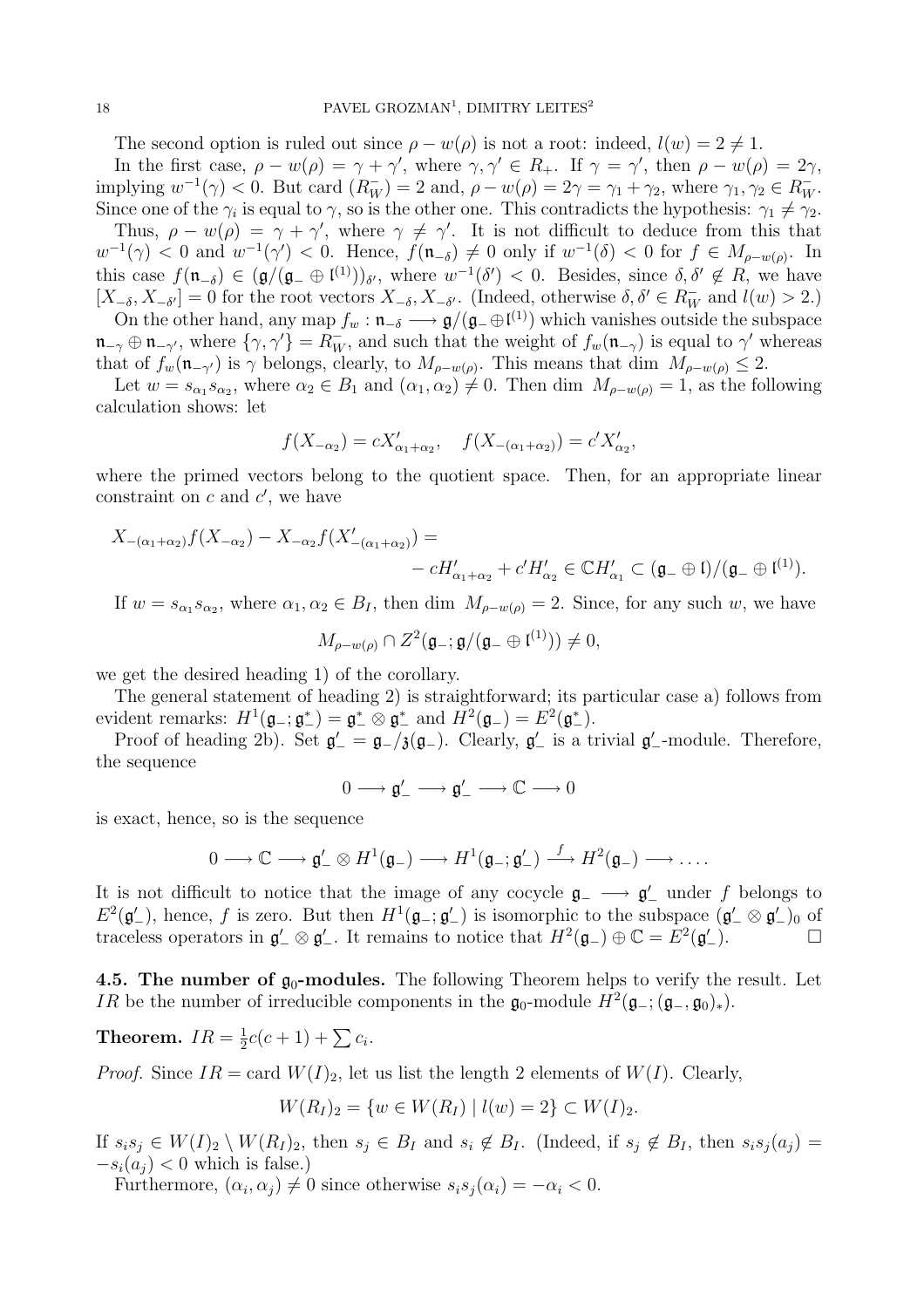Let rk  $R = r$ . Let  $R = R_1 \coprod \ldots \coprod R_s$ , be the representation as the union of connected components. Let  $B = {\alpha_1, ..., \alpha_r}$  be a base of R. Then

$$
W(R)_2 = \{s_i s_j \text{ for } i \neq j\} =
$$
  

$$
\{s_i s_j \text{ for } i < j\} \coprod \{s_i s_j \text{ for } i > j \mid (\alpha_i, \alpha_j) \neq 0\}.
$$

It follows that (here edges are counted ignoring multiplicities)

card 
$$
W(R)_2 = \frac{c(c-1)}{2} + \text{card}
$$
 {edges of the Dynkin graph of } R}  
=  $\frac{c(c-1)}{2} + c - s$ .

If  $\alpha \in R \setminus R_I$  and  $(\alpha, R_I^{(i)}) \neq 0$  for some *i*, then there exists a unique  $\beta \in R_I^{(i)}$  $I_I^{(i)}$  such that  $(\alpha, \beta) \neq 0$ . Indeed, if there are two such roots, say,  $\beta_1$  and  $\beta_2$ , then the Dynkin graph contains a cycle

$$
\alpha - \beta_1 - \gamma_1 - \gamma_2 - \dots - \gamma_s - \beta_2 - \alpha -
$$

Indeed:  $D_I^{(i)}$  $I_I^{(i)}$  is connected and  $\alpha \notin R_I^{(i)}$  $I_I^{(i)}$ , hence,  $\gamma_1, \ldots, \gamma_s \in D_I^{(i)}$  $I^{(i)}$  .

All this demonstrates that

card 
$$
(W_I)_2
$$
 = card  $(W(R_I))_2$  +  $\sum c_i$  + 1  
=  $\frac{1}{2}c(c-1) + c - s + \sum c_i + s = \frac{1}{2}c(c-1) + \sum c_i$ .  $\square$ 

§5. The explicit results: the simplest flags

We consider the standard numbering of vertices of the Dynkin graphs (same as in [OV] or  $|Bu|$ ).

Let  $k_i$  be the coefficient of the *i*th simple root in the expansion of the maximal root with respect to the simple roots. For the nilpotent algebra  $\mathfrak{g}$ <sub>-</sub>  $\oplus$   $\oplus$ <sub>-d≤i≤-1</sub>  $\mathfrak{g}_i$  opposite the maximal parabolic subalgebra  $\mathfrak{p}_i$  (with the *i*th selected simple coroot), we have  $d = k_i$ . The vertices labelled by a  $k_i = 1$  correspond to the Hermitian symmetric cases already considered in [Go] for the conformal case and in [LPS] for the Riemannian case. For the  $X = G/P$ , we give the lowest weights of the (nonholonomic only for  $k_i \neq 1$ ) nh-Weyl tensors with respect to the Levi subgroup corresponding to the  $\mathbb{Z}$ -grading of  $\mathfrak g$  for which the selected coroot (vertex) is of degree −1, the other coroots being of degree 0.

The weights of the simple roots are given by the columns of the Cartan matrix. Set  $H^1 := H^1(\mathfrak{g}_{-}; (\mathfrak{g}_{-} \oplus \mathfrak{z})^*)$  and  $H^2 := H^2(\mathfrak{g}_{-}; \mathfrak{g}).$ 

**Theorem.** Tables  $1-4$  give the **lowest** weights of irreducible *l*-components in  $H^2$  in terms of the Cartan matrix (CM): they are easier to compute, and in terms of the fundamental weights (FW): they are more conventional.<sup>6</sup>

The highest weights of irreducible *l*-components in  $H^1$  are given in terms of the fundamental weights only. To save space, the column  $H^1$  contains all the irreducible l-modules we have found but one: for each algebra, for the ith node, there **always** is a component with the highest weight  $(0,\ldots,0,2,0,\ldots,0)$  with the 2 on the ith place.

We give the weights of the  $\hat{g}_0 = l^{(1)}$ -modules that constitute non-conformal part of the nh-Riemannian tensor with respect to the same Cartan subalgebra of  $\mathfrak{g}_0 = \mathfrak{l}$  we used to describe nh-Weyl tensors.

 ${}^{6}$ SuperLie converts FW-weights to CM-weights or the other way round in seconds.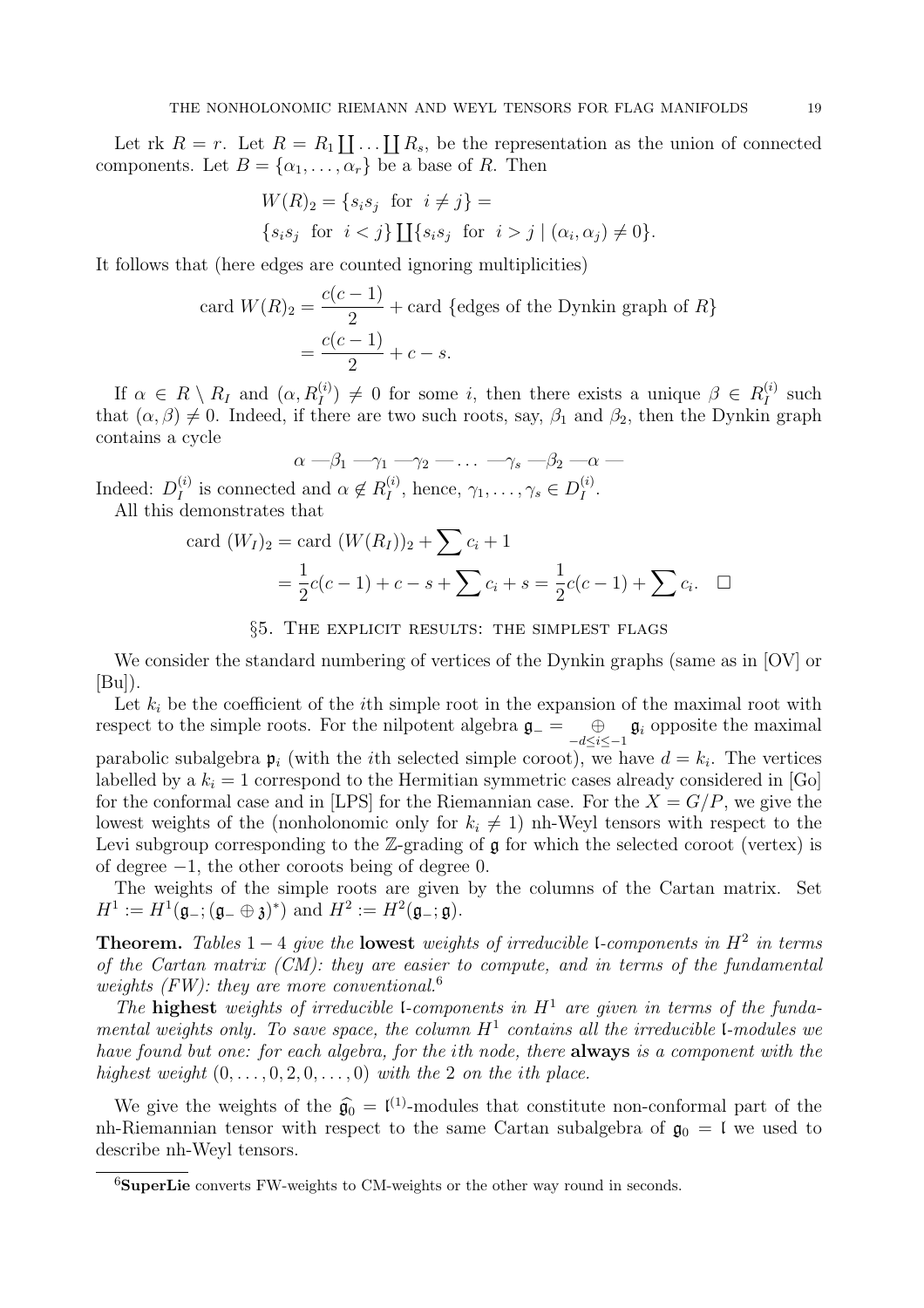The order of nh-Riemannian tensors coincides with the number occupying the place whose number is equal to the number of the node. Therefore orders of all structure functions are equal to 2, except one cases of order 4 for  $g(2)$  and several cases of order 3 for  $f(4)$  and  $\mathfrak{o}(2n+1)$ .

Remark. The positive coordinates of lowest weights are not mistakes: when expressed in terms of the Cartan matrix (CM) they only occur at the place governed by the center of l; the remaining (non-positive) coordinates correspond to the semi-simple part of l.

#### §6. The explicit results: case 3) of Yamaguchi's theorem

Theorem. In the cases of heading 3) of Yamaguchi's theorem, (for completeness we consider the last "selected" simple coroot of  $\mathfrak{sl}$  as well) the lowest weights of the  $\mathfrak{g}_0$ -module  $H^2(\mathfrak{g}_-;\mathfrak{g})$ and highest weights of  $H^1(\mathfrak{g}_-; (\mathfrak{g}_- \oplus \mathfrak{z})^*)$  and their degrees are listed below in this section under Tables  $1 - 4$ . When the cocycle is simple-looking it is also given.

a)  $\mathfrak{g} = \mathfrak{sl}(n+1)$ : (the weights are given with respect to the standard generators of the Cartan subalgebra of  $\mathfrak{g}$ , i.e.,  $e_1^1 - e_2^2$ ,  $e_2^2 - e_3^3$ , ...,  $e_n^n - e_{n+1}^{n+1}$ 

Selected simple coroots:  $(1, 2)$ 

1) deg = 0 of weight  $(-3, 3, 0, -1, 0, \ldots, 0, -1);$ 

2) deg = 2 of weight  $(4, -1, -1, 0, ..., 0, -1);$ 

3) deg = 3 of weight  $(0, 4, -3, 0, \ldots, 0, -1)$ .

Selected simple coroots:  $(1, i)$ , where  $3 \leq i \leq n-2$ . To make the answer graphic, the weight is represented as the sum of a constant part and a part that depends on  $i$  (the *i*th place being  $-3$ ,  $-3$  and 2, respectively; this variable summand only appears three times): 1) deg = 0 of weight  $(-1, 0, ..., 0, -1) + (..., 0, -1, 0, -3, -2, 0, ...)$ ; 2) deg = 0 of weight  $(-1, 0, ..., 0, -1) + (..., 0, -2, -3, 0, -1, 0, ...)$ ;

3) deg = 1 of weight  $(3, -2, 0, \ldots, 0, -1) + (\ldots, 0, -1, 2, -1, 0, \ldots);$ 

4) deg = 1 of weight  $(4, -1, -1, 0, 0, 0, -1)$ .

Selected simple coroots:  $(1, n - 1)$  (one weight differs from the above)

1) deg = 0 of weight  $(-1, 0, \ldots, 0, -1, 0, 3, -3)$  (as above);

2) deg = 1 of weight  $(-1, 0, ..., 0, -3, 4, 0)$ ;

3) deg = 1 of weight  $(3, -2, 0, \ldots, 0, -1, 2, -2)$  (as above);

4) deg = 1 of weight  $(4, -1, -1, 0, ..., 0, -1)$  (as above).

Exceptional cases:

 $\mathfrak{sl}(5)$  Selected simple coroots:  $(1, 2)$ 

 $\overline{11}$  deg = 0 of weight  $(-3, 3, 0, -2)$ ;

2) deg = 2 of weight 
$$
(4, -1, -1, -1)
$$
;

3) deg = 3 of weight  $(0, 4, -3, -1)$ .

 $\mathfrak{sl}(5)$  Selected simple coroots:  $(1,3)$ 

1) deg = 0 of weight 
$$
(-2, 0, 3, -3)
$$
;

2) deg = 1 of weight 
$$
(-1, -3, 4, 0)
$$
;

3) deg = 1 of weight  $(3, -3, 2, -2);$ 

4) deg = 1 of weight  $(4, -1, -1, -1)$ .

 $\mathfrak{sl}(4)$  Selected simple coroots:  $(1, 2)$ 

1) deg = 1 of weight  $(-4, 4, 0)$ ;

2) deg = 2 of weight  $(4, -1, -2)$ ;

3) deg = 3 of weight  $(0, 4, -4)$ .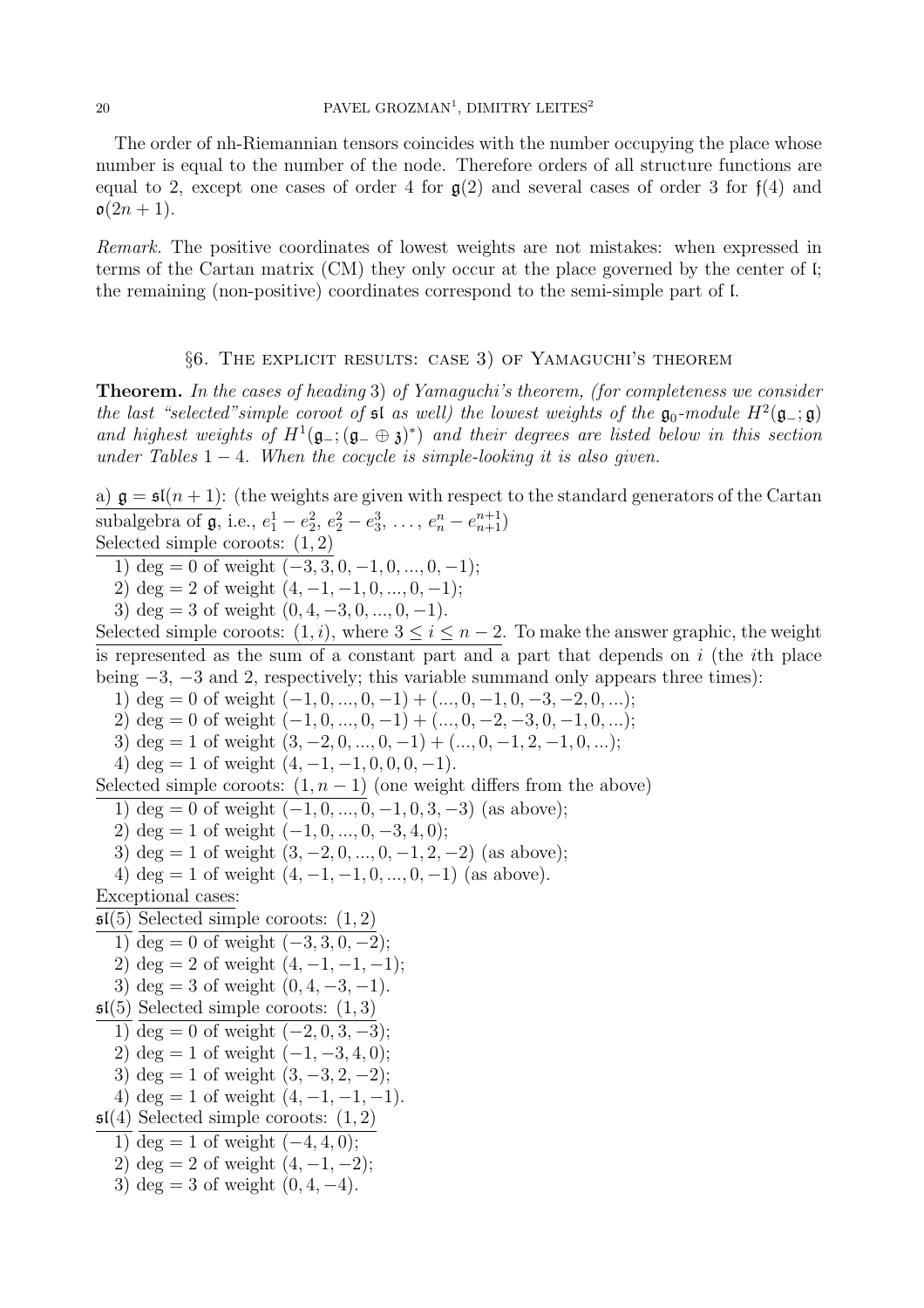$\mathfrak{sl}(4)$  Selected simple coroots:  $(1, n)$ :

| degree | vector: $n > 4$                                             | weight: $n > 4$           | weight: $n = 4$ |
|--------|-------------------------------------------------------------|---------------------------|-----------------|
|        | $(e_2^{n+1})^* de_1^2 de_1^3$                               | $(4, -1, -1, 0, , 0, -1)$ | $(4,-1,-2)$     |
|        | symmetric to the above under                                | symmetric                 | symmetric       |
|        | $n+1 \longleftrightarrow 1, n \longleftrightarrow 2$ , etc. | to the above              | to the above    |
| 2      | $(e_2^n)^* de_1^2 de_n^{n+1}$                               | $(3, -2, 0, , 0, -2, 3)$  | $(3, -4, 3)$    |

The exceptional case  $\mathfrak{sl}(3)$ :

1) deg = 4:  $(e_3^2)^* d(e_2^3) d(e_1^3)$  of weight  $(-1, 5)$ ;

2) symmetric to the above.

 $\underline{H}^1$ : all vectors except (3) exist for  $2 \leq i \leq n-1$ 

(1) deg = 1:  $((i-1)e_1^1 - e_2^2 - ... - e_i^i)^* de_i^{i+1}$  of weight  $(..., 0, -1, 2, -1, .0, ...)$ ;

(2) deg = 1:  $((i - 1)e_1^1 - e_2^2 - ... - e_i^i)^* de_1^2$  of weight  $(2, -1, 0, ...);$ 

(3) deg = 2:  $(e_i^{i+1})^* de_{i-1}^{i+2} - (e_{i-1}^{i+1})$  $(e^{i+1}_{i-1})^* de^{i+2}_i - (e^{i+2}_{i})^* de^{i+1}_{i-1} + (e^{i+2}_{i-1})$  $i_{i-1}^{i+2}$ <sup>\*</sup> $de_i^{i+1}$  of weight

 $(..., 0, -1, 0, 2, 0, -1, 0, ...)$  (for  $i = n-1$  of weight  $(..., 0, -1, 0, 2, 0)$ ), exists for  $3 \le i \le n-1$ ; (4) deg = 2:  $(e_i^{i+1})^* de_i^{i+1}$  of weight  $(..., 0, -2, 4, -2, 0, ...)$ ;

(5) deg = 2: of weight  $(1, 0, ..., 0, 1, -1, 0, ...)$ :

$$
\begin{aligned} &(n+1)((i-1)e^1_1-e^2_2-\ldots-e^i_i)^*de^{i+1}_1-\\ &(i-1)(n-i+1)\sum\limits_{2\leq j\leq i}((e^{i+1}_j)^*de^j_1)+(n+2-i)\sum\limits_{2\leq j\leq i}((e^j_1)^*de^{i+1}_j); \end{aligned}
$$

(6)  $\deg = 2$ :  $(e_1^2)^* de_1^2$  of weight  $(4, -2, 0, \ldots)$ . b)  $\mathfrak{sp}(2n)$ :

| degree | weight: $n > 3$                | weight: $n=3$ |                     |
|--------|--------------------------------|---------------|---------------------|
|        | $(-2,0,\ldots,0,-1,-2,3)$      | $(-3,-2,3)$   |                     |
|        | $(4, -3, 0, \ldots, 0, -2, 2)$ | $(4, -5, 2)$  | $(0,\ldots,0,-2,2)$ |
|        | $(5, -2, -1, 0, \ldots, 0)$    | $(5, -2, -1)$ | $(2,-1,0,\ldots,0)$ |

There are also irreducible components in  $H<sup>1</sup>$  of degree 2 and their weights are

 $(0,\ldots, 0, -2, 0, 2), (0,\ldots, 0, -4, 4), (1, 0, \ldots, 0, -1, 1), (4, -2, 0, \ldots, 0).$ 

The exceptional case  $\mathfrak{sp}(4)$ :

 $\underline{H}^2$ : deg = 3 of weight (6, -3) and deg = 4 of weight (-4, 5).

 $\underline{H}^1$ : deg = 1 of weights (-2, 2) and (2, -1) deg = 2 of weights (-4, 4), (0, 1) and (4, -2)

# §7. THE EXPLICIT RESULTS: THE  $G(2)$ -STRUCTURES

7.1. The  $G(2)$ -structure. Let M be a manifold with the  $G = G(2)$ -structure, i.e., the  $G(2)$ -module  $T_mM$  is isomorphic to the 1st fundamental module, cf. [B]. We wondered to what extent the "positive 3-form" (an invariant of the  $G(2)$ -structure similar to the metric in the Riemannian case, i.e., for the  $\mathfrak{o}(n)$ -structure), see [B], can be reduced to a canonical form. Below is a description of the space of obstructions to canonicity. Since  $\mathfrak{g}(2) \subset \mathfrak{g}(7)$ and  $\mathfrak{o}(n)_1 = 0$  for  $n > 2$ , it is easy to see that  $(\mathfrak{g}_{-1}, \mathfrak{g}_0)_* = \mathfrak{g}_{-1} \oplus \mathfrak{g}_0$ .

**Statement.** As  $\mathfrak{g}_0$ -module,  $H^2(\mathfrak{g}_{-1}; (\mathfrak{g}_{-1}, \mathfrak{g}_0)_*)$  is the direct sum of the irreducible  $G(2)$ modules whose highest weights and orders of the corresponding structure function are given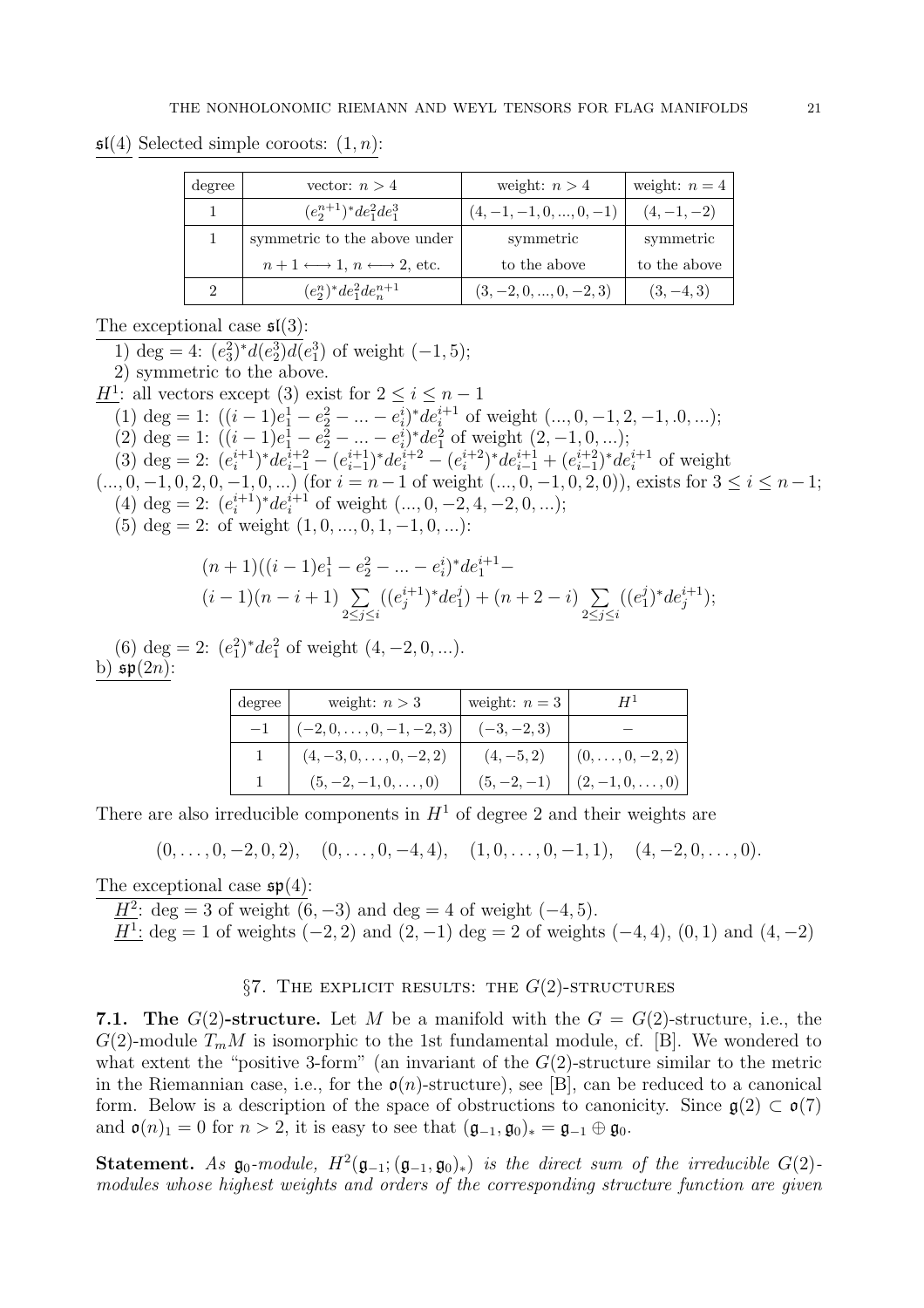by the following table:

| weight                     | order |
|----------------------------|-------|
| (0,0), (0,1), (1,0), (2,0) |       |
| (0, 2)                     |       |

The requirement of vanishing of order 1 structure functions (for the corresponding equations, see [B]) is an analog of Wess-Zumino constraints in supergravity [WB].

From the list of Z-gradings of simple Lie algebras we know that there is no analog of classical domain with the  $G = CG(2)$ -structure, i.e., conformal, even nonholonomic one. Contrariwise, one and only one of the exceptional Lie superalgebras has such a grading. Let us compute the corresponding space of structure functions.

7.2. The  $CG(2)$ -structure on  $\mathbb{C}P^{1,7}$  with a nonholonomic distribution. We consider  $\mathbb{C}P^{1,7}$  as the quotient of the simple Lie supergroup  $AG(2)$  modulo the parabolic subalgebra corresponding to the grading  $(1, 0, 0)$  for the Cartan matrix, cf. [GL2], where the Lie superalgebra  $\mathfrak{ag}(2) = \text{Lie}(AG(2))$  is presented:

$$
\begin{pmatrix} 0 & 1 & 0 \\ -1 & 2 & -3 \\ 0 & -1 & 2 \end{pmatrix}.
$$

Here  $\mathfrak{g}_0 = \mathfrak{g}(2) \oplus \mathfrak{z}$  for a 1-dimensional  $\mathfrak{z}$ ; let  $\widehat{\mathfrak{g}_0} = \mathfrak{g}(2)$ . It is now not as easy as in sec. 7.1 to see that  $(\mathfrak{g}_{-}, \mathfrak{g}_{0})_* = \mathfrak{ag}(2)$  and  $(\mathfrak{g}_{-}, \widehat{\mathfrak{g}_{0}})_* = \mathfrak{g}_{-} \oplus \widehat{\mathfrak{g}_{0}}$ , but still true. No super version of the BWB theorem exists (cf. [Pe], [PS]) to help us, so, to obtain the following statement, we used SuperLie.

Statement. As  $\mathfrak{g}_0 = \mathfrak{sl}(2) \oplus \mathfrak{g}(2)$ -module,  $H^2(\mathfrak{g}_{-1}; \mathfrak{ag}(2))$  — the space of nh-conformal structure functions — is an irreducible module with highest weight  $(5, 0, 1)$ .

 $As \hat{\mathfrak{g}}_0 = \mathfrak{z} \oplus \mathfrak{g}(2)$ -module,  $H^2(\mathfrak{g}_{-1}; (\mathfrak{g}_{-1}, \hat{\mathfrak{g}}_0)_*)$  — the space of nh-Riemannian structure functions  $-$  is the direct sum of irreducible modules whose highest weights are as follows:

$$
(5,0,1), (6,1,0), (7,0,1).
$$

Remark. In our attempt to understand the meaning of tensors  $V(\mathfrak{g}_i)$  in [B], where exterior powers of  $\mathfrak{g}_{-1}$  appear, we conjectured that these  $V(\mathfrak{g}_i)$  might be related with the  $G(2)$ structure on a purely odd superspace. However, having computed the corresponding structure functions

| weight              | order |
|---------------------|-------|
| (0,1), (1,0), (3,0) |       |
| (0,1)               |       |

we see that they do not coincide with the  $V(\mathfrak{g}_i)$ , so the meaning of these  $V(\mathfrak{g}_i)$ 's remains a mystery to us.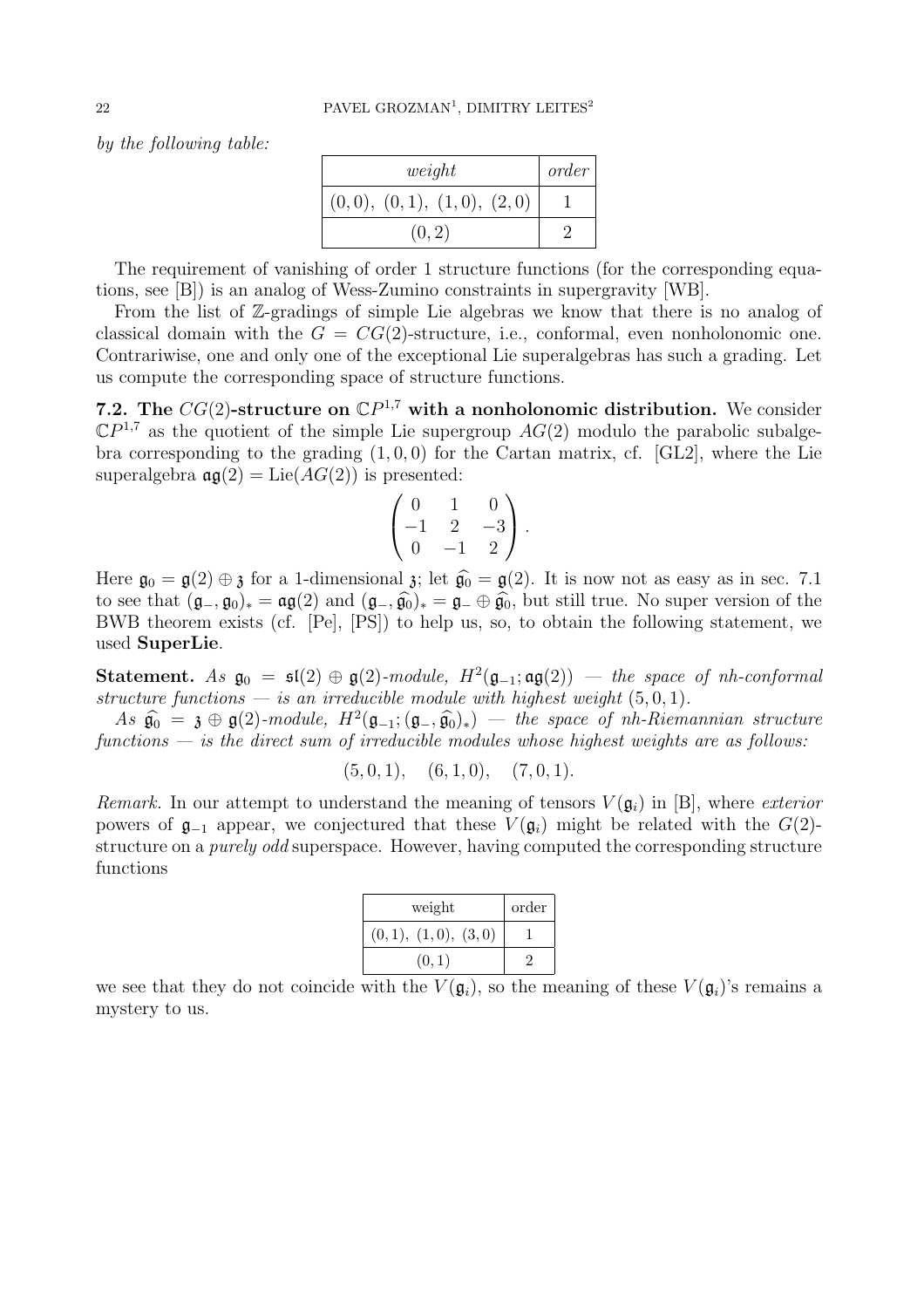Table 1

| g                 | Node           | $k_i$            | CM                             | <b>FW</b>                          | $H^1$                    |
|-------------------|----------------|------------------|--------------------------------|------------------------------------|--------------------------|
| g(2)              | 1              | 3                | $(8, -4)$                      | (4,0)                              | (4, 2)                   |
|                   | $\overline{2}$ | $\overline{2}$   | $(-7, 4)$                      | $(-2, 1)$                          | (2, 2)                   |
| f(4)              | $\mathbf{1}$   | $\overline{2}$   | $(3,0,-1,-1)$                  | $(0, -3, -3, -2)$                  | (2,3,2,1)                |
|                   | $\overline{2}$ | 4                | $(0,3,-2,-1)$                  | $(-1, -2, -3, -2)$                 | (0,3,2,1)                |
|                   |                |                  | $(-3, 4, -1, -2)$              | $(-2,-1,2,-2)$                     | (1, 2, 1, 0)             |
|                   | 3              | 3                | $(0, -6, 4, 0)$                | $(-2, -4, 0, 0)$                   | (0, 2, 2, 0)             |
|                   |                |                  | $(-1, -2, 3, -3)$              | $(-2, -3, -1, -2)$                 | (0, 1, 2, 0)             |
|                   | $\overline{4}$ | $\overline{2}$   | $(0, -2, -1, 4)$               | $(-2,-4,-2,1)$                     | (0, 2, 2, 2)             |
| $\mathfrak{e}(6)$ | $\mathbf{1}$   | 1                | $(3,0,-1,0,0,-1)$              | $(1, -1, -3, -2, -1, -2)$          | (2, 2, 2, 1, 0, 1)       |
|                   | $\overline{2}$ | $\overline{2}$   | $(0,3,-2,0,0,-1)$              | $(0, 0, -3, -2, -1, -2)$           | (1, 2, 1, 0, 0, 0)       |
|                   |                |                  | $(-2,3,0,-1,0,-2)$             | $(-1, 0, -2, -2, -1, -2)$          | (0, 2, 2, 1, 0, 1)       |
|                   | 3              | 3                | $(0, -3, 4, -3, 0, 0)$         | $(-1, -2, 0, -2, -1, 0)$           | (0, 1, 2, 1, 0, 0)       |
|                   |                |                  | $(0, -2, 3, 0, -1, -3)$        | $(-1, -2, -1, -1, -1, -2)$         | (0,0,2,1,0,1)            |
|                   |                |                  | $(-1, 0, 3, -2, 0, -3)$        | $(-1, -1, -1, -2, -1, -2)$         | (0, 1, 2, 0, 0, 1)       |
|                   | $\overline{4}$ | $\overline{2}$   | $(0, 0, -2, 3, 0, -1)$         | $(-1, -2, -3, 0, 0, -2)$           | (0, 0, 1, 2, 1, 0)       |
|                   |                |                  | $(0, -1, 0, 3, -2, -2)$        | $(-1, -2, -2, 0, -1, -2)$          | (0, 1, 2, 2, 0, 1)       |
|                   | 5              | $\mathbf{1}$     | $(0, 0, -1, 0, 3, -1)$         | $(-1, -2, -3, -1, 1, -2)$          | (0, 1, 2, 2, 2, 1)       |
|                   | 6              | $\overline{2}$   | $(0, -1, -1, -1, 0, 4)$        | $(-1, -2, -2, -2, -1, 1)$          | (0, 1, 2, 1, 0, 2)       |
| $\mathfrak{e}(7)$ | 1              | 1                | $(3,0,-1,0,0,-1,0)$            | $(1, -1, -3, -4, -3, -2, -2)$      | (2, 2, 2, 2, 1, 0, 1)    |
|                   | $\overline{2}$ | $\overline{2}$   | $(0,3,-2,0,0,-1,0)$            | $(0, 0, -3, -4, -3, -2, -2)$       | (1, 2, 1, 0, 0, 0, 0)    |
|                   |                |                  | $(-2, 3, 0, -1, 0, -1, 0)$     | $(-1, 0, -2, -4, -3, -2, -2)$      | (0, 2, 2, 2, 1, 0, 1)    |
|                   | 3              | 3                | $(0, -2, 3, 0, -1, -1, -1)$    | $(-1, -2, -1, -3, -3, -2, -2)$     | (0, 1, 2, 1, 0, 0, 0)    |
|                   |                |                  | $(-1, 0, 3, -2, 0, -1, 0)$     | $(-1, -1, -1, -4, -3, -2, -2)$     | (0,0,2,2,1,0,1)          |
|                   | $\overline{4}$ | 4                | $(0, 0, -2, 3, -2, -1, 0)$     | $(-1, -2, -3, -2, -3, -2, -1)$     | (0, 0, 1, 2, 1, 0, 0)    |
|                   |                |                  | $(0, 0, -2, 3, 0, -2, -2)$     | $(-1, -2, -3, -2, -2, -2, -2)$     | (0, 0, 0, 2, 1, 0, 1)    |
|                   |                |                  | $(0, -1, 0, 3, -2, -1, -2)$    | $(-1, -2, -2, -2, -3, -2, -2)$     | (0, 0, 1, 2, 0, 0, 1)    |
|                   | 5              | 3                | $(0, 0, 0, -3, 4, 0, 0)$       | $(-1, -2, -3, -4, 0, 0, -2)$       | (0, 0, 0, 1, 2, 1, 0)    |
|                   |                |                  | $(0, 0, -1, 0, 3, -3, -1)$     | $(-1, -2, -3, -3, -1, -2, -2)$     | (0, 0, 1, 2, 2, 0, 1)    |
|                   | 6              | $\overline{2}$   | $(0,0,0,-1,-1,4,0)$            | $(-1, -2, -3, -4, -2, 1, -2)$      | (0, 0, 1, 2, 2, 2, 1)    |
|                   | 7              | 2                | $(0, 0, -1, 0, -1, -1, 3)$     | $(-1, -2, -3, -3, -3, -2, 0)$      | (0, 0, 1, 2, 1, 0, 2)    |
| $\mathfrak{e}(8)$ | $\mathbf{1}$   | $\overline{2}$   | $(4, -1, -1, 0, 0, 0, 0, 0)$   | $(-1, -2, -4, -5, -6, -4, -2, -3)$ | (2, 2, 2, 2, 2, 1, 0, 1) |
|                   | $\overline{2}$ | 3                | $(0, 4, -3, 0, 0, 0, 0, 0)$    | $(0, 0, -4, -5, -6, -4, -2, -3)$   | (1, 2, 1, 0, 0, 0, 0, 0) |
|                   |                |                  | $(-3, 3, 0, -1, 0, 0, 0, 0)$   | $(-2, -1, -3, -5, -6, -4, -2, -3)$ | (0, 2, 2, 2, 2, 1, 0, 1) |
|                   | 3              | $\overline{4}$   | $(-1, -2, 3, 0, -1, 0, 0, 0)$  | $(-2, -3, -2, -4, -6, -4, -2, -3)$ | (1, 2, 1, 0, 0, 0, 0, 0) |
|                   |                |                  | $(-2, 0, 3, -2, 0, 0, 0, 0)$   | $(-2,-2,-2,-5,-6,-4,-2,-3)$        | (0, 2, 2, 2, 2, 1, 0, 1) |
|                   | $\overline{4}$ | 5                | $(-1, 0, -2, 3, 0, -1, 0, -1)$ | $(-2, -3, -4, -3, -5, -4, -2, -3)$ | (0, 0, 1, 2, 1, 0, 0, 0) |
|                   |                |                  | $(-1, -1, 0, 3, -2, 0, 0, 0)$  | $(-2, -3, -3, -3, -6, -4, -2, -3)$ | (0, 0, 0, 2, 2, 1, 0, 1) |
|                   | 5              | 6                | $(-1, 0, 0, -2, 3, -2, 0, 0)$  | $(-2, -3, -4, -5, -4, -4, -2, -2)$ | (0, 0, 0, 1, 2, 1, 0, 0) |
|                   |                |                  | $(-1, 0, 0, -2, 3, 0, -1, -2)$ | $(-2, -3, -4, -5, -4, -3, -2, -3)$ | (0, 0, 0, 0, 2, 1, 0, 1) |
|                   |                |                  | $(-1, 0, -1, 0, 3, -2, 0, -2)$ | $(-2,-3,-4,-4,-4,-4,-2,-2)$        | (0, 0, 0, 1, 2, 0, 0, 1) |
|                   | 6              | 4                | $(-1, 0, 0, 0, -2, 3, 0, 0)$   | $(-2, -3, -4, -5, -6, -3, 0, -3)$  | (0, 0, 0, 0, 1, 2, 1, 0) |
|                   |                |                  | $(-1, 0, 0, -1, 0, 3, -2, -1)$ | $(-2, -3, -4, -5, -5, -4, -2, -1)$ | (0, 0, 0, 1, 2, 2, 0, 1) |
|                   | $\overline{7}$ | $\boldsymbol{2}$ | $(-1, 0, 0, 0, 0, -1, 2, 0)$   | $(-1, 0, 0, 0, -1, 0, 3, 0)$       | (0, 0, 0, 1, 2, 2, 2, 1) |
|                   | 8              | 3                | $(-1, 0, 0, 0, -1, 0, 0, 2)$   | $(-1, 0, 0, -1, 0, -1, 0, 3)$      | (0,0,0,1,2,1,0,2)        |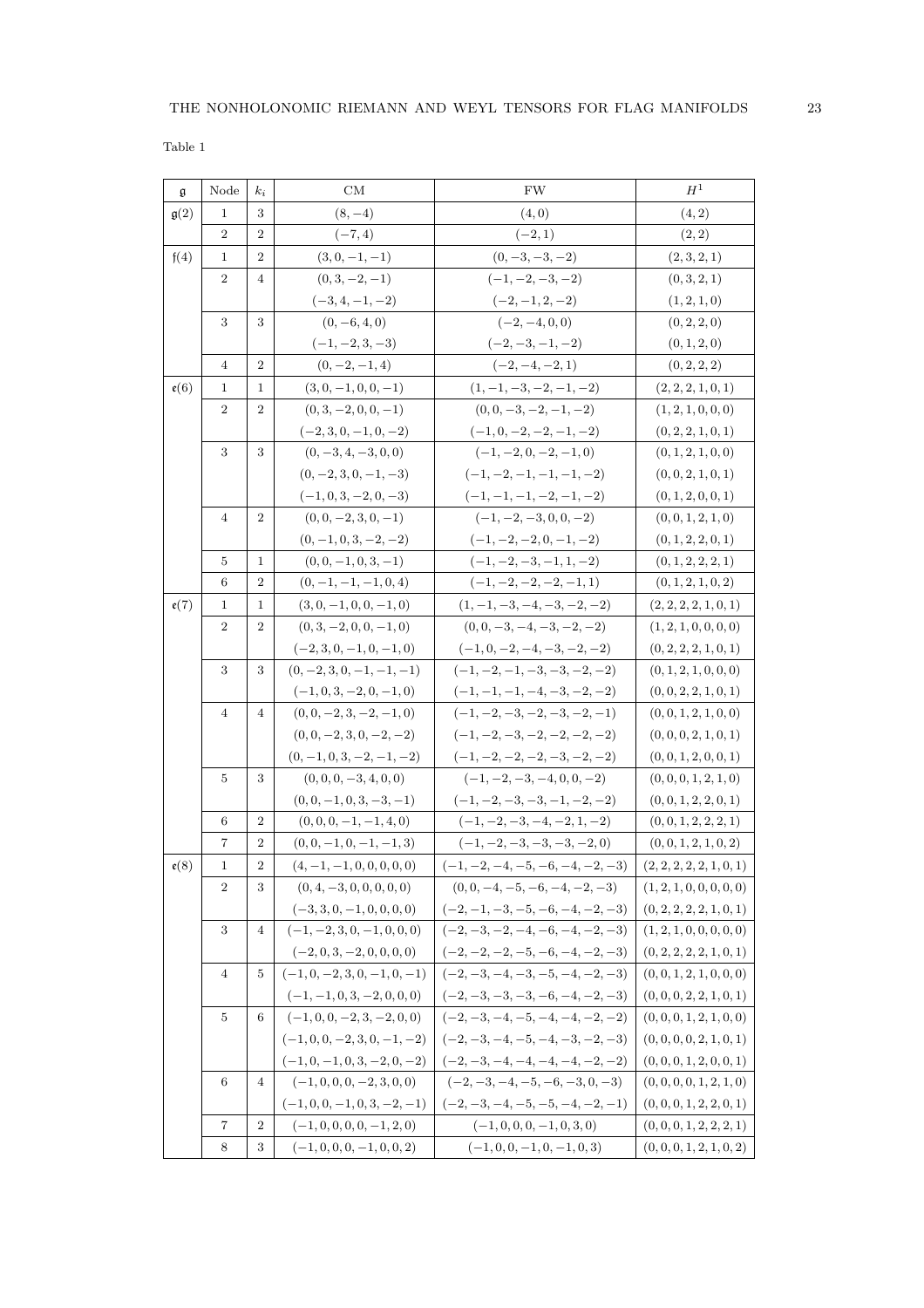Table 2  $\mathfrak{o}(2n)$  :

| Node           | k(i)           | $r$ $k$      | weight                                                                  | $H^1$              |
|----------------|----------------|--------------|-------------------------------------------------------------------------|--------------------|
| $\mathbf 1$    | 1              | 4            | $(2,0,-1,-1)$                                                           | (2211)             |
|                |                | $4+l$        | $(2,0,\underline{-2,\ldots,-2},-1,-1)$                                  | $(2 \ldots 2, 11)$ |
|                |                |              |                                                                         | $l-2$              |
| $\overline{2}$ | $\overline{2}$ | $5+l$        | $(0, 1, -2, \underbrace{-2, \ldots, -2}, -1, -1)$                       | (02211)            |
|                |                |              | $(-1, 1, -1, \underbrace{-2, \ldots, -2}, -1, -1)$                      | (12100)            |
|                |                |              |                                                                         |                    |
| 3              | $\overline{2}$ | $6+l$        | $(-1, -2, 0, 1, \underbrace{-2, \ldots, -2}, -1, -1)$                   | (02211)<br>$l-3$   |
|                |                |              | $-1, 0, 1, -2, \underline{-2, \ldots, -2}, -1, -1)$                     | (12100)            |
|                |                |              |                                                                         |                    |
| $3+k$          | $\overline{2}$ | 7            | $(-1, \underbrace{-2, \ldots, -2}_{k}, \underbrace{-2, 0, -1, -1, -1})$ | (002211)           |
| $k < rk - 6$   |                |              |                                                                         | (012100)           |
|                |                |              | $(-1, -2, \ldots, -2, -1, 0, -2, -1, -1)$                               |                    |
|                |                | >7           | $(-1, -2, \ldots, -2, -2, 0, -1, -2, \ldots, -2, -1, -1)$               | (002211)           |
|                |                |              |                                                                         |                    |
|                |                |              | $(-1, -2, \ldots, -2, -1, 0, -2, -2, \ldots, -2, -1, -1)$               | (0012100)          |
| $\ldots$       | .              | $\cdots$     |                                                                         | .                  |
| fork           | $\overline{2}$ | 4            | $(0, 1, -1, -1)$                                                        | (0211)             |
|                |                |              | $(-1, 1, -1, 0)$                                                        | (1201)             |
|                |                |              | $(-1, 1, 0, -1)$                                                        | (1210)             |
|                |                | 5            | $(-1, -2, 0, -1, 0)$                                                    | (00211)            |
|                |                |              | $(-1, -2, 0, 0, -1)$                                                    | (01201)            |
|                |                |              | $(-1, 0, 1, -1, -1)$                                                    | (01210)            |
|                |                | $5+k$        | $(-1, -2, \ldots, -2, -2, 0, -1, 0)$                                    | (000211)           |
|                |                | $k < rk - 5$ | $(-1, -2, \ldots, -2, -2, 0, 0, -1)$                                    | (001201)           |
|                |                |              |                                                                         |                    |
|                |                |              | $(-1, -2, \ldots, -2, -1, 0, -1, -1)$                                   | (001210)           |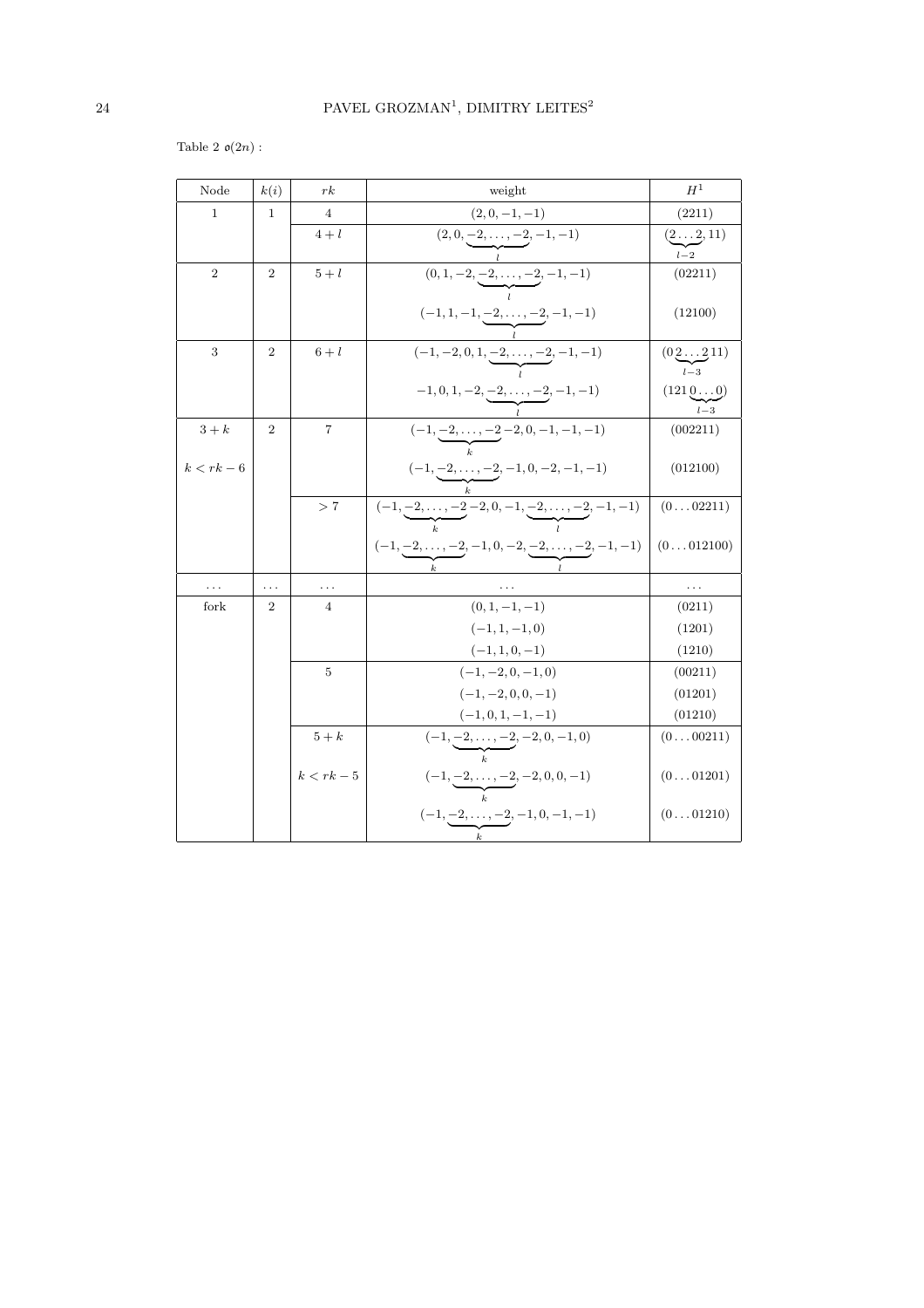| Table 3 $\mathfrak{o}(2n+1)$ : |  |  |  |
|--------------------------------|--|--|--|

| Node           | k(i)           | rk             | weight                                                    | $H^1$            |
|----------------|----------------|----------------|-----------------------------------------------------------|------------------|
| $\mathbf{1}$   | 1              | $\overline{2}$ | (3,1)                                                     | (22)             |
|                |                | 3              | $(2,0,-2)$                                                | (222)            |
|                |                | $3+k$          | $(2,0,-2,\ldots,-2)$                                      | $(2 \ldots 2)$   |
|                |                |                |                                                           |                  |
| $\overline{2}$ | $\overline{2}$ | 3              | $(0, 1, -2)$                                              | (022)            |
|                |                |                | $(-1, 1, -1)$                                             | (121)            |
|                |                | $3+k$          | $(0, 1, -2, \underline{-2, \ldots, -2})$                  | (022)            |
|                |                |                | $(-1, 1, -1, -2, \ldots, -2)$                             | (12100)          |
|                |                |                |                                                           |                  |
| 3              | $\overline{2}$ | $4+k$          | $(-1, -2, 0, 1, \underbrace{-2, \ldots, -2})$             | (0022)           |
|                |                |                |                                                           |                  |
|                |                |                | $(-1,0,1,-2-2,\ldots,-2)$<br>$\boldsymbol{k}$             | (012100)         |
|                | .              |                |                                                           |                  |
| penul-         | $\overline{2}$ | $5+k$          | $(-1, -2, \ldots, -2, -2, 0, -1, -2)$                     | $(0 \ldots 022)$ |
|                |                |                |                                                           |                  |
| timate         |                |                | $(-1, -2, \ldots, -2, -1, 0, -2, -2)$<br>$\boldsymbol{k}$ | (00121)          |
| last           | $\mathbf{1}$   | $\overline{2}$ | (0, 3)                                                    |                  |
|                |                | 3              | $(-1, 0, 3)$                                              | (123)            |
|                |                | $3+k$          | $(-1, -2, \ldots, -2, -1, 1)$                             | (00123)          |
|                |                |                | $\boldsymbol{k}$                                          |                  |

Table 4  $\mathfrak{sp}(2n)$ :

| Node           | k(i)           | rk             | weight                                            | $H^1$    |
|----------------|----------------|----------------|---------------------------------------------------|----------|
| 1              | $\overline{2}$ | $\overline{2}$ | (3,0)                                             |          |
|                |                | 3              | $(2, 1, -1)$                                      |          |
|                |                | $3+k$          | $(2, -1, -2, \ldots, -2, -1)$<br>$\boldsymbol{k}$ |          |
| $\overline{2}$ | $\overline{2}$ | 3              | $(1, 2, -1)$                                      | (121)    |
|                |                |                | $(-2, 1, 0)$                                      |          |
|                |                |                | $4+k$ $(1,2,-2,-2,\ldots,-2,-1)$                  | (12100)  |
|                |                |                |                                                   |          |
|                |                |                | $(-2,0,-1,-2,\ldots,-2,-1)$                       | (1221)   |
|                |                |                | $\boldsymbol{k}$                                  |          |
| .              | $\cdots$       | .              |                                                   |          |
| pen-penul-     | $\overline{2}$ | $4+k$          | $(-2, \ldots, -2, -2, 0, 1, -1)$                  | (001210) |
| timate         |                |                | $(-2, \ldots, -2, 0, 1, -2, -1)$                  | (001211) |
| penul-         | $\overline{2}$ | $3+k$          | $(-2, \ldots, -2, -2, 1, 0)$                      | (00121)  |
| timate         |                |                | $\mathbf{k}$<br>$(-2, \ldots, -2, -1, 0, -1)$     |          |
| last           | $\mathbf{1}$   | $\overline{2}$ | (1, 3)                                            | (22)     |
|                |                | $3+k$          | $(-2, \ldots, -2, -2, -1, 1)$<br>$\boldsymbol{k}$ | (0022)   |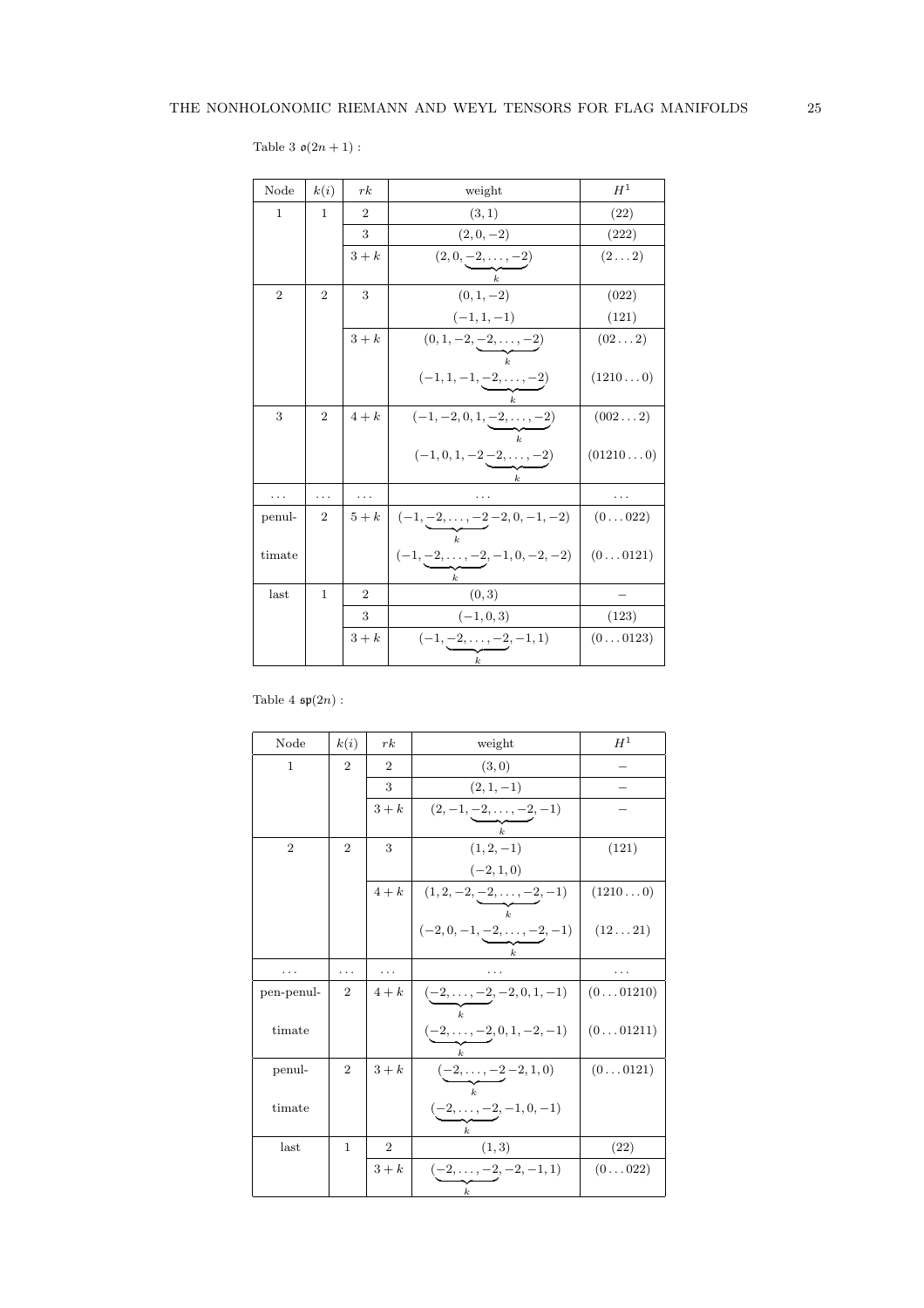#### $26$  PAVEL GROZMAN<sup>1</sup>, DIMITRY LEITES<sup>2</sup>

#### **REFERENCES**

- [AS] Agrachev A., Sachkov Yu., Control Theory from the Geometric Viewpoint, Springer, 2004, 412 pp.
- [AW] Atiyah, M.; Witten, E., M-theory dynamics on a manifold of  $G_2$  holonomy. Adv. Theor. Math. Phys. 6 (2002), no. 1, 1–106
- [Ba] Baston, R. J. Almost Hermitian symmetric manifolds. I, II. Duke Math. J. 63 (1991), no. 1, 81–138
- [BGG] Bernstein I. N., Gelfand I. M., Gelfand S. I. Differential operators on the base affine space and a study of g-modules. In: Lie groups and their representations (Proc. Summer School, Bolyai János Math. Soc., Budapest, 1971). Halsted, New York, 1975, 21–64
- [BR] Biswas I., Raina A., Projective structures on a Riemann surface. Internat. Math. Res. Notices, 1996, 753–768; II. Internat. Math. Res. Notices, 1999, no. 13, 685–716; III. Differential Geom. Appl. 15 (2001), no. 3, 203–219.
- [Bl] Bloch, A. M. Nonholonomic mechanics and control. With the collaboration of J. Baillieul, P. Crouch and J. Marsden. With scientific input from P. S. Krishnaprasad, R. M. Murray and D. Zenkov. Interdisciplinary Applied Mathematics, 24. Systems and Control. Springer-Verlag, New York, 2003. xx+483 pp
- [Bu] Bourbaki N., Lie groups and Lie algebras. Chapters 4–6. Translated from the 1968 French original by Andrew Pressley. Elements of Mathematics (Berlin). Springer-Verlag, Berlin, 2002. xii+300 pp.
- [B] Bryant R. L., Some remarks on  $G_2$ -structures, math.DG/0305124
- [C1] Čap, A., Schichl, H., Parabolic geometries and canonical Cartan connections. Hokkaido Math. J. 29 (2000), no. 3, 453–505.
- [C2] Cap A., Correspondence spaces and twistor spaces for parabolic geometries; arXiv: math.DG/0102097; ESI preprint: 989
- [C3] Cap A., Slovák J., Weyl structures for parabolic geometries. Math. Scand.  $93$  (2003), no. 1, 53–90. arXiv: math.DG/0001166
- [C4] Čap A., Slovák J., Souček V., Bernstein-Gelfand-Gelfand sequences. Ann. of Math. (2) 154 (2001), no. 1, 97–113.
- [C5] Cap A., Slovák J., On local flatness of manifolds with AHS-structures. The Proceedings of the 15th Winter School "Geometry and Physics" (Srní, 1995). Rend. Circ. Mat. Palermo (2) Suppl. No. 43 (1996), 95–101.
- [DG] Dragovic V., Gajic B., The Wagner Curvature Tensor in Nonholonomic Mechanics, Reg. Chaot. Dyn., 2003, 8 (1), 105-124; arXiv: math-ph/0304018
- [EKMR] Ehlers, K.; Koiller, J.; Montgomery, R.; Rios, P. Nonholonomic systems via moving frames: Cartan equivalence and Chaplygin Hamiltonization. In: Marsden J., Ratiu T. (eds.) The breadth of symplectic and Poisson geometry. Festschrift in honor of Alan Weinstein. Progr. Math., 232, Birkhäuser Boston, Boston, MA, 2005, 75–120
- [FF] Feigin B., Fuchs D., Cohomologies of Lie groups and Lie algebras. In: Lie groups and Lie algebras – 2. Itogi nauki i theniki. Sovremennye problemy matematiki. Fundamental'nye napravleniya, v. 21, VINITI, 1988, 121–209 (= English translation by Springer in Lie groups and Lie algebras, II, Encyclopaedia Math. Sci., 21, Springer, Berlin, 2000, 125–223)
- [FG] Fock V.V., Goncharov A.B., Cluster X-varieties, amalgamation and Poisson-Lie groups, arXiv: math.RT/0508408
- [GIOS] Galperin, A. S.; Ivanov, E. A.; Ogievetsky, V. I.; Sokatchev, E. S. Harmonic superspace. Cambridge Monographs on Mathematical Physics. Cambridge University Press, Cambridge, 2001. xiv+306 pp.
- [Go] Goncharov A., Infinitesimal structures related to hermitian symmetric spaces, Funct. Anal. Appl, 15, no. 3 (1981), 23–24 (Russian); a detailed version: id., Generalized conformal structures on manifolds. Selected translations. Selecta Math. Soviet. 6 (1987), no. 4, 307–340
- [Gr] Grozman P., SuperLie, http://www.equaonline.com/math/SuperLie
- [GL] Grozman P., Leites D., SuperLie and problems (to be) solved with it. Preprint MPIM-Bonn, 2003-39 (http://www.mpim-bonn.mpg.de)
- [GL1] Grozman P., Leites D., Supergravities and N-extended Minkowski superspaces for any N. In: Wess J., Ivanov E. (eds.) Supersymmetries and quantum symmetries. Proc. International Conference in memory of V. Ogievetsky, June 1997, Lecture Notes in Physics 524, Springer, 1999, 58–67
- [GL2] Grozman P., Leites D., Defining relations for Lie superalgebras with Cartan matrix. Czechoslovak J. Phys. 51 (2001), no. 1, 1–21; arXiv: hep-th/9702073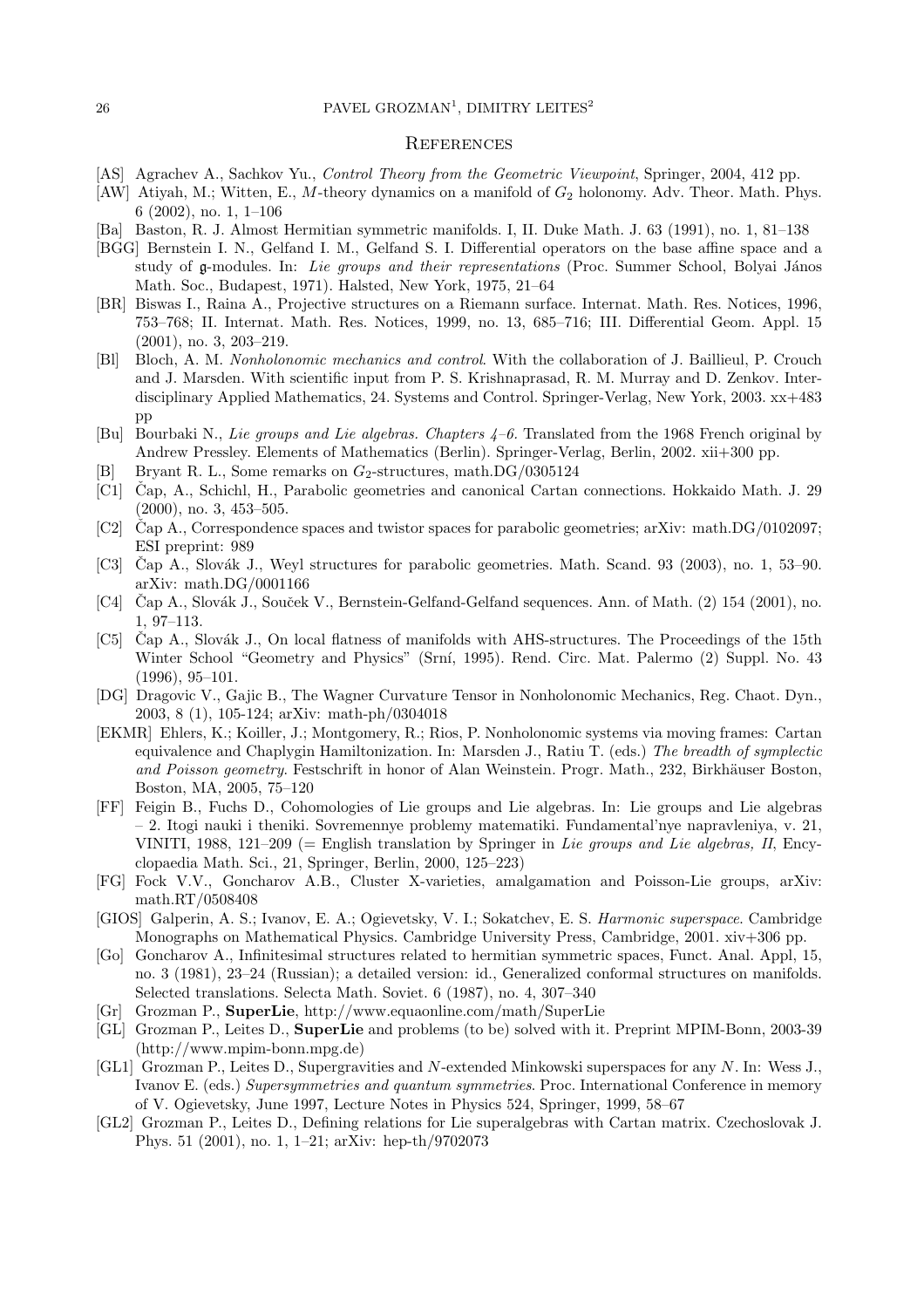- [GLS] Grozman P., Leites D., Shchepochkina I., The analogs of the Riemann tensor for exceptional structures on supermanifolds. In: S. K. Lando, O. K. Sheinman (eds.) Proc. International conference "Fundamental Mathematics Today" (December 26–29, 2001) in honor of the 10th Anniversary of the Independent University of Moscow, IUM, MCCME 2003, 89-109; preprint MPIM-2003-18 (http://www.mpimbonn.mpg.de); math.RT/0509525
- [Gui] Guillemin V., The integrability problem for G-structures. Trans. Amer. Math. Soc. 116 (1965) 544–560.
- Hertz H., The principles of mechanics in new relation. NY, Dover, 1956
- [HH] Heslop, P.; Howe, P. S. On harmonic superspaces and superconformal fields in four dimensions. Classical Quantum Gravity 17 (2000), no. 18, 3743–3768.
- [KN] Kobayashi, Sh.; Nomizu, K. Foundations of differential geometry. Vol. I. Reprint of the 1963 original. Vol. II. Reprint of the 1969 original. Wiley Classics Library. A Wiley-Interscience Publication. John Wiley & Sons, Inc., New York, 1996. xii+329 pp.; xvi+468 pp.
- [K] Kostant, B., A generalization of the Bott-Borel-Weil theorem and Euler number multiplets of representations. In: Dito and Daniel Sternheimer D. (eds.) Quantization, deformations, and symmetries. Proceedings of the conference held at the Université de Bourgogne, Dijon, September 5–8, 1999. Conférence Moshé Flato, 1999, Vol. I (Dijon), Math. Phys. Stud., 21, Kluwer Acad. Publ., Dordrecht, 2000, 309–325

id., ibid., Conference Moshé Flato 1999 (Dijon). Lett. Math. Phys. 52 (2000), no. 1, 61–78

- [Koz] Kozlov V., The heat equilibrium in the sense of Hibbs and Poincaré. Institure for computer research, Moscow-Izhevsk, 2002, 320 pp (in Russian)
- [LLS] Lebedev A., Leites D., Shereshevskii I., Lie superalgebra structures in cohomology spaces of Lie algebras with coefficients in the adjoint representation, arXiv: math.KT/0404139 In: E. Vinberg (ed.) ´ Lie groups and invariant theory, A. L. Onishchik Festschrift, Amer. Math. Soc. Transl. Ser. 2, 213, Amer. Math. Soc., Providence, RI, 2005,157–172.
- [L] Leites D., The Riemann tensor for nonholonomic manifolds. Homology, Homotopy and Applications, vol 4 (2), 2002, 397–407; math.RT/0202213 (for Lecture notes, see: Workshop on mathematical physics and geometry, ICTP, Trieste, March 4–15, 1991. Repository for lecture notes from the scanned historical archive, http://agenda.ictp.trieste.it/agenda/current/fullAgenda.php?ida=a02210)
- [LPS] Leites D., Poletaeva E., Serganova V., On Einstein equations on manifolds and supermanifolds, J. Nonlinear Math. Physics, 2002, no. 4, 394–425; math.DG/0306209
- [LP] Leites D., Poletaeva E., Supergravities and contact type structures on supermanifolds. Second International Conference on Algebra (Barnaul, 1991), Contemp. Math., 184, Amer. Math. Soc., Providence, RI, 1995, 267–274
- [LSV] Leites D., Serganova V., Vinel G., Classical superspaces and related structures. In: Bruzzo U. e.a. (eds.) Proc. Intnl. Conf. Diff. Geom. Methods in Physics DGM-IXI, 1990, Springer LN in Phys., 1991, 286–297
- [LSc] Leites D., Shchepochkina I., How to quantize the antibracket. Theor. and Math. Physics, v. 126, 2001, no. 3, 339–369; preprint ESI-875 (http://www.esi.ac.at)
- [LSh] Leites D., Shchepochkina I., Classification of the simple Lie superalgebras of vector fields, preprint MPIM-2003-28 (http://www.mpim-bonn.mpg.de)
- [MaG] Manin Yu. Gauge field theory and complex geometry. Springer-Verlag, Berlin, 1997. xii+346 pp.
- [M] Montgomery R., Engel deformations and contact structures. Northern California Symplectic Geometry Seminar, 103–117, Amer. Math. Soc. Transl. Ser. 2, 196, Amer. Math. Soc., Providence, RI, 1999
- [MT] Morimoto, T. Geometric structures on filtered manifolds. Hokkaido Math. J. 22 (1993), no. 3, 263–347 id., Lie algebras, geometric structures and differential equations on filtered manifolds. In: Morimoto T., Sato H., Yamaguchi K. (eds.) Lie groups, geometric structures and differential equations — one hundred years after Sophus Lie (Kyoto/Nara, 1999), Adv. Stud. Pure Math., 37, Math. Soc. Japan, Tokyo, 2002, 205–252
- [OV] Onishchik A., Vinberg E., Seminar on algebraic groups and Lie groups, Springer, 1987
- [OT] Ovsienko V., Tabachnikov S., Projective differential geometry, old and new. From Schwarzian derivative to cohomology of diffeomorphism groups. Cambridge Tracts in Mathematics, 165. Cambridge University Press, Cambridge, 2005. xii+249 pp. (http://www.math.psu.edu/tabachni/prints/preprints.html)
- [Pe] Penkov I., Borel-Weil-Bott theory for classical Lie supergroups. Itogi Nauki i Tekhniki, Current problems in mathematics. Newest results, Vol. 32, 71–124, Akad. Nauk SSSR, Vsesoyuz. Inst. Nauchn. i Tekhn. Inform., Moscow, 1988. (Russian) Translated in J. Soviet Math. 51 (1990), no. 1, 2108–2140.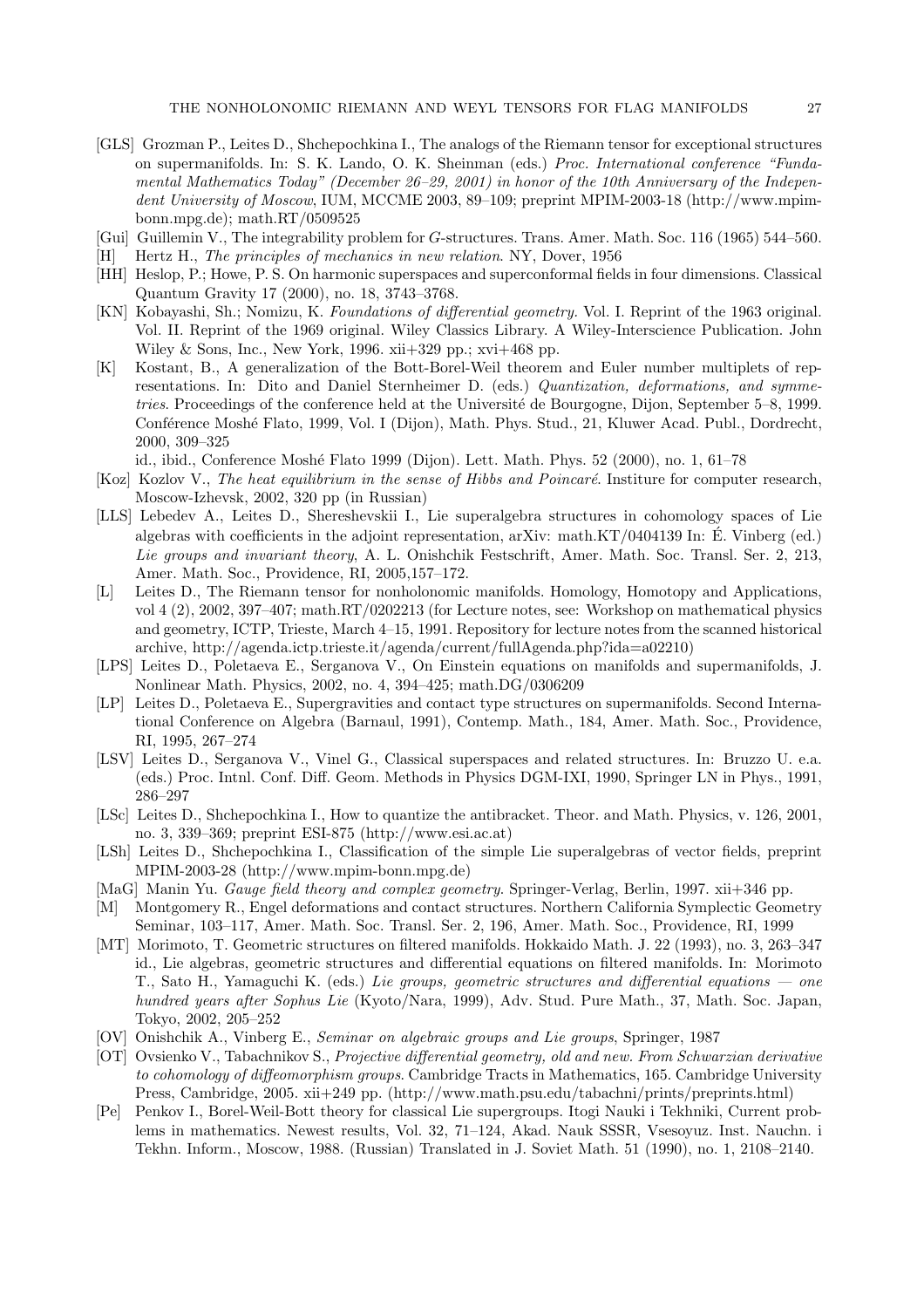- [PS] Penkov I., Serganova V., Cohomology of G/P for classical complex Lie supergroups G and characters of some atypical G-modules. Ann. Inst. Fourier (Grenoble) 39 (1989), no. 4, 845–873.
- [Poi] Poincaré H., Ideas of H. Hertz in mechanics. In: Избранные труды в трех томах. (Russian) [Selected works in three volumes Tom III: Математика. Теоретическая физика. Анализ математических и естественнонаучных работ Анри Пуанкаре. [Volume III: Mathematics. Theoretical physics.], Nauka, Moscow, 1974. (Les idées de Hertz en mécanique. (French) Rev. gen. des sci. 8, 1897, 734–743.)
- [P] Poletaeva E., Analogs of the Riemannian and Penrose tensors on supermanifolds, MPIM-2003-19, 71 pp (http://www.mpim-bonn.mpg.de); math.RT/0510165
- [SA] Se-Ashi Y., On differential invariants of integrable finite type linear differential equations. Hokkaido Math. J. 17 (1988), no. 2, 151–195
- [S] Sergeev V., The limits of rationality. (A thermodynamic approach to market equilibrium), Fasis, Moscow, 1999,  $v+144$  (in Russian); for a draft of translation with commentaries, see [S1]
- [S1] Sergeev V., The thermodynamical approach to market economy). Translated into English and edited by D. Leites. With Appendix by A. Vershik. ca 200 pp. ???to be put in arXiv shortly
- [Sh1] Shchepochkina I. Exceptional simple infinite dimensional Lie superalgebras, C.R. Acad. Sci. bulg. 1983, 36, n3, 313–314
- [Sh2] Shchepochkina I., The five exceptional simple Lie superalgebras of vector fields. (Russian) Funktsional. Anal. i Prilozhen. 33 (1999), no. 3, 59–72, 96; translation in Funct. Anal. Appl. 33 (1999), no. 3, 208–219 (2000); hep-th/9702120
- [Sh14] Shchepochkina I., Five exceptional simple Lie superalgebras of vector fields and their fourteen regradings. Representation Theory (electronic journal of AMS), v. 3, 1999, 3 (1999), 373–415
- [ShN] Shchepochkina I., How to realize Lie algebras by vector fields. Theor. Math. Phys. v. 147, 2006, no. 3, 821–838; math.RT/0509472
- [St] Sternberg S. Lectures on differential geometry, 2nd ed, Chelsey, 1985
- [T1] Tanaka N., On infinitesimal automorphisms of Siegel domains, J. Math. Soc. Japan 22, 1970, 180–212
- [T2] Tanaka N., On differential systems, graded Lie algebras and pseudogroups. J. Math. Kyoto Univ. 10 1970 1–82
- [T3] Tanaka N., On the equivalence problems associated with simple graded Lie algebras. Hokkaido Math. J., 8 (1979), no. 1, 23–84
- [Ta] Tavares, J. N. About Cartan geometrization of non-holonomic mechanics. J. Geom. Phys. 45 (2003), no. 1-2, 1–23
- [Va6] Vacaru S., Interactions, strings and isotopies in higher order anisotropic superspaces. Hadronic Press Monographs in Mathematics. Hadronic Press, Inc., Palm Harbor, FL, 1998. ii+449 pp.
- [V] Vershik, A. M. Classical and nonclassical dynamics with constraints. (Russian) In: Yu. G. Borisovich and Yu. E. Gliklikh (eds.) Geometry and topology in global nonlinear problems, 23–48, Novoe Global. Anal., Voronezh. Gos. Univ., Voronezh, 1984. Very poor English translation in: Yu. G. Borisovich and Yu. E. Gliklikh (eds.), *Global analysis—studies and applications. I. A collection of articles translated* from the Russian. Lecture Notes in Mathematics, 1108. Springer-Verlag, Berlin-New York, 1984, 278– 301; for an edited translation, see [S1].
- [VG2] Vershik A., Gershkovich V. Nonholonomic dinamical systems. In: Fundamental trends, VINITI, Moscow, 1987, 5–85 (translated by Springer in Sov. Math. Encyclop. series "Dynamical systems-7")
- [VG] Gershkovich, V.; Vershik, A. Nonholonomic manifolds and nilpotent analysis. J. Geom. Phys. 5 (1988), no. 3, 407–452; Vershik, A. M.; Gershkovich, V. Ya. A bundle of nilpotent Lie algebras over a nonholonomic manifold (nilpotentization). (Russian) Zap. Nauchn. Sem. Leningrad. Otdel. Mat. Inst. Steklov. (LOMI) 172 (1989), Differentsialnaya Geom. Gruppy Li i Mekh. Vol. 10, 21–40, 169. English translation in J. Soviet Math. 59 (1992), no. 5, 1040–1053
- [WB] Wess J., Bagger J., Supersymmetry and supergravity. Second edition. Princeton Series in Physics. Princeton University Press, Princeton, NJ, 1992. x+259 pp.
- [Wi] http://en.wikipedia.org/wiki/Darboux's theorem
- [Wo] Woit P., Quantum Field Theory and Representation Theory: A Sketch. arXiv: hep-th/0206135
- [Y] Yamaguchi K., Differential systems associated with simple graded Lie algebras. Progress in differential geometry, Adv. Stud. Pure Math., 22, Math. Soc. Japan, Tokyo, 1993, 413–494
- [YY] Yamaguchi, K.; Yatsui, T. Geometry of higher order differential equations of finite type associated with symmetric spaces. In: Morimoto T., Sato H., and Yamaguchi K. (eds.) Proceedings of the International Conference held at Kyoto University, Kyoto, and at Nara Women's University, Nara, December 1999.